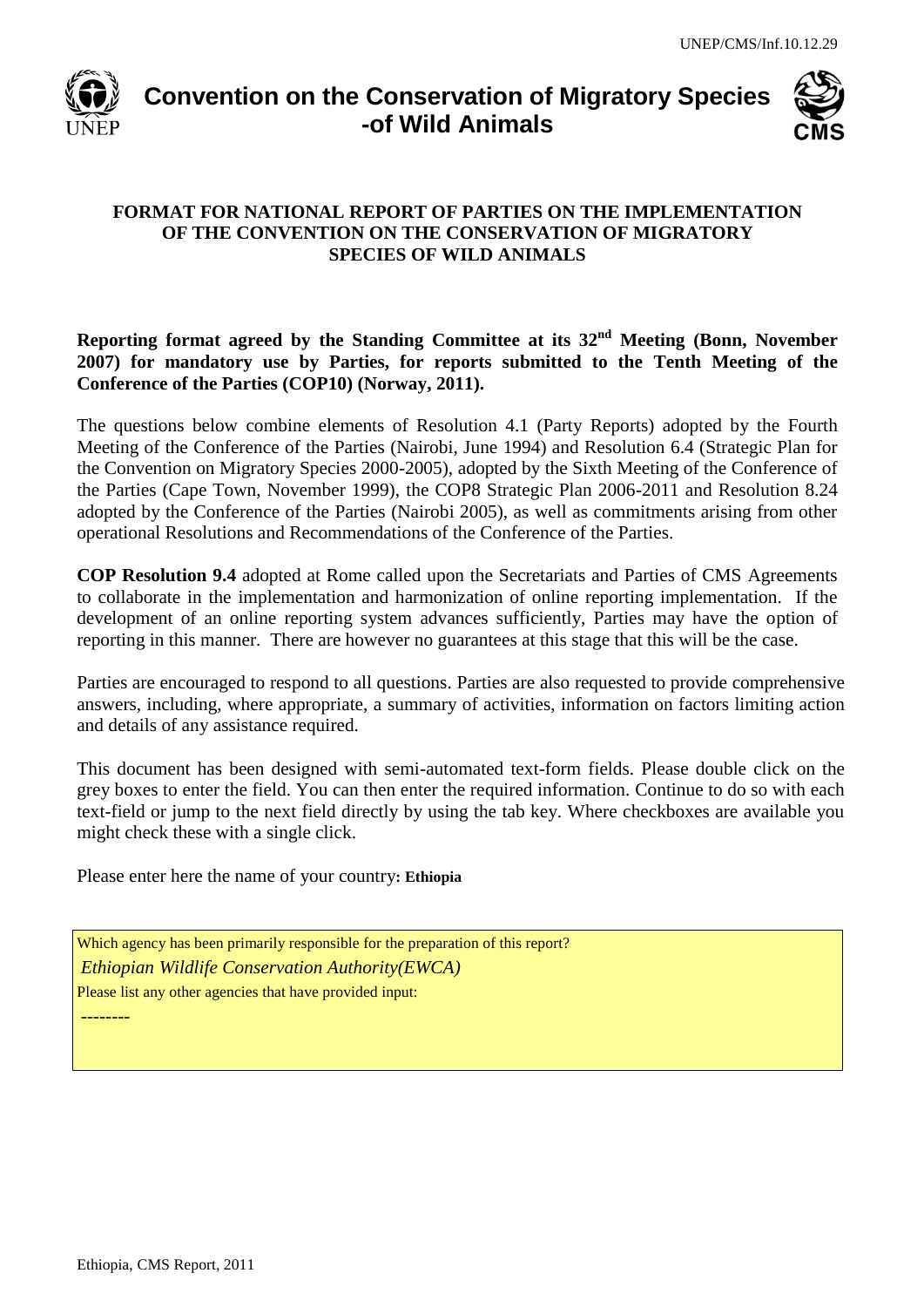# **I(a). General Information**

#### **Please enter the required information in the table below:**

| Party                                                                                           | <b>Ethiopia</b>                                                                                                                                                                                                                                                    |  |
|-------------------------------------------------------------------------------------------------|--------------------------------------------------------------------------------------------------------------------------------------------------------------------------------------------------------------------------------------------------------------------|--|
| of entry into force<br>of<br>the<br>Date<br>Convention in [country name]                        | <b>January1</b> , 2010                                                                                                                                                                                                                                             |  |
| Period covered                                                                                  | January 2010-March, 2011                                                                                                                                                                                                                                           |  |
| to which the Convention<br>Territories<br>applies                                               | All ranges of the CMS species                                                                                                                                                                                                                                      |  |
|                                                                                                 | DESIGNATED NATIONAL FOCAL POINT                                                                                                                                                                                                                                    |  |
| Full name of the institution                                                                    | <b>Ethiopian Wildlife Conservation Authority (EWCA)</b>                                                                                                                                                                                                            |  |
| Name and title of designated Focal Point                                                        | Kifle Argaw Workagegnehu (Dr.), Director General Of EWCA                                                                                                                                                                                                           |  |
| Mailing address                                                                                 | P.O.Box 386, Addis Ababa, Ethiopia                                                                                                                                                                                                                                 |  |
| Telephone                                                                                       | $+251(0)115514389$                                                                                                                                                                                                                                                 |  |
| Fax                                                                                             | $+251(0)$ 115506804                                                                                                                                                                                                                                                |  |
| E-mail                                                                                          | kifleargaw@yahoo.com//e.w.c.o@ethionet.et                                                                                                                                                                                                                          |  |
|                                                                                                 | APPOINTMENT TO THE SCIENTIFIC COUNCIL                                                                                                                                                                                                                              |  |
| Full name of the institution                                                                    | <b>Ethiopian Wildlife Conservation Authority (EWCA)</b>                                                                                                                                                                                                            |  |
| Name and title of contact officer                                                               | Kahsay Gebretensae Asgedom, Director of Protected Areas Coordinating<br><b>Directorate</b>                                                                                                                                                                         |  |
| Mailing address                                                                                 | P.O.Box 386, Addis Ababa, Ethiopia                                                                                                                                                                                                                                 |  |
| Telephone                                                                                       | $+251(0)$ 115504842                                                                                                                                                                                                                                                |  |
| Fax                                                                                             | $+251(0)$ 115506804                                                                                                                                                                                                                                                |  |
| E-mail                                                                                          | kahsaygt@hotmail.com                                                                                                                                                                                                                                               |  |
| <b>SUBMISSION</b>                                                                               |                                                                                                                                                                                                                                                                    |  |
| officer<br>Name<br>Signature<br>of<br>and<br>responsible for submitting national report         | Name:<br>Kifle Argaw<br>Address: P.O.Box 386, Addis Ababa, Ethiopia<br>Tel.:<br>$+251(0)115514389$<br>Fax:<br>$+251(0)$ 115506804<br>kifleargaw@yahoo.com<br>E-mail:                                                                                               |  |
| Date of submission                                                                              |                                                                                                                                                                                                                                                                    |  |
| Membership of the Standing Committee<br>(if applicable):                                        | Name:<br>Address:<br>Tel.:<br>Fax:<br>E-mail:                                                                                                                                                                                                                      |  |
| Competent Authority:                                                                            | <b>EWCA</b>                                                                                                                                                                                                                                                        |  |
| Relevant implemented legislation:                                                               | - Proclamation No. 541/2007<br>A PROCLAMATION TO PROVIDE FOR THE DEVELOPMENT,<br>CONSERVATION AND UTILIZATION OF WILDLIFE,<br>Proclamation No 575/2008 PROCLAMATION TO PROVIDE FOR THE<br>ESTABLISHMENT OF THE ETHIOPIAN WILDLIFE CONSERVATION<br><b>AUTHORITY</b> |  |
| Other relevant Conventions/ Agreements<br>(apart from CMS) to which country name<br>is a Party: | CBD, AEWA and CITES                                                                                                                                                                                                                                                |  |
| National policy instruments (e.g. national<br>biodiversity conservation strategy, etc.):        | Wildlife development, protection and utilization policy and<br>strategy (endorsed about three years ago)                                                                                                                                                           |  |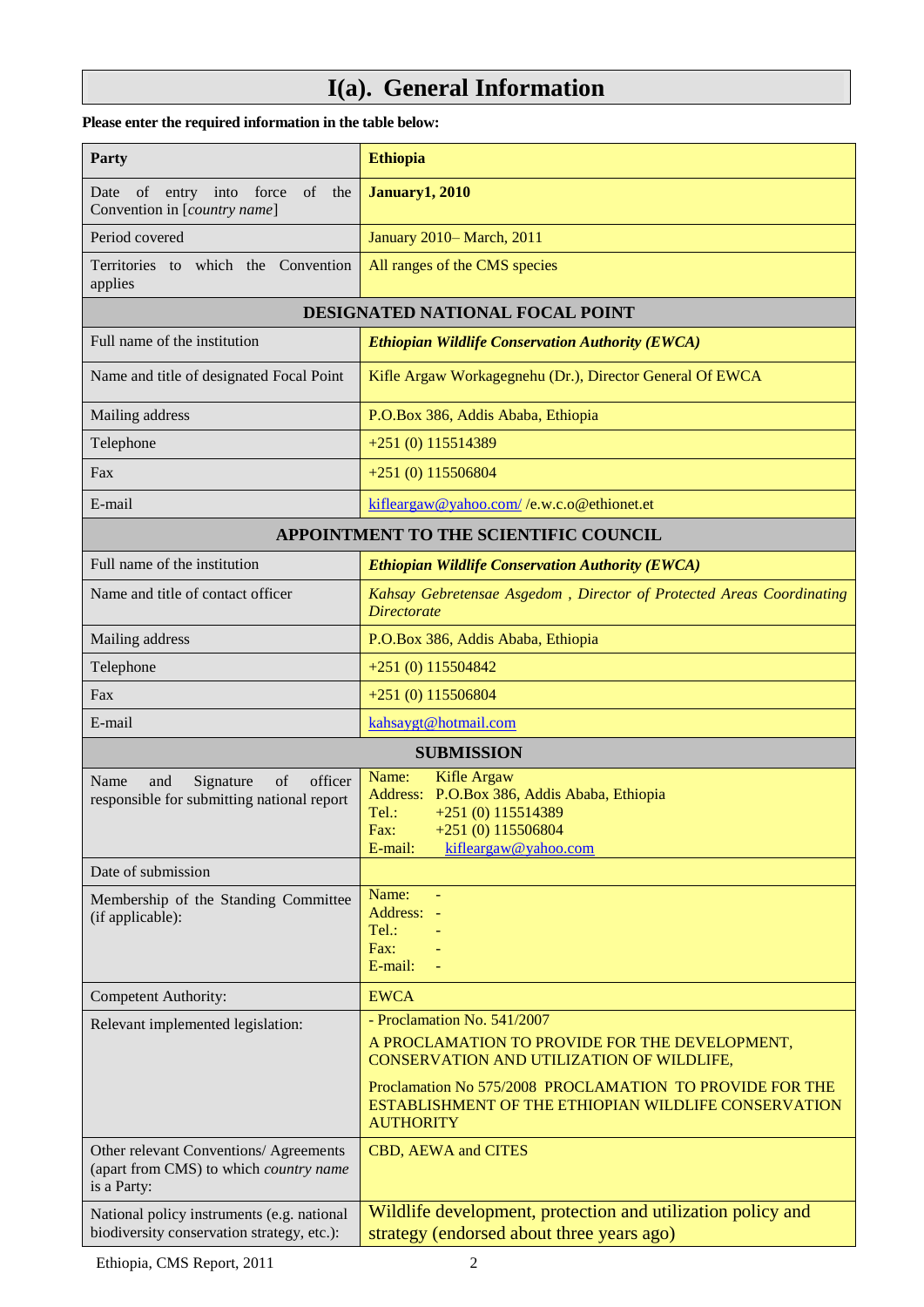#### **Please indicate whether your country is part of the following Agreements/MoU. If so, please indicate the competent national institution**

| <b>Wadden Sea Seals:</b>                                      | Party                |                                                                  | Non-party Range State          |
|---------------------------------------------------------------|----------------------|------------------------------------------------------------------|--------------------------------|
|                                                               |                      | Signed but not yet entered force                                 | ⊠<br>Non Range State           |
| National Focal Point/Competent authority                      |                      | Membership of the Trilateral Seal Expert Group                   |                                |
| Name:                                                         |                      | Name:                                                            |                                |
| Address: -                                                    |                      | Address: -                                                       |                                |
| Tel:                                                          |                      | Tel.:                                                            |                                |
| Fax:<br>E-mail:                                               |                      | Fax:<br>E-mail:                                                  |                                |
|                                                               |                      |                                                                  |                                |
| <b>Eurobats</b>                                               | Party                |                                                                  | Non-party Range State          |
|                                                               |                      | Signed but not yet entered force                                 | Non Range State                |
| Competent authority                                           |                      | Appointed member of the Advisory Committee                       |                                |
| Name:<br>Address: -                                           |                      | Name:<br>Address: -                                              |                                |
|                                                               |                      |                                                                  |                                |
| Tel:                                                          |                      | Tel.:<br>Fax:                                                    |                                |
| Fax:<br>E-mail:                                               |                      | E-mail:                                                          |                                |
| <b>ASCOBANS</b>                                               | Party                |                                                                  | Non-party Range State          |
|                                                               |                      | Signed but not yet entered force                                 | Non Range State<br>$\bowtie$   |
| Co-ordinating authority                                       |                      | Appointed member of the Advisory Committee                       |                                |
| Name:                                                         |                      | Name:                                                            |                                |
| Address: -                                                    |                      | Address:                                                         |                                |
| Tel:                                                          |                      | Tel:                                                             |                                |
| Fax:                                                          |                      | Fax:                                                             |                                |
| E-mail:                                                       |                      | E-mail:                                                          |                                |
| Membership of other committees or working<br>groups:          |                      |                                                                  |                                |
| <b>AEWA:</b>                                                  | $\boxtimes$<br>Party |                                                                  | Non-party Range State          |
|                                                               |                      | Signed but not yet entered force                                 | Non Range State                |
| Administrative Authority                                      |                      | Appointed member of the Technical Committee                      |                                |
| <b>EWCA</b><br>Name:                                          |                      | Name:<br>Mihret Ewnetu Mulualem                                  |                                |
| P.O.Box 386, Addis Ababa, Ethiopia<br>Address:                |                      | Address:<br>P.O.Box 386, Addis Ababa, Ethiopia                   |                                |
| Tel.:<br>$+251(0)115514389$                                   |                      | Tel.:<br>$+251(0)911135310$                                      |                                |
| $+251(0)$ 115506804<br>Fax:<br>e.w.c.o@ethionet.et<br>E-mail: |                      | Fax:<br>$+251(0)$ 115506804<br>mihretewnetu@yahoo.com<br>E-mail: |                                |
|                                                               |                      |                                                                  |                                |
| <b>ACCOBAMS</b>                                               | Party                |                                                                  | Non-party Range State          |
|                                                               |                      | Signed but not yet entered force                                 | $\boxtimes$<br>Non Range State |
| National Focal Point                                          |                      | Appointed member of the Scientific Committee                     |                                |
| Name:<br>Address: -                                           |                      | Name:<br>Address: -                                              |                                |
|                                                               |                      |                                                                  |                                |
| Tel:                                                          |                      | Tel:                                                             |                                |
| Fax:<br>E-mail:                                               |                      | Fax:<br>E-mail:                                                  |                                |
| Membership of committees or working groups:                   |                      |                                                                  |                                |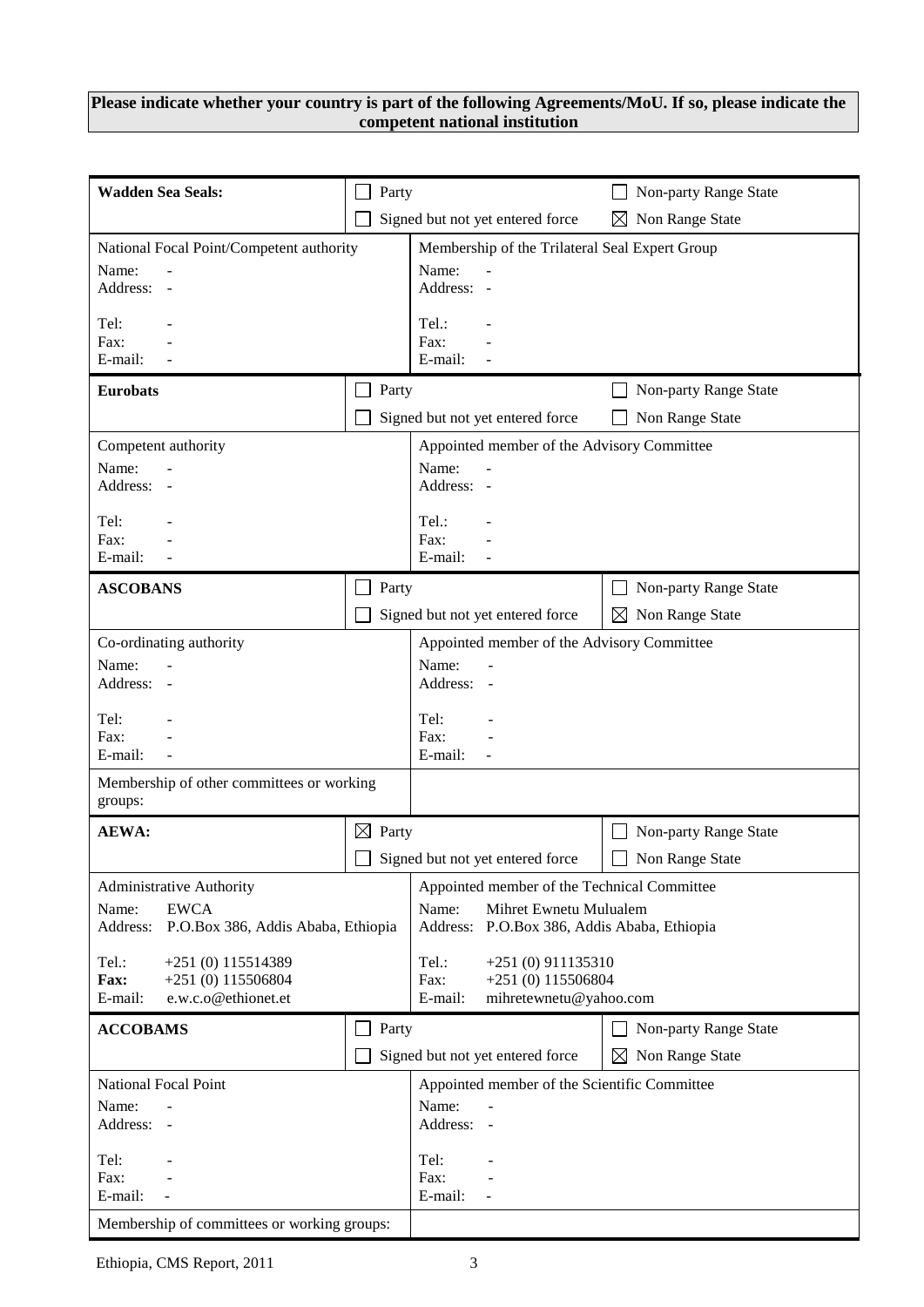| <b>ACAP</b>                                                                   | Party     |                                                                          | Non-party Range State       |
|-------------------------------------------------------------------------------|-----------|--------------------------------------------------------------------------|-----------------------------|
|                                                                               |           | Signed but not yet entered force                                         | ⊠<br>Non Range State        |
| Designated Authority<br>Name:<br>Address:<br>$\sim$                           |           | <b>National Contact Point</b><br>Name:<br>Address: -                     |                             |
| Tel:<br>Fax:<br>E-mail:                                                       |           | Tel:<br>Fax:<br>E-mail:                                                  |                             |
| Membership of Advisory Committee                                              |           | Name:<br>Address:<br>$\overline{\phantom{a}}$<br>Tel:<br>Fax:<br>E-mail: |                             |
| <b>Gorillas</b>                                                               | Party     |                                                                          | Non-party Range State       |
|                                                                               |           | Signed but not yet entered force                                         | ⊠<br>Non Range State        |
| Designated Authority<br>Name:<br>Address: -                                   |           | <b>National Contact Point</b><br>Name:<br>Address: -                     |                             |
| Tel:<br>Fax:<br>E-mail:                                                       |           | Tel:<br>Fax:<br>E-mail:                                                  |                             |
| <b>Siberian Crane MoU:</b>                                                    | Signatory | Non-signatory Range State                                                | $\boxtimes$ Non Range State |
| Competent authority                                                           |           | Name:<br>Address: -                                                      |                             |
|                                                                               |           | Tel:<br>Fax:<br>E-mail:                                                  |                             |
| <b>Slender-billed Curlew MoU:</b>                                             | Signatory | Non-signatory Range State<br>ப                                           | $\boxtimes$ Non Range State |
| Competent Authority                                                           |           | Name:<br>Address: -                                                      |                             |
|                                                                               |           | Tel:<br>Fax:<br>E-mail:                                                  |                             |
| <b>Marine Turtle - Africa MoU:</b>                                            | Signatory | Non-signatory Range State<br>$\overline{\phantom{0}}$                    | $\boxtimes$ Non Range State |
| <b>National Contact Point</b>                                                 |           | Name:<br>Address: -                                                      |                             |
|                                                                               |           | Tel:<br>Fax:<br>E-mail:                                                  |                             |
| <b>Great Bustard MoU:</b>                                                     | Signatory | Non-signatory Range State<br>$\mathbf{I}$                                | $\boxtimes$ Non Range State |
| <b>Competent Authority</b><br>Name:<br>$\overline{\phantom{a}}$<br>Address: - |           | <b>National Contact Point</b><br>Name:<br>Address: -                     |                             |
| Tel:<br>Fax:<br>E-mail: -                                                     |           | Tel:<br>Fax:<br>E-mail:<br>$\overline{\phantom{m}}$                      |                             |
| <b>Marine Turtle MoU - IOSEA:</b>                                             | Signatory | Non-signatory Range State<br>$\blacksquare$                              | $\boxtimes$ Non Range State |
| Competent national authority                                                  |           | Name:<br>Address: -                                                      |                             |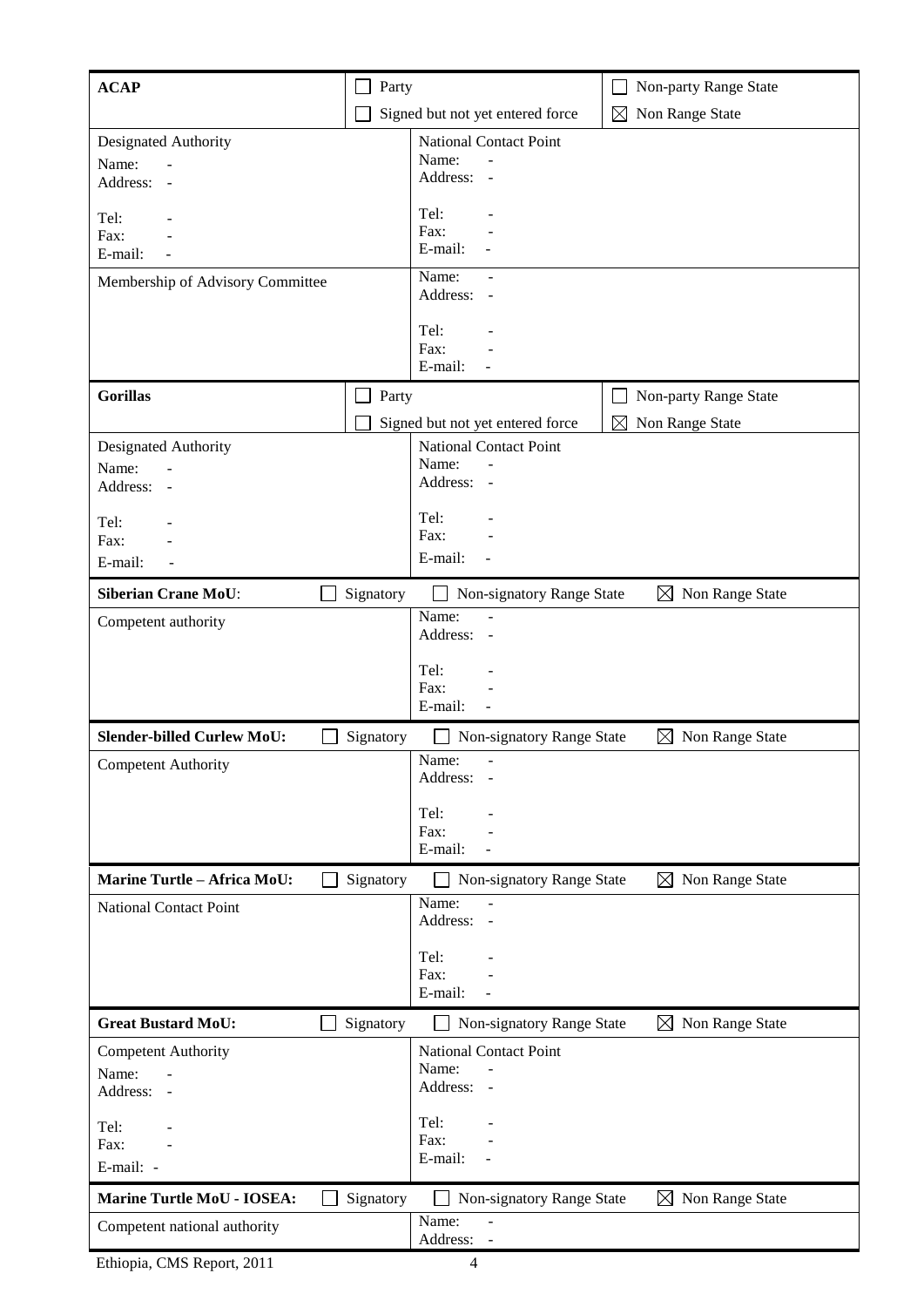|                                                                                                                                                                                                | Tel:                                                                                                                                                                                                                              |
|------------------------------------------------------------------------------------------------------------------------------------------------------------------------------------------------|-----------------------------------------------------------------------------------------------------------------------------------------------------------------------------------------------------------------------------------|
|                                                                                                                                                                                                | Fax:                                                                                                                                                                                                                              |
|                                                                                                                                                                                                | E-mail:                                                                                                                                                                                                                           |
| <b>Bukhara Deer MoU:</b><br>Signatory                                                                                                                                                          | $\boxtimes$ Non Range State<br>Non-signatory Range State                                                                                                                                                                          |
| Competent national authority                                                                                                                                                                   | Name:<br>Address:<br>$\sim$                                                                                                                                                                                                       |
|                                                                                                                                                                                                | Tel:<br>Fax:                                                                                                                                                                                                                      |
|                                                                                                                                                                                                | E-mail:                                                                                                                                                                                                                           |
| <b>Aquatic Warbler MoU:</b><br>Signatory                                                                                                                                                       | Non-signatory Range State<br>$\boxtimes$ Non Range State                                                                                                                                                                          |
| Competent national authority                                                                                                                                                                   | Name:<br>$\sim$<br>Address: -                                                                                                                                                                                                     |
|                                                                                                                                                                                                | Tel:<br>Fax:                                                                                                                                                                                                                      |
|                                                                                                                                                                                                | E-mail:                                                                                                                                                                                                                           |
| <b>African Elephant MoU:</b><br>Signatory                                                                                                                                                      | $\boxtimes$ Non-signatory Range State<br>Non Range State                                                                                                                                                                          |
| Competent national authority                                                                                                                                                                   | <b>National Contact Point</b><br>Name:<br>Address:<br>$\sim$                                                                                                                                                                      |
|                                                                                                                                                                                                | Tel:<br>Fax:<br>E-mail:                                                                                                                                                                                                           |
| Pacific Islands Cetaceans MoU:<br>Signatory                                                                                                                                                    | ⊠<br>Non Range State<br>Non-signatory Range State                                                                                                                                                                                 |
| Competent national authority                                                                                                                                                                   | <b>National Contact Point</b>                                                                                                                                                                                                     |
| Name:<br>Address: -                                                                                                                                                                            | Name:<br>Address: -                                                                                                                                                                                                               |
| Tel:<br>Fax:                                                                                                                                                                                   | Tel:<br>Fax:<br>E-mail:                                                                                                                                                                                                           |
| E-mail:                                                                                                                                                                                        |                                                                                                                                                                                                                                   |
| <b>Mediterranean Monk Seal MoU:</b><br>Signatory<br>Competent national authority                                                                                                               | Non Range State<br>Non-signatory Range State<br>$\boxtimes$<br><b>National Contact Point</b>                                                                                                                                      |
| Name:                                                                                                                                                                                          | Name:                                                                                                                                                                                                                             |
| Address: -                                                                                                                                                                                     | Address: -                                                                                                                                                                                                                        |
| Tel:                                                                                                                                                                                           | Tel:                                                                                                                                                                                                                              |
| Fax:                                                                                                                                                                                           | Fax:                                                                                                                                                                                                                              |
|                                                                                                                                                                                                |                                                                                                                                                                                                                                   |
|                                                                                                                                                                                                |                                                                                                                                                                                                                                   |
|                                                                                                                                                                                                | Name:<br>$\blacksquare$                                                                                                                                                                                                           |
| Address: -                                                                                                                                                                                     | Address: -                                                                                                                                                                                                                        |
| Tel:                                                                                                                                                                                           | Tel:                                                                                                                                                                                                                              |
|                                                                                                                                                                                                |                                                                                                                                                                                                                                   |
|                                                                                                                                                                                                |                                                                                                                                                                                                                                   |
|                                                                                                                                                                                                | Non Range State                                                                                                                                                                                                                   |
|                                                                                                                                                                                                | $\overline{a}$                                                                                                                                                                                                                    |
| Address: -                                                                                                                                                                                     | Address: -                                                                                                                                                                                                                        |
| Tel:                                                                                                                                                                                           | Tel:                                                                                                                                                                                                                              |
| E-mail:<br>Signatory<br>Dugong MoU:<br>Competent national authority<br>Name:<br>Fax:<br>E-mail: -<br><b>West African Aquatic Mammals MoU:</b><br>Competent national authority<br>Name:<br>Fax: | E-mail:<br>Non-signatory Range State<br>Non Range State<br>$\bowtie$<br><b>National Contact Point</b><br>Fax:<br>E-mail:<br>Non-signatory Range State<br>Signatory<br>$\bowtie$<br><b>National Contact Point</b><br>Name:<br>Fax: |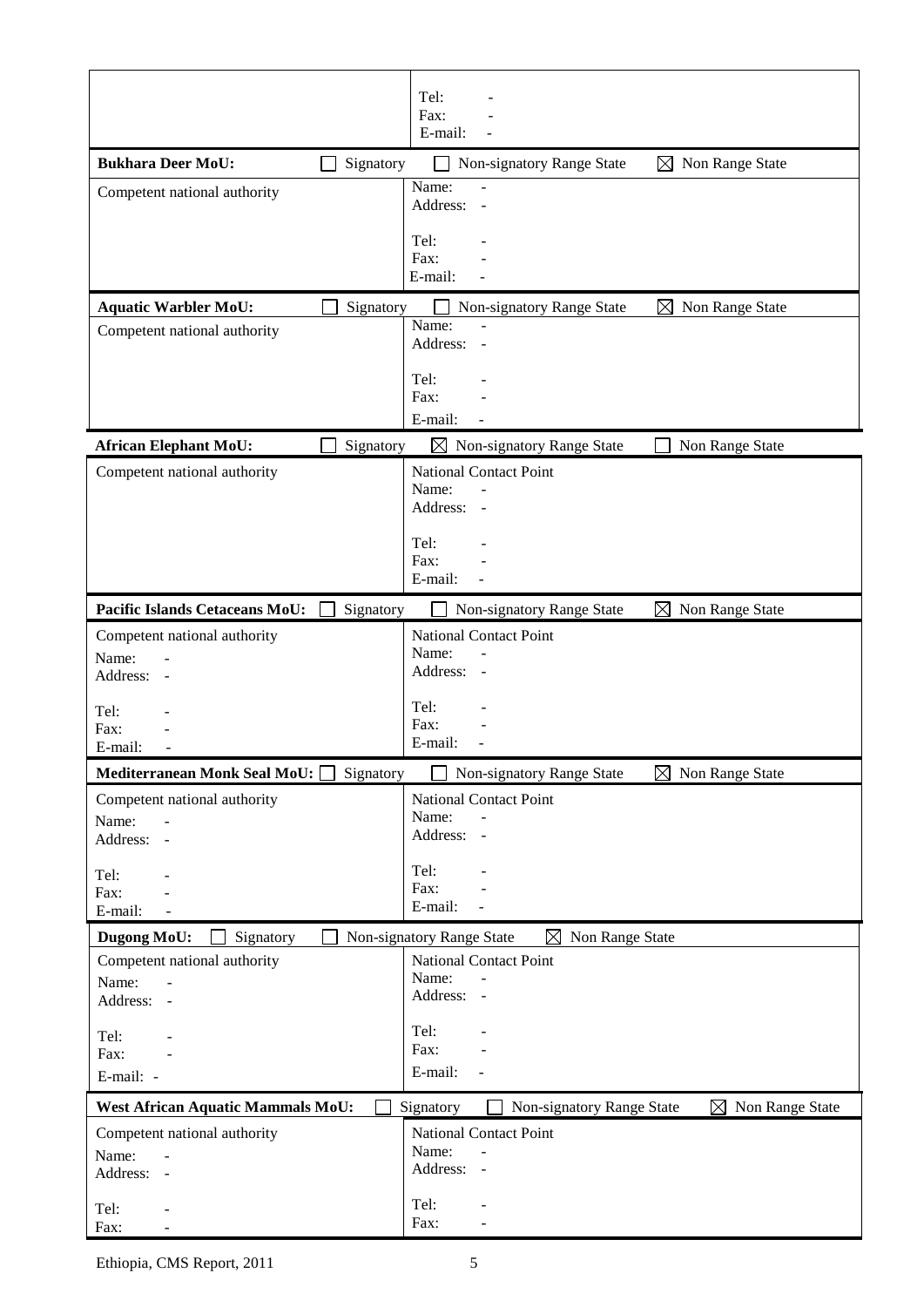| E-mail:<br>-E-mail:                                   | E-mail:<br>-E-mail:                                         |
|-------------------------------------------------------|-------------------------------------------------------------|
| <b>Birds of Prey MoU:</b><br>$\boxtimes$<br>Signatory | Non Range State<br>Non-signatory Range State                |
|                                                       | <b>National Contact Point</b>                               |
|                                                       | Name:                                                       |
|                                                       | Address: -                                                  |
|                                                       |                                                             |
|                                                       | Tel:                                                        |
|                                                       | Fax:                                                        |
|                                                       | E-mail:<br>$\overline{a}$                                   |
| <b>High Andean Flamingos MoU:</b><br>Signatory        | Non-signatory Range State<br>$\boxtimes$<br>Non Range State |
|                                                       | <b>National Contact Point</b>                               |
|                                                       | Name:                                                       |
|                                                       | Address: -                                                  |
|                                                       |                                                             |
|                                                       | Tel:                                                        |
|                                                       | Fax:                                                        |
|                                                       | E-mail:                                                     |
| <b>Sharks MoU:</b><br>Signatory                       | Non Range State<br>Non-signatory Range State<br>$\boxtimes$ |
|                                                       | <b>National Contact Point</b>                               |
|                                                       | Name:                                                       |
|                                                       | Address: -                                                  |
|                                                       |                                                             |
|                                                       | Tel:                                                        |
|                                                       | Fax:                                                        |
|                                                       | E-mail:                                                     |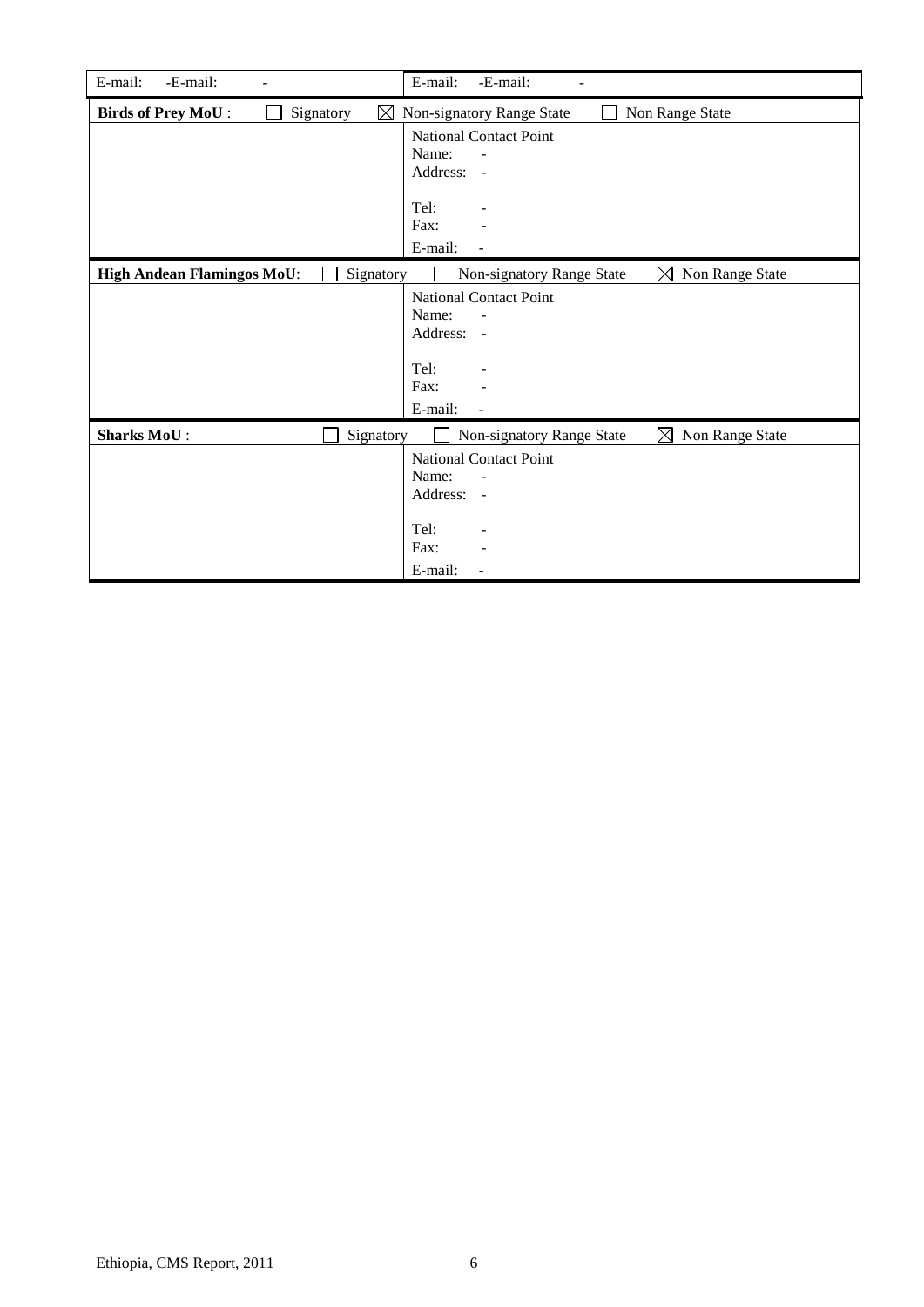| $\mathbf{1}$   | Which other government departments are involved in activities/initiatives for the conservation of migratory species<br>in your country? (Please list.)- Institute of Biodiversity Conservation (IBC), Concerned Regional bureaus of<br>culture and tourism and Concerned Regional bureaus of agriculture and natural resources and forestry<br>departments. |
|----------------|-------------------------------------------------------------------------------------------------------------------------------------------------------------------------------------------------------------------------------------------------------------------------------------------------------------------------------------------------------------|
| $\overline{2}$ | If more than one government department is involved, describe the interaction/relationship between these<br>government departments:                                                                                                                                                                                                                          |
|                | The federal EWCA is mainly responsible for resources encompassed in the federal PAs While IBC deals with some<br>ex-situ conservation practices. Considerable assistance is also rendered to the concerned regional offices so that<br>they effectively manage the migratory species from their side.                                                       |
| 3              | Has a national liaison system or committee been established in your country? Please provide contact information                                                                                                                                                                                                                                             |
|                | $\boxtimes$ No<br>Yes                                                                                                                                                                                                                                                                                                                                       |
|                |                                                                                                                                                                                                                                                                                                                                                             |
| $\overline{4}$ | List the main non-governmental organizations actively involved in activities/initiatives for the conservation of<br>migratory species in your country, and describe their involvement:                                                                                                                                                                      |
|                | The Ethiopian wildlife and Natural History Society (EWNHS) is actively involved in IBA Sites conservation.<br>Wildlife Conservation for Sustainable Development (WSD) has been involved in the African elephant range areas.<br>FZS is also active in the afro-montane hotspot areas where they support various migratory species of birds.                 |
| 4a             | Please provide detail on any devolved government/overseas territory authorities involved.                                                                                                                                                                                                                                                                   |
|                |                                                                                                                                                                                                                                                                                                                                                             |
| 5              | Describe any involvement of the private sector in the conservation of migratory species in your country:                                                                                                                                                                                                                                                    |
| 6              | Note any interactions between these sectors in the conservation of migratory species in your country:                                                                                                                                                                                                                                                       |
|                | There are modalities signed between the conservation oriented NGOs and EWCA.                                                                                                                                                                                                                                                                                |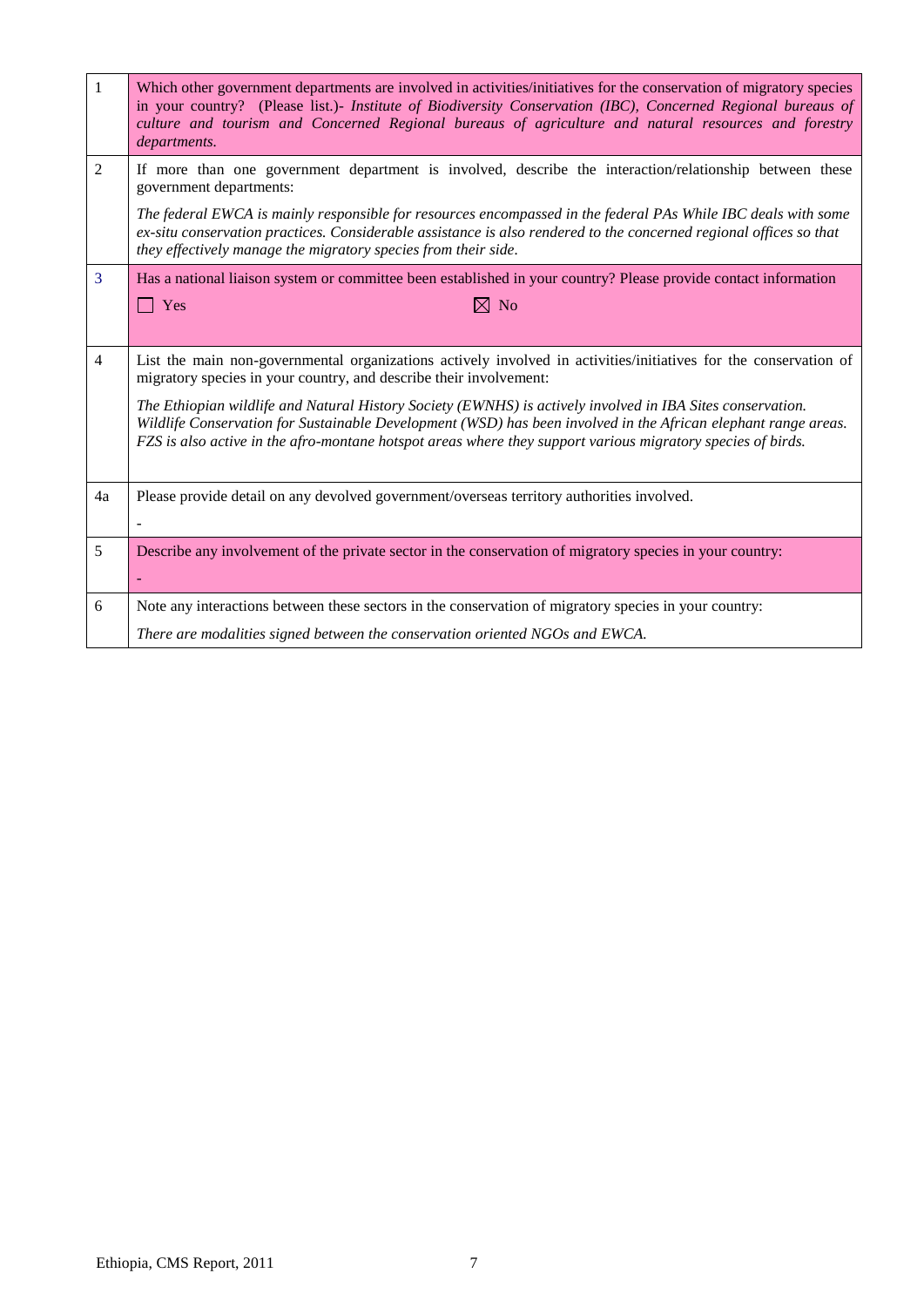# **I(b). Information about involved Authorities**

**Identify the ministry, agency/department or organization that is responsible for leading actions relating to Appendix I species**

|   | <b>Birds</b>               | <b>EWCA</b> and Concerned Regional Bureaus<br>/Departments |
|---|----------------------------|------------------------------------------------------------|
| 2 | Marine Mammals             | <b>EWCA</b> and Concerned Regional Bureaus<br>/Departments |
| 3 | <b>Marine Turtles</b>      |                                                            |
| 4 | <b>Terrestrial Mammals</b> | <b>EWCA</b> and Concerned Regional Bureaus<br>/Departments |
|   | <b>Bats</b>                | -                                                          |
| 6 | Other Taxa                 | <b>EWCA</b> and Concerned Regional Bureaus<br>/Departments |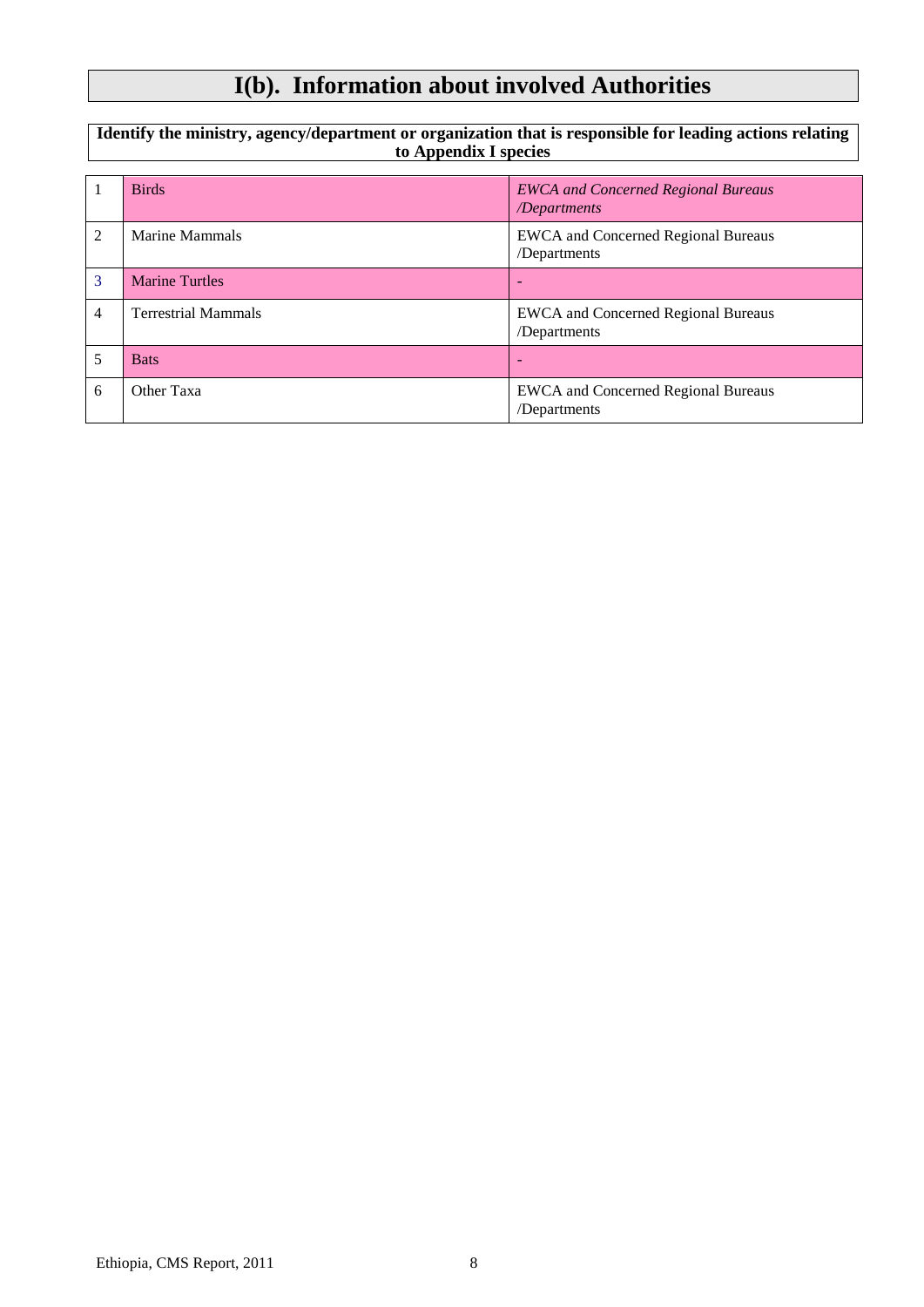# **II. Appendix I species**

## **1. BIRDS**

## **1.1 General questions on Appendix I bird species**

| 1              | Is the taking of all Appendix I bird species prohibited by the national implementing<br>$\boxtimes$ No<br>Yes<br>legislation cited in Table I(a) (General Information)?<br>If other legislation is relevant, please provide details:    |
|----------------|-----------------------------------------------------------------------------------------------------------------------------------------------------------------------------------------------------------------------------------------|
| 1a             | If the taking of Appendix I bird species is prohibited by law, have any exceptions<br>$\boxtimes$ No<br>Yes<br>been granted to the prohibition?                                                                                         |
|                | If Yes, please provide details (Include the date on which the exception was notified<br>to the CMS Secretariat pursuant to CMS Article III(7):                                                                                          |
| $\overline{2}$ | Identify any obstacles to migration that exist in relation to Appendix I bird species:                                                                                                                                                  |
|                | By-catch<br>Electrocution<br>$\boxtimes$                                                                                                                                                                                                |
|                | <b>Habitat destruction</b><br>Wind turbines<br>$\bowtie$                                                                                                                                                                                |
|                | Pollution                                                                                                                                                                                                                               |
|                | Other (please provide details)                                                                                                                                                                                                          |
| 2a             | What actions are being undertaken to overcome these obstacles?                                                                                                                                                                          |
|                | Additional areas have been set aside in order to ensure effective management of the potential habitats for the<br>species in question and some mitigation measures have been examined to address the electrocution issues.              |
| 2 <sub>b</sub> | Please report on the progress / success of the actions taken.                                                                                                                                                                           |
|                | Considerable success has been recorded towards creating alternative habitats for the migratory species and the<br>mitigation measures indicated in the EIA of any installation process were so useful to reduce electrocution<br>risks. |
| 2c             | What assistance, if any, does your country require in order to overcome these obstacles?                                                                                                                                                |
|                | Technical assistance towards assessing the impact of the aforementioned obstacles and putting concrete<br>solutions in place.                                                                                                           |
| 3              | What are the major threats to Appendix I bird species (transcending mere obstacles to migration)?                                                                                                                                       |
|                | Illegal trade<br>Poaching                                                                                                                                                                                                               |
|                | Other (please specify)                                                                                                                                                                                                                  |
| 3a             | What actions have been taken to prevent, reduce or control factors that are endangering or are likely to further<br>endanger bird species beyond actions to prevent disruption to migrating behaviour?                                  |
| 3b             | Please report on the progress / success of the actions taken.                                                                                                                                                                           |
|                |                                                                                                                                                                                                                                         |
| 3c             | Describe any factors that may limit action being taken in this regard:<br>L,                                                                                                                                                            |
| 3d             | What assistance, if any, does your country require to overcome these factors?<br>$\overline{a}$                                                                                                                                         |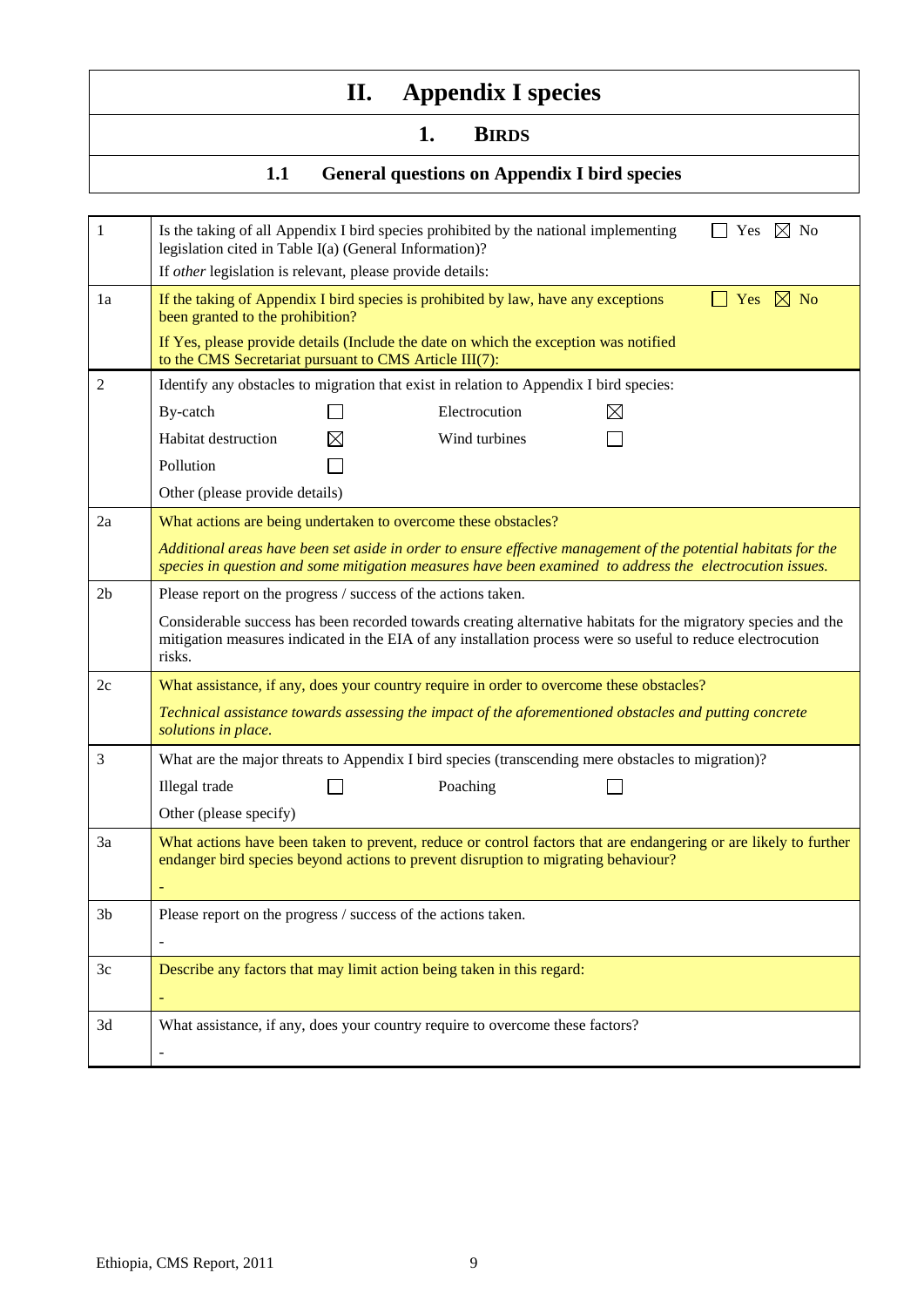#### **1.2 Questions on specific Appendix I bird species**

**In the following section, using the table format below, please fill in each Appendix I bird species for which your country is considered to be a Range State. Please complete each table as appropriate, providing information in summary form. Where appropriate, please cross-reference to information already provided in national reports that have been submitted under other conventions (e.g. Convention on Biological Diversity, Ramsar Convention, CITES). (Attach annexes as necessary.)**

|                | Species name – Neophron percnopterus Common Name(s) Egyptian vulture                                                                                                                                                        |                       |                |
|----------------|-----------------------------------------------------------------------------------------------------------------------------------------------------------------------------------------------------------------------------|-----------------------|----------------|
| $\mathbf{1}$   | Please provide published distribution reference: -                                                                                                                                                                          |                       |                |
| 2a             | Summarise information on population size (if known):                                                                                                                                                                        |                       |                |
|                | increasing $\Box$<br>decreasing<br>stable $\Box$                                                                                                                                                                            | not known $\boxtimes$ | unclear $\Box$ |
|                |                                                                                                                                                                                                                             |                       |                |
| 2 <sub>b</sub> | Summarise information on distribution (if known):                                                                                                                                                                           |                       |                |
|                | increasing $\Box$<br>decreasing<br>stable $\Box$                                                                                                                                                                            | not known $\boxtimes$ | unclear $\Box$ |
|                |                                                                                                                                                                                                                             |                       |                |
| 3              | Indicate (with an 'X') and briefly describe any activities that have been carried out in favour of this species in the<br>reporting period. (Please provide the title of the project and contact details, where available): |                       |                |
|                | Research                                                                                                                                                                                                                    |                       |                |
|                | Identification and establishment of protected areas                                                                                                                                                                         |                       |                |
|                | Monitoring                                                                                                                                                                                                                  |                       |                |
|                | Education/awareness rising                                                                                                                                                                                                  | $\boxtimes$           |                |
|                | Species protection                                                                                                                                                                                                          |                       |                |
|                | Control hunting / poaching                                                                                                                                                                                                  |                       |                |
|                | Species restoration                                                                                                                                                                                                         |                       |                |
|                | Habitat protection                                                                                                                                                                                                          | $\boxtimes$           |                |
|                | Habitat restoration                                                                                                                                                                                                         |                       |                |
|                | Other                                                                                                                                                                                                                       |                       |                |
| $\overline{4}$ | If no activities have been carried out for this species in the reporting period, what has prevented such action being<br>taken?                                                                                             |                       |                |
|                |                                                                                                                                                                                                                             |                       |                |
| 5              | Describe any future activities that are planned for this species:                                                                                                                                                           |                       |                |
|                |                                                                                                                                                                                                                             |                       |                |

Miscellaneous information or comments on Appendix I birds in general:

**-**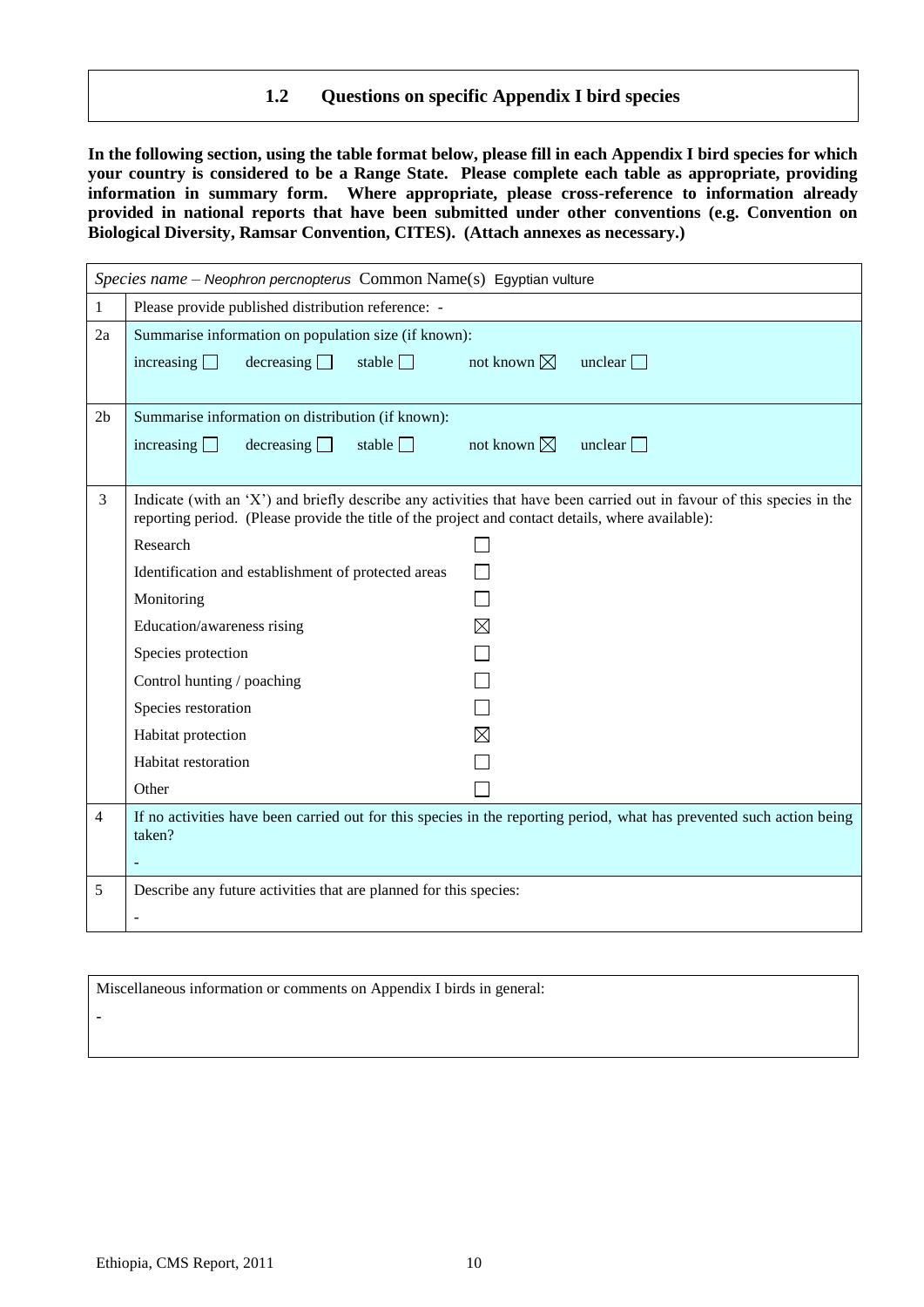## **2. MARINE MAMMALS**

## **2.1 General questions on Appendix I marine mammals**

| 1              | $\n  1$ No<br>Is the taking of all Appendix I marine mammals prohibited by the national<br>Yes<br>implementing legislation cited in Table I(a) (General Information)?<br>If other legislation is relevant, please provide details:                                                                     |
|----------------|--------------------------------------------------------------------------------------------------------------------------------------------------------------------------------------------------------------------------------------------------------------------------------------------------------|
| 1a             | If the taking of Appendix I marine mammals is prohibited by law, have any exceptions<br>$\Box$ No<br>$\Box$ Yes<br>been granted to the prohibition?<br>If Yes, please provide details (Include the date on which the exception was notified<br>to the CMS Secretariat pursuant to CMS Article III(7)): |
| 2              | Identify any obstacles to migration that exist in relation to Appendix I marine mammals:                                                                                                                                                                                                               |
|                | By-catch<br>Collision with fishing traffic                                                                                                                                                                                                                                                             |
|                | Pollution<br><b>Illegal</b> hunting                                                                                                                                                                                                                                                                    |
|                | Other threats to migration (please provide details)                                                                                                                                                                                                                                                    |
| 2a             | What actions are being undertaken to overcome these obstacles?                                                                                                                                                                                                                                         |
| 2 <sub>b</sub> | Please report on the progress / success of the actions taken.                                                                                                                                                                                                                                          |
| 2c             | What assistance, if any, does your country require in order to overcome these obstacles?                                                                                                                                                                                                               |
| 3              | What are the major pressures on Appendix I marine mammal species (transcending mere obstacles to migration)?                                                                                                                                                                                           |
|                | Pollution<br>By-catch                                                                                                                                                                                                                                                                                  |
|                | Other (please specify)                                                                                                                                                                                                                                                                                 |
| 3a             | What actions have been taken to prevent, reduce or control factors that are endangering or are likely to further<br>endanger species of marine mammal beyond actions to prevent disruption to migrating behaviour?                                                                                     |
| 3 <sub>b</sub> | Please report on the progress / success of the actions taken.                                                                                                                                                                                                                                          |
| 3c             | Describe any factors that may limit action being taken in this regard:                                                                                                                                                                                                                                 |
| 3d             | What assistance, if any, does your country require to overcome these factors?                                                                                                                                                                                                                          |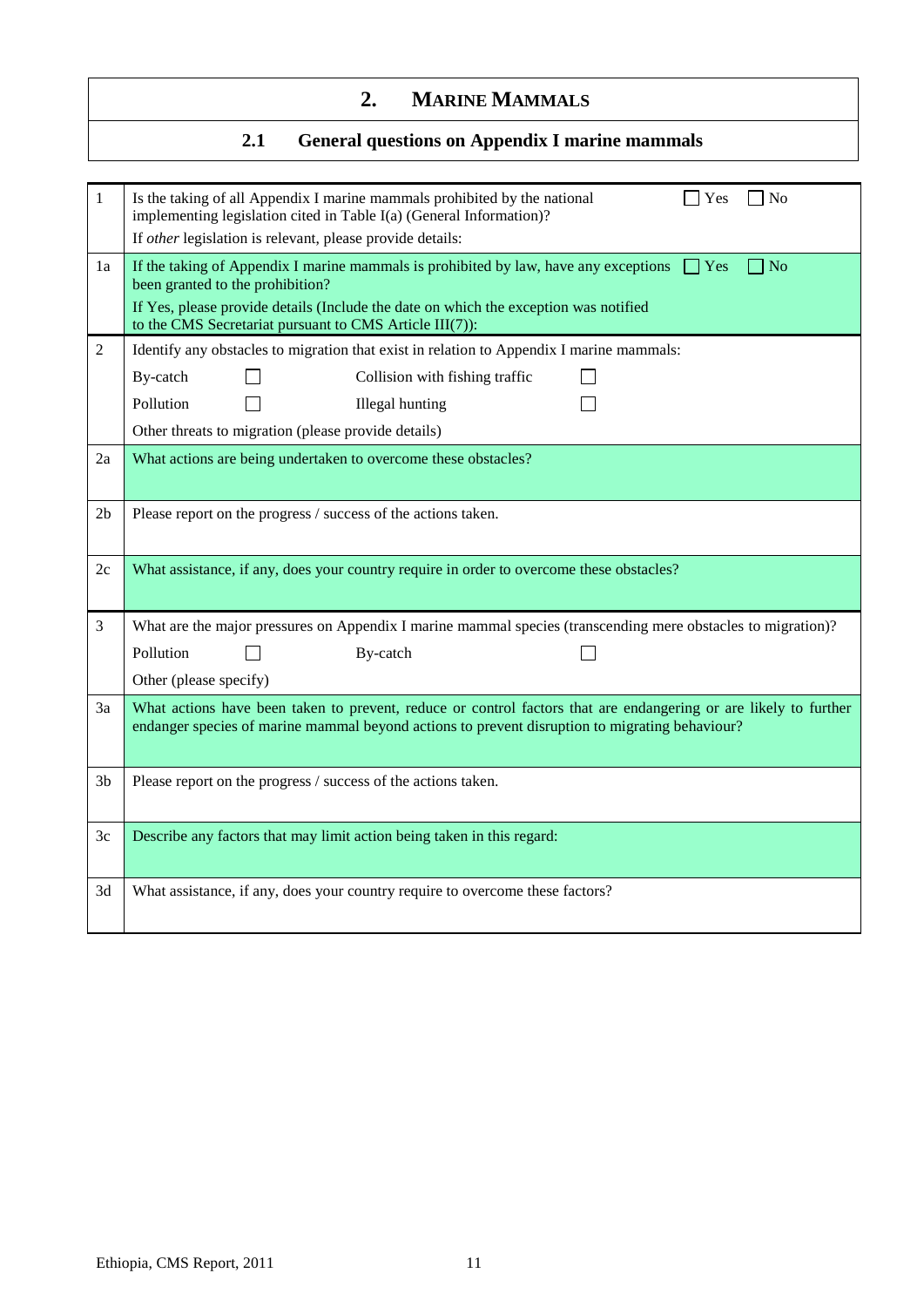#### **2.2 Questions on specific Appendix I marine mammals**

**In the following section, using the table format below, please fill in each Appendix I marine mammal species for which your country is considered to be a Range State. Please complete each table as appropriate, providing information in summary form. Where appropriate, please cross-reference to information already provided in national reports that have been submitted under other conventions (e.g. Convention on Biological Diversity, Ramsar Convention, CITES). (Attach annexes as necessary.)**

|                | Species name - Common Name(s)                                                                                                                                                                                               |                  |                |
|----------------|-----------------------------------------------------------------------------------------------------------------------------------------------------------------------------------------------------------------------------|------------------|----------------|
| $\mathbf{1}$   | Please provide published distribution reference:                                                                                                                                                                            |                  |                |
| 2a             | Summarise information on population size (if known):                                                                                                                                                                        |                  |                |
|                | increasing $\Box$<br>decreasing<br>stable $\Box$                                                                                                                                                                            | not known $\Box$ | unclear $\Box$ |
|                |                                                                                                                                                                                                                             |                  |                |
| 2 <sub>b</sub> | Summarise information on distribution (if known):                                                                                                                                                                           |                  |                |
|                | increasing $\Box$<br>decreasing<br>stable $\Box$                                                                                                                                                                            | not known $\Box$ | unclear $\Box$ |
|                |                                                                                                                                                                                                                             |                  |                |
| 3              | Indicate (with an 'X') and briefly describe any activities that have been carried out in favour of this species in the<br>reporting period. (Please provide the title of the project and contact details, where available): |                  |                |
|                | Research                                                                                                                                                                                                                    |                  |                |
|                | Identification and establishment of protected areas                                                                                                                                                                         | $\Box$           |                |
|                | Monitoring                                                                                                                                                                                                                  |                  |                |
|                | Education / awareness rising                                                                                                                                                                                                |                  |                |
|                | Species protection                                                                                                                                                                                                          |                  |                |
|                | Control hunting / poaching                                                                                                                                                                                                  |                  |                |
|                | Species restoration                                                                                                                                                                                                         |                  |                |
|                | Habitat protection                                                                                                                                                                                                          |                  |                |
|                | Habitat restoration                                                                                                                                                                                                         |                  |                |
|                | Other                                                                                                                                                                                                                       |                  |                |
| 4              | If no activities have been carried out for this species in the reporting period, what has prevented such action being<br>taken?                                                                                             |                  |                |
| 5              | Describe any future activities that are planned for this species:                                                                                                                                                           |                  |                |

Miscellaneous information or comments on Appendix I marine mammals in general: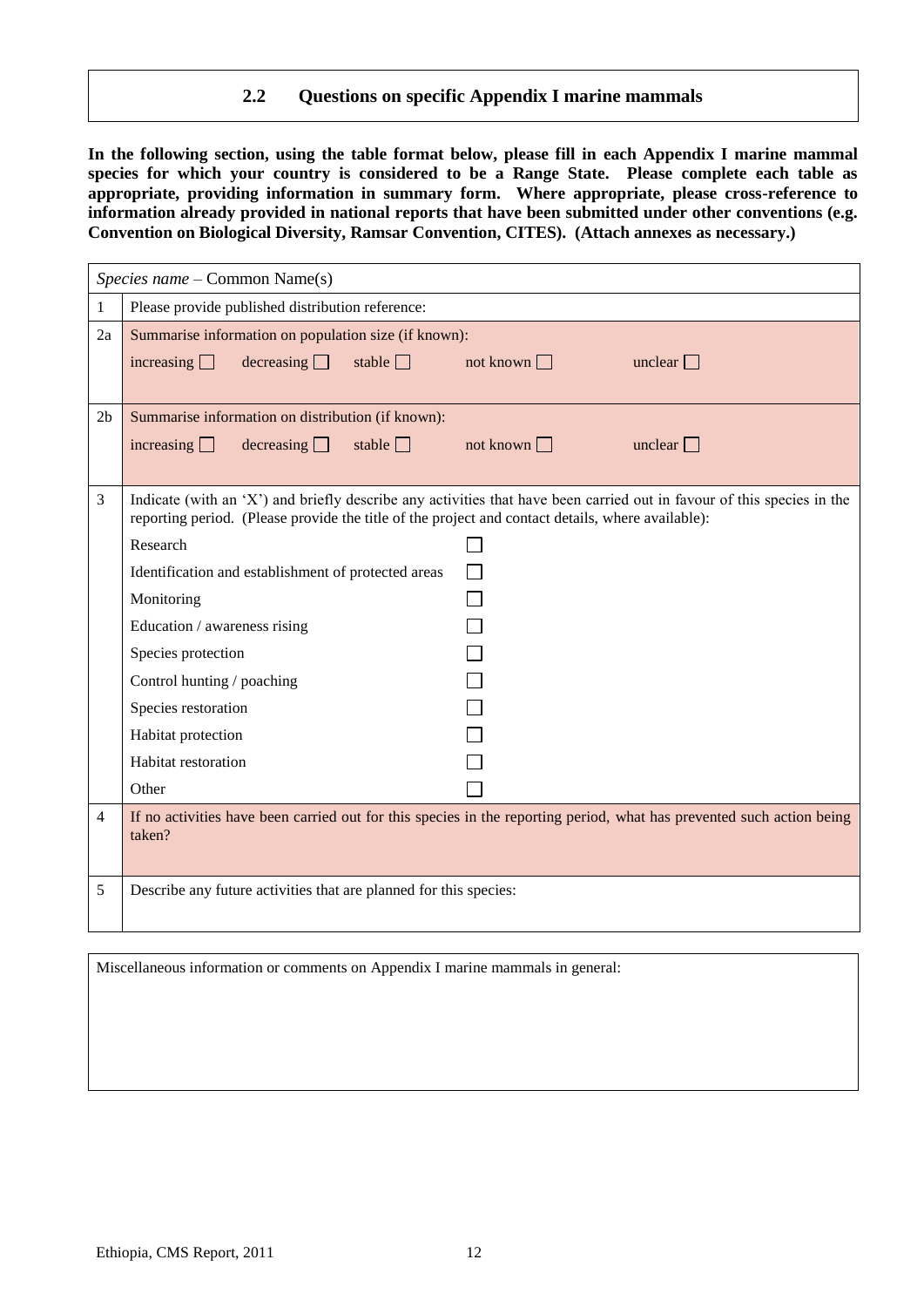### **3 MARINE TURTLES**

### **3.1 General questions on Appendix I marine turtles**

| $\mathbf{1}$   | Is the taking of all Appendix I marine turtles prohibited by the national implementing<br>$\Box$ Yes<br><b>No</b><br>legislation cited in Table I(a) (General Information)?                                         |
|----------------|---------------------------------------------------------------------------------------------------------------------------------------------------------------------------------------------------------------------|
|                | If other legislation is relevant, please provide details:                                                                                                                                                           |
| 1a             | If the taking of Appendix I marine turtles is prohibited by law, have any exceptions<br>N <sub>o</sub><br>Yes<br>been granted to the prohibition?                                                                   |
|                | If Yes, please provide details (Include the date on which the exception was notified<br>to the CMS Secretariat pursuant to CMS Article III(7)):                                                                     |
| $\overline{2}$ | Identify any obstacles to migration that exist in relation to Appendix I marine turtles:                                                                                                                            |
|                | Pollution $\Box$<br>By-catch $\Box$                                                                                                                                                                                 |
|                | Other threats to migration (please provide details)                                                                                                                                                                 |
| 2a             | What actions are being undertaken to overcome these obstacles?                                                                                                                                                      |
|                |                                                                                                                                                                                                                     |
| 2 <sub>b</sub> | Please report on the progress / success of the actions taken.                                                                                                                                                       |
|                |                                                                                                                                                                                                                     |
| 2c             | What assistance, if any, does your country require in order to overcome these obstacles?                                                                                                                            |
| $\mathfrak{Z}$ | What are the major pressures on Appendix I marine turtles (transcending mere obstacles to migration)?                                                                                                               |
|                | Collection of eggs $\Box$<br>Predation of eggs $\Box$                                                                                                                                                               |
|                | Destruction of nesting beaches $\Box$                                                                                                                                                                               |
|                | Other (please specify)                                                                                                                                                                                              |
| 3a             | What actions have been taken to prevent, reduce or control factors that are endangering or are likely to further<br>endanger species of marine turtles beyond actions to prevent disruption to migrating behaviour? |
| 3 <sub>b</sub> | Please report on the progress / success of the actions taken.                                                                                                                                                       |
| 3c             | Describe any factors that may limit action being taken in this regard:                                                                                                                                              |
| 3d             | What assistance, if any, does your country require to overcome these factors?                                                                                                                                       |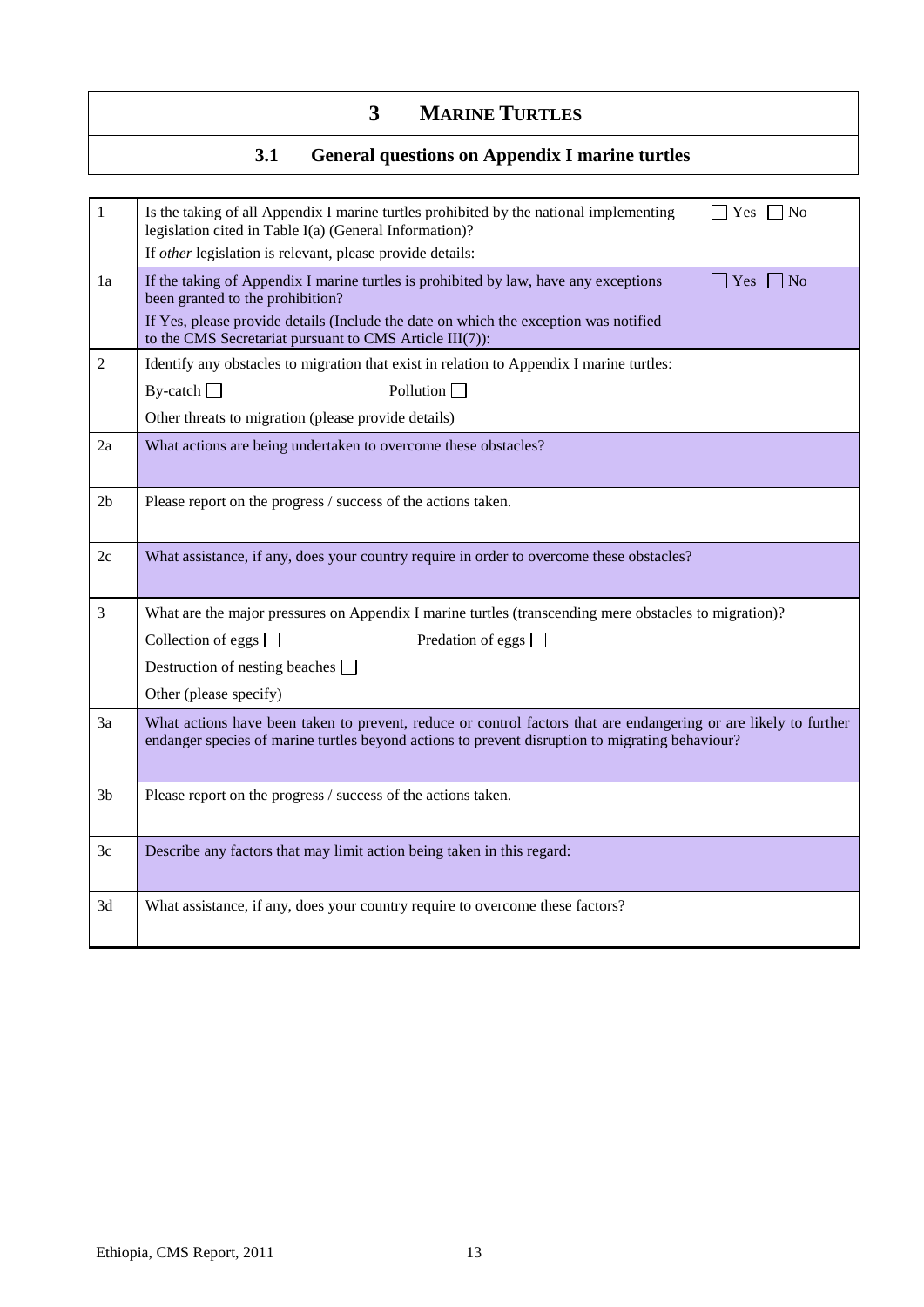#### **3.2 Questions on specific Appendix I marine turtles**

**In the following section, using the table format below, please fill in each Appendix I marine turtle species for which your country is considered to be a Range State. Please complete each table as appropriate, providing information in summary form. Where appropriate, please cross-reference to information already provided in national reports that have been submitted under other conventions (e.g. Convention on Biological Diversity, Ramsar Convention, CITES). (Attach annexes as necessary.)**

|                | Species name - Common Name(s)                                                                                                                                                                                               |                  |                |
|----------------|-----------------------------------------------------------------------------------------------------------------------------------------------------------------------------------------------------------------------------|------------------|----------------|
| $\mathbf{1}$   | Please provide published distribution reference:                                                                                                                                                                            |                  |                |
| 2a             | Summarise information on population size (if known):                                                                                                                                                                        |                  |                |
|                | increasing $\Box$<br>decreasing<br>stable $\Box$                                                                                                                                                                            | not known $\Box$ | unclear $\Box$ |
|                |                                                                                                                                                                                                                             |                  |                |
| 2 <sub>b</sub> | Summarise information on distribution (if known):                                                                                                                                                                           |                  |                |
|                | decreasing<br>increasing $\Box$<br>stable $\Box$                                                                                                                                                                            | not known $\Box$ | unclear $\Box$ |
| 3              | Indicate (with an 'X') and briefly describe any activities that have been carried out in favour of this species in the<br>reporting period. (Please provide the title of the project and contact details, where available): |                  |                |
|                | Research                                                                                                                                                                                                                    |                  |                |
|                | Identification and establishment of protected areas                                                                                                                                                                         |                  |                |
|                | Monitoring                                                                                                                                                                                                                  |                  |                |
|                | Education / awareness rising                                                                                                                                                                                                |                  |                |
|                | Species protection                                                                                                                                                                                                          |                  |                |
|                | Control hunting / poaching                                                                                                                                                                                                  |                  |                |
|                | Species restoration                                                                                                                                                                                                         |                  |                |
|                | Habitat protection                                                                                                                                                                                                          |                  |                |
|                | Habitat restoration                                                                                                                                                                                                         |                  |                |
|                | Other                                                                                                                                                                                                                       |                  |                |
| $\overline{4}$ | If no activities have been carried out for this species in the reporting period, what has prevented such action being<br>taken?                                                                                             |                  |                |
| 5              | Describe any future activities that are planned for this species:                                                                                                                                                           |                  |                |

Miscellaneous information or comments on Appendix I marine turtles in general: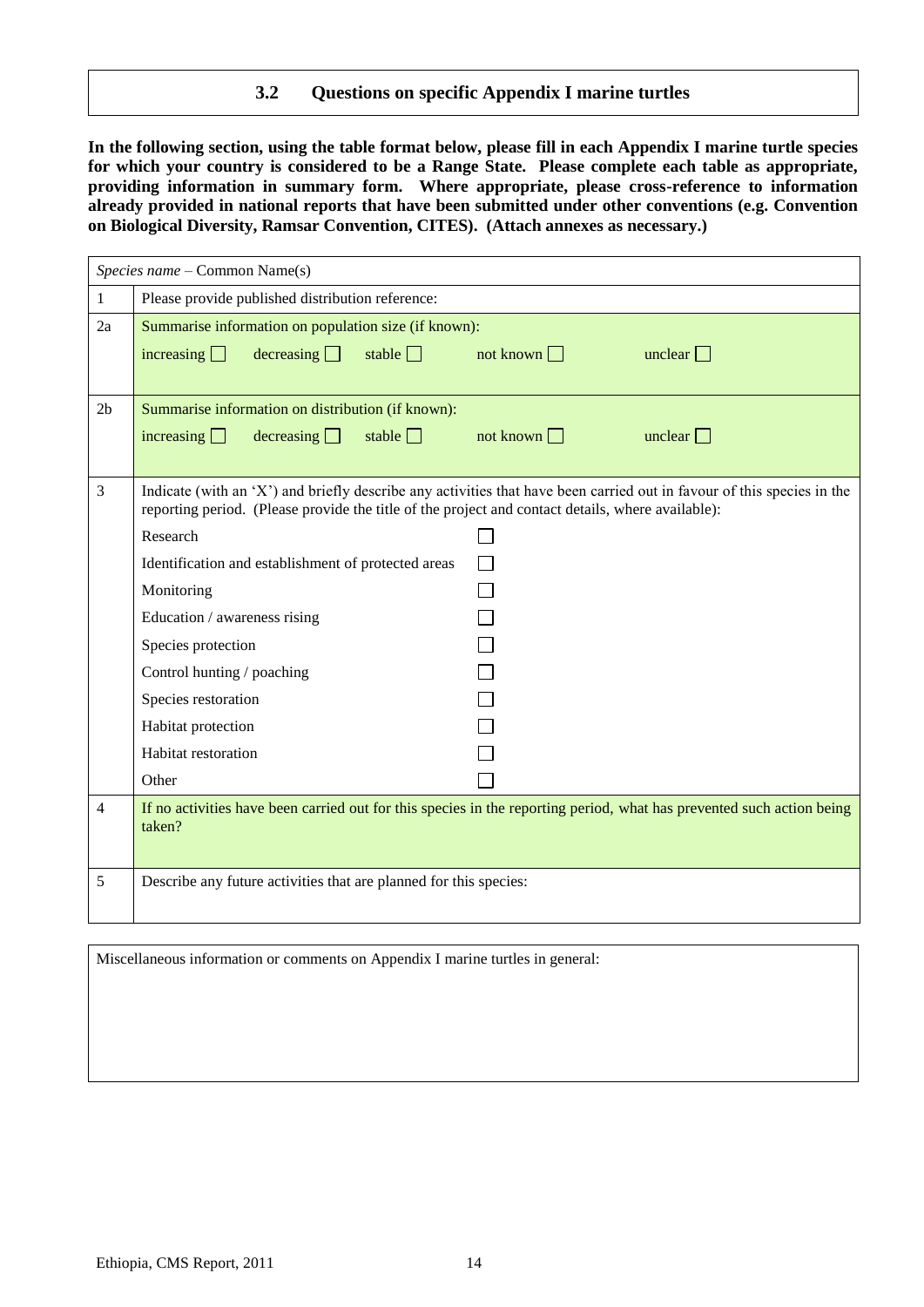## **4 TERRESTRIAL MAMMALS (OTHER THAN BATS)**

## **4.1 General questions on Appendix I terrestrial mammals (other than bats)**

| $\mathbf{1}$   | $\boxtimes$ Yes<br>Is the taking of all Appendix I terrestrial mammals (other than bats) prohibited by<br>N <sub>o</sub><br>the national implementing legislation cited in Table I(a) (General Information)?                                                                                                                                      |  |  |
|----------------|---------------------------------------------------------------------------------------------------------------------------------------------------------------------------------------------------------------------------------------------------------------------------------------------------------------------------------------------------|--|--|
|                | If other legislation is relevant, please provide details:                                                                                                                                                                                                                                                                                         |  |  |
| 1a             | $\boxtimes$ Yes<br>If the taking of Appendix I terrestrial mammals (other than bats) is prohibited by<br>N <sub>o</sub><br>law, have any exceptions been granted to the prohibition?                                                                                                                                                              |  |  |
|                | If Yes, please provide details (Include the date on which the exception was notified<br>to the CMS Secretariat pursuant to CMS Article III(7)): -                                                                                                                                                                                                 |  |  |
| $\overline{2}$ | Identify any obstacles to migration that exist in relation to Appendix I terrestrial mammals (other than bats):                                                                                                                                                                                                                                   |  |  |
|                | Lack of information<br>By-catch                                                                                                                                                                                                                                                                                                                   |  |  |
|                | Habitat fragmentation<br>Electrocution                                                                                                                                                                                                                                                                                                            |  |  |
|                | Wind turbines<br>Poaching                                                                                                                                                                                                                                                                                                                         |  |  |
|                | Insufficient legislation<br>Lack of trans-boundary management<br>⊠                                                                                                                                                                                                                                                                                |  |  |
|                | $\mathbf{L}$<br>Man-made barriers<br>Poor communication amongst Range States                                                                                                                                                                                                                                                                      |  |  |
|                | $\boxtimes$<br>Climate change and drought                                                                                                                                                                                                                                                                                                         |  |  |
|                | Other threats to migration (please provide details)                                                                                                                                                                                                                                                                                               |  |  |
| 2a             | What actions are being undertaken to overcome these obstacles?                                                                                                                                                                                                                                                                                    |  |  |
|                | Considerable measures have been taken towards ensuring effective management of the protected areas that are<br>potential range sites for the App.I mammals. Climate change adaptation strategy has been formulated at national<br>level and there is also a move towards establishing trans-boundary PA systems in all directions of the country. |  |  |
| 2 <sub>b</sub> | Please report on the progress / success of the actions taken.                                                                                                                                                                                                                                                                                     |  |  |
|                | Considerable achievements have been recorded in all circumstances.                                                                                                                                                                                                                                                                                |  |  |
| 2c             | What assistance, if any, does your country require in order to overcome these obstacles?                                                                                                                                                                                                                                                          |  |  |
| $\mathfrak{Z}$ | What are the major threats to Appendix I terrestrial mammals (transcending mere obstacles to migration)?                                                                                                                                                                                                                                          |  |  |
|                | Lack of information<br>Habitat fragmentation<br>$\boxtimes$                                                                                                                                                                                                                                                                                       |  |  |
|                | Poaching<br>Insufficient legislation                                                                                                                                                                                                                                                                                                              |  |  |
|                | $\boxtimes$<br>Illegal trade<br>Other (please specify)                                                                                                                                                                                                                                                                                            |  |  |
| 3a             | What actions have been taken to prevent, reduce or control factors that are endangering or are likely to further<br>endanger species of terrestrial mammal (other than bats) beyond actions to prevent disruption to migrating<br>behaviour?                                                                                                      |  |  |
|                | An integrated patrolling network has been established after launching a broad awareness creation programs in<br>order to halt the illegal trade incidences that have been practice through Somalia. Additional areas have been set<br>aside in order to ensure effective management of the potential habitats for the species in question         |  |  |
| 3 <sub>b</sub> | Please report on the progress / success of the actions taken.                                                                                                                                                                                                                                                                                     |  |  |
|                | Promising!                                                                                                                                                                                                                                                                                                                                        |  |  |
| 3c             | Describe any factors which limit action being taken in this regard:                                                                                                                                                                                                                                                                               |  |  |
|                | $\overline{a}$                                                                                                                                                                                                                                                                                                                                    |  |  |
| 3d             | What assistance/measures, if any, does your country require to overcome these factors?                                                                                                                                                                                                                                                            |  |  |
|                | Both technical and financial assistances are required in order to ensure sound conservation of the spp. In<br>question                                                                                                                                                                                                                            |  |  |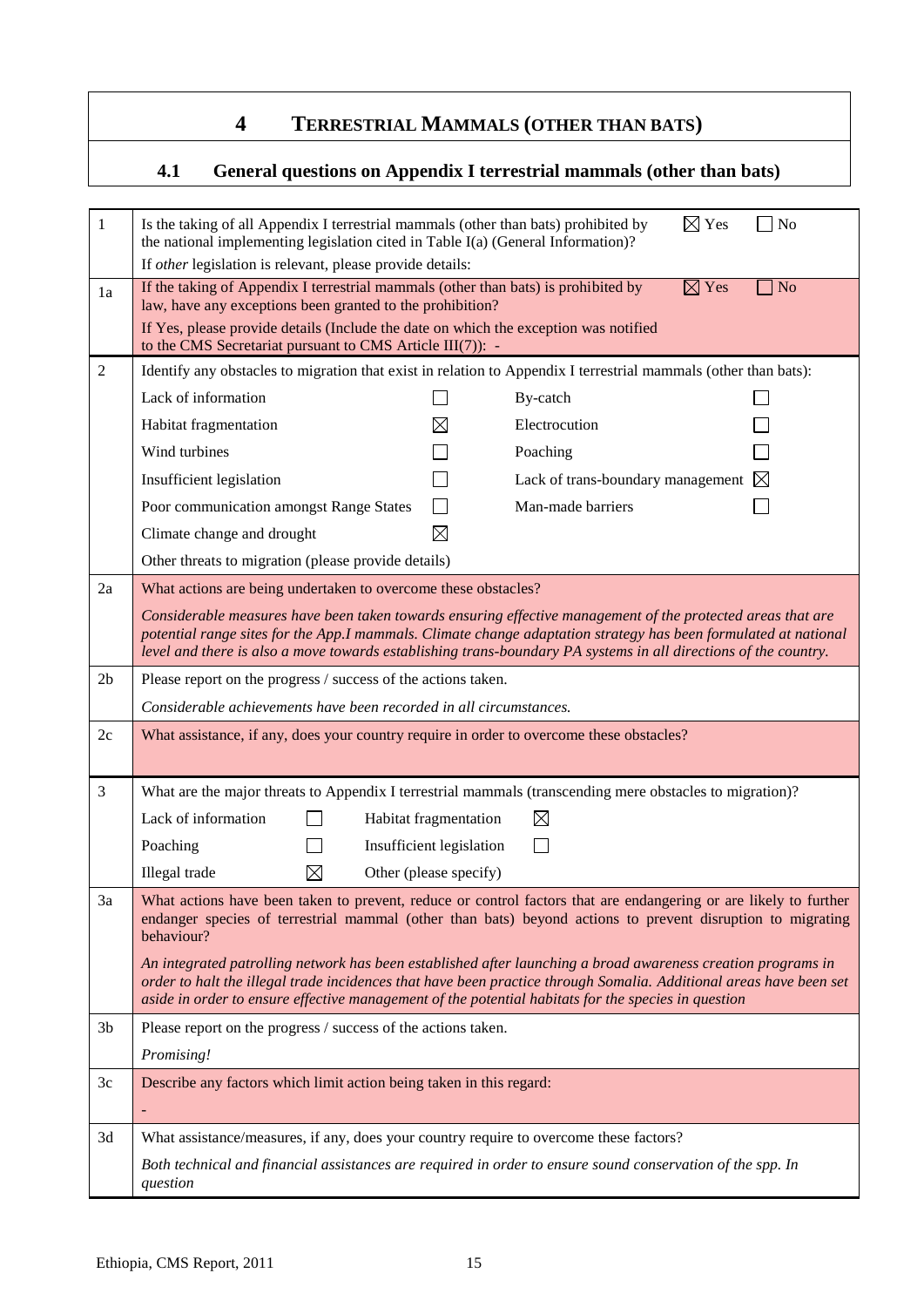#### **4.2 Questions on specific Appendix I terrestrial mammals (other than bats)**

**In the following section, using the table format below, please fill in each Appendix I terrestrial mammal species (other than bats) for which your country is considered to be a Range State. Please complete each table as appropriate, providing information in summary form. Where appropriate, please crossreference to information already provided in national reports that have been submitted under other conventions (e.g. Convention on Biological Diversity, Ramsar Convention, CITES). (Attach annexes as necessary.)**

|                | Species name - Acinonyx jubatus Common Name(s) Cheetah                                                                                                                                                                                              |                  |                |
|----------------|-----------------------------------------------------------------------------------------------------------------------------------------------------------------------------------------------------------------------------------------------------|------------------|----------------|
| $\mathbf{1}$   | Please provide published distribution reference: Larger Carnivores Working Group (2010). Conservation Strategy<br>of Cheetah and Wild dog (draft doc.)                                                                                              |                  |                |
| 2a             | Summarise information on population size (if known):                                                                                                                                                                                                |                  |                |
|                | increasing $\Box$<br>decreasing $\boxtimes$<br>stable $\Box$                                                                                                                                                                                        | not known $\Box$ | unclear $\Box$ |
| 2 <sub>b</sub> | Summarise information on distribution (if known):                                                                                                                                                                                                   |                  |                |
|                | decreasing $\boxtimes$<br>increasing $\Box$<br>stable $\Box$                                                                                                                                                                                        | not known $\Box$ | unclear $\Box$ |
| 3              | Indicate (with an 'X') and briefly describe any activities that have been carried out in favour of this species in the<br>reporting period. (Please provide the title of the project and contact details, where available):                         |                  |                |
|                | Research                                                                                                                                                                                                                                            |                  |                |
|                | Identification and establishment of protected areas                                                                                                                                                                                                 |                  |                |
|                | Monitoring                                                                                                                                                                                                                                          | $\boxtimes$      |                |
|                | Education / awareness rising                                                                                                                                                                                                                        | $\boxtimes$      |                |
|                | Species protection                                                                                                                                                                                                                                  |                  |                |
|                | Control hunting / poaching                                                                                                                                                                                                                          |                  |                |
|                | Species restoration                                                                                                                                                                                                                                 |                  |                |
|                | Habitat protection                                                                                                                                                                                                                                  | $\boxtimes$      |                |
|                | Habitat restoration                                                                                                                                                                                                                                 |                  |                |
|                | Other                                                                                                                                                                                                                                               |                  |                |
| $\overline{4}$ | If no activities have been carried out for this species in the reporting period, what has prevented such action being<br>taken?                                                                                                                     |                  |                |
| 5              | Describe any future activities that are planned for this species?                                                                                                                                                                                   |                  |                |
|                | Research and close follow-up/monitoring of this species is so important. Besides ensuring effective management of<br>the range PAs for the species in question has to be a matter of priority in formulating a conservation strategy<br>nationally. |                  |                |

Miscellaneous information or comments on Appendix I terrestrial mammals (other than bats) in general:

*A conservation strategy for larger carnivores including cheetah has recently been developed as part of the regional endeavours towards ensuring sound conservation of larger carnivores that have been highly affected by the everincreasing habitat fragmentation and prey scarcity.*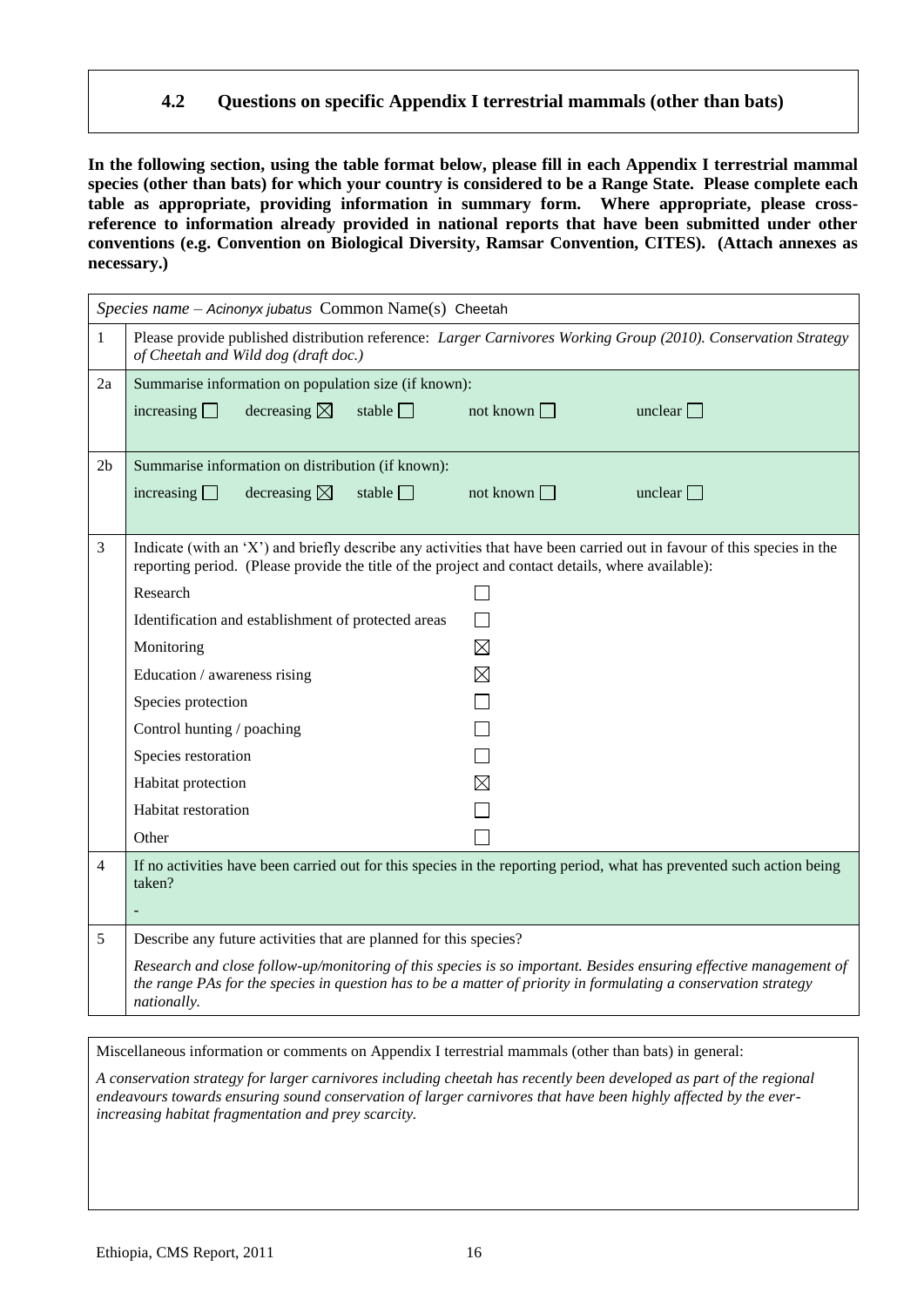| Species name - Equus grevyi Common Name(s) Grevy's Zebra |                                                                                                                                                                                                                             |  |  |
|----------------------------------------------------------|-----------------------------------------------------------------------------------------------------------------------------------------------------------------------------------------------------------------------------|--|--|
| 1                                                        | Please provide published distribution reference: (2010).Taskforce members.An Overview of Biodiversity<br>Indicators of Ethiopia. Addis Ababa.                                                                               |  |  |
| 2a                                                       | Summarise information on population size (if known):                                                                                                                                                                        |  |  |
|                                                          | decreasing $\boxtimes$<br>stable $\Box$<br>not known $\Box$<br>increasing $\Box$<br>unclear $\Box$                                                                                                                          |  |  |
| 2 <sub>b</sub>                                           | Summarise information on distribution (if known):                                                                                                                                                                           |  |  |
|                                                          | increasing $\Box$<br>decreasing $\boxtimes$<br>not known $\Box$<br>stable $\Box$<br>unclear $\Box$                                                                                                                          |  |  |
| 3                                                        | Indicate (with an 'X') and briefly describe any activities that have been carried out in favour of this species in the<br>reporting period. (Please provide the title of the project and contact details, where available): |  |  |
|                                                          | $\boxtimes$<br>Research                                                                                                                                                                                                     |  |  |
|                                                          | Identification and establishment of protected areas                                                                                                                                                                         |  |  |
|                                                          | $\boxtimes$<br>Monitoring                                                                                                                                                                                                   |  |  |
|                                                          | $\boxtimes$<br>Education / awareness rising                                                                                                                                                                                 |  |  |
|                                                          | Species protection                                                                                                                                                                                                          |  |  |
|                                                          | Control hunting / poaching                                                                                                                                                                                                  |  |  |
|                                                          | Species restoration                                                                                                                                                                                                         |  |  |
|                                                          | $\boxtimes$<br>Habitat protection                                                                                                                                                                                           |  |  |
|                                                          | Habitat restoration                                                                                                                                                                                                         |  |  |
|                                                          | Other                                                                                                                                                                                                                       |  |  |
| 4                                                        | If no activities have been carried out for this species in the reporting period, what has prevented such action being<br>taken?                                                                                             |  |  |
| 5                                                        | Describe any future activities that are planned for this species?                                                                                                                                                           |  |  |
|                                                          | Monitoring and Restoration at species level                                                                                                                                                                                 |  |  |
|                                                          |                                                                                                                                                                                                                             |  |  |
|                                                          | Miscellaneous information or comments on Appendix I terrestrial mammals (other than bats) in general:                                                                                                                       |  |  |
|                                                          | The status in abundance and distribution of this species has been used as an indicator in developing overview of                                                                                                            |  |  |
|                                                          | biodiversity indicators of Ethiopia through which considerable data on the same has been gathered.                                                                                                                          |  |  |
|                                                          |                                                                                                                                                                                                                             |  |  |
|                                                          |                                                                                                                                                                                                                             |  |  |
|                                                          |                                                                                                                                                                                                                             |  |  |
| 1                                                        | Species name - Gazella dorcas Common Name(s) Dorcas Gazelle<br>Please provide published distribution reference:                                                                                                             |  |  |
| 2a                                                       | Summarise information on population size (if known):                                                                                                                                                                        |  |  |
|                                                          | not known $\boxtimes$<br>stable    <br>unclear $\Box$<br>increasing<br>decreasing                                                                                                                                           |  |  |
|                                                          |                                                                                                                                                                                                                             |  |  |
| 2 <sub>b</sub>                                           | Summarise information on distribution (if known):                                                                                                                                                                           |  |  |
|                                                          | not known $\boxtimes$<br>increasing $\Box$<br>decreasing<br>stable $\Box$<br>unclear $\Box$                                                                                                                                 |  |  |
|                                                          |                                                                                                                                                                                                                             |  |  |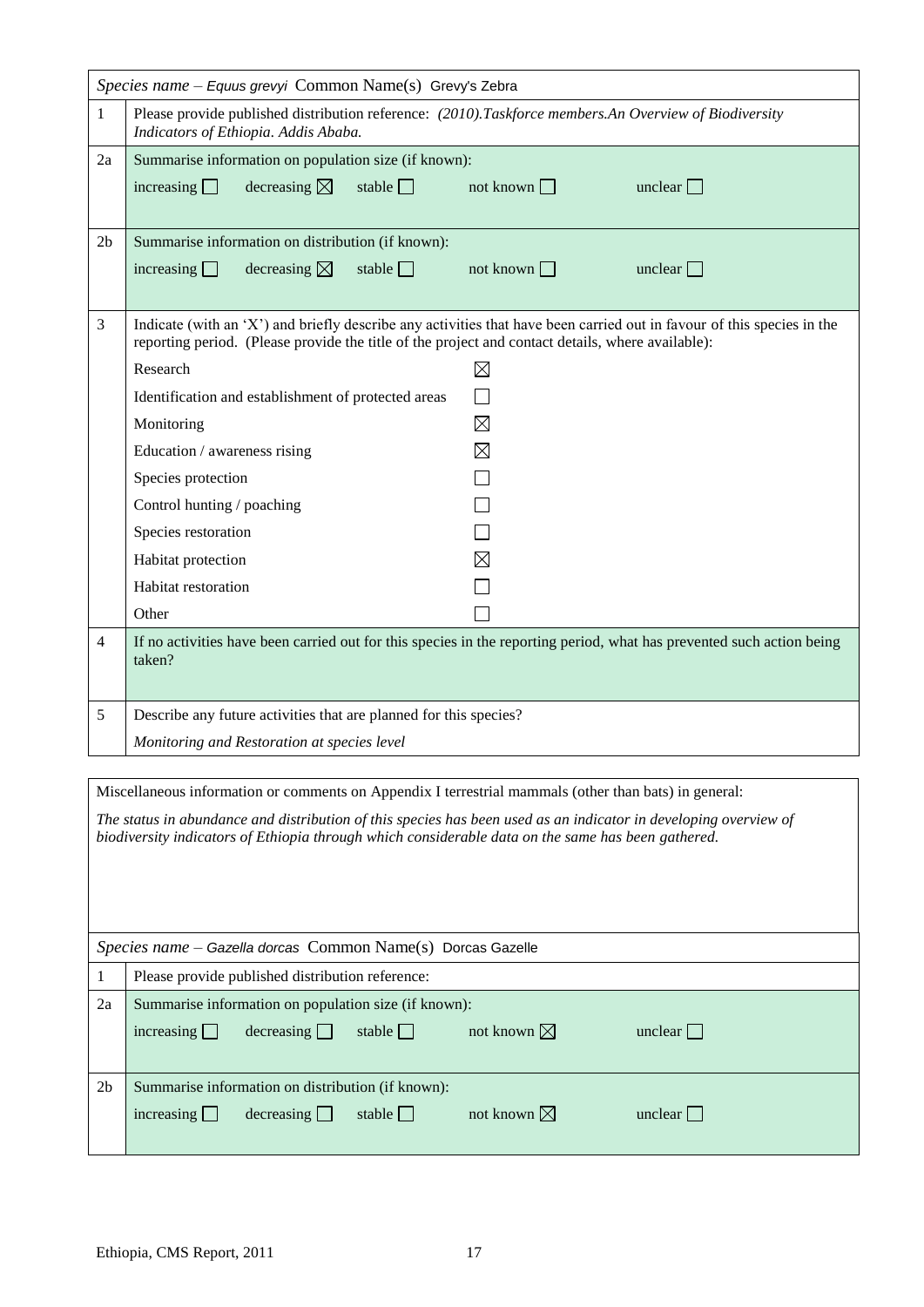| 3              | Indicate (with an 'X') and briefly describe any activities that have been carried out in favour of this species in the<br>reporting period. (Please provide the title of the project and contact details, where available): |                                                                                                                       |
|----------------|-----------------------------------------------------------------------------------------------------------------------------------------------------------------------------------------------------------------------------|-----------------------------------------------------------------------------------------------------------------------|
|                | Research                                                                                                                                                                                                                    |                                                                                                                       |
|                | Identification and establishment of protected areas                                                                                                                                                                         |                                                                                                                       |
|                | Monitoring                                                                                                                                                                                                                  |                                                                                                                       |
|                | Education / awareness rising                                                                                                                                                                                                |                                                                                                                       |
|                | Species protection                                                                                                                                                                                                          |                                                                                                                       |
|                | Control hunting / poaching                                                                                                                                                                                                  |                                                                                                                       |
|                | Species restoration                                                                                                                                                                                                         |                                                                                                                       |
|                | Habitat protection                                                                                                                                                                                                          | M                                                                                                                     |
|                | <b>Habitat</b> restoration                                                                                                                                                                                                  |                                                                                                                       |
|                | Other                                                                                                                                                                                                                       |                                                                                                                       |
| $\overline{4}$ | taken?                                                                                                                                                                                                                      | If no activities have been carried out for this species in the reporting period, what has prevented such action being |
|                |                                                                                                                                                                                                                             |                                                                                                                       |
| 5              | Describe any future activities that are planned for this species?                                                                                                                                                           |                                                                                                                       |
|                | Monitoring and research                                                                                                                                                                                                     |                                                                                                                       |
|                |                                                                                                                                                                                                                             |                                                                                                                       |

Miscellaneous information or comments on Appendix I terrestrial mammals (other than bats) in general: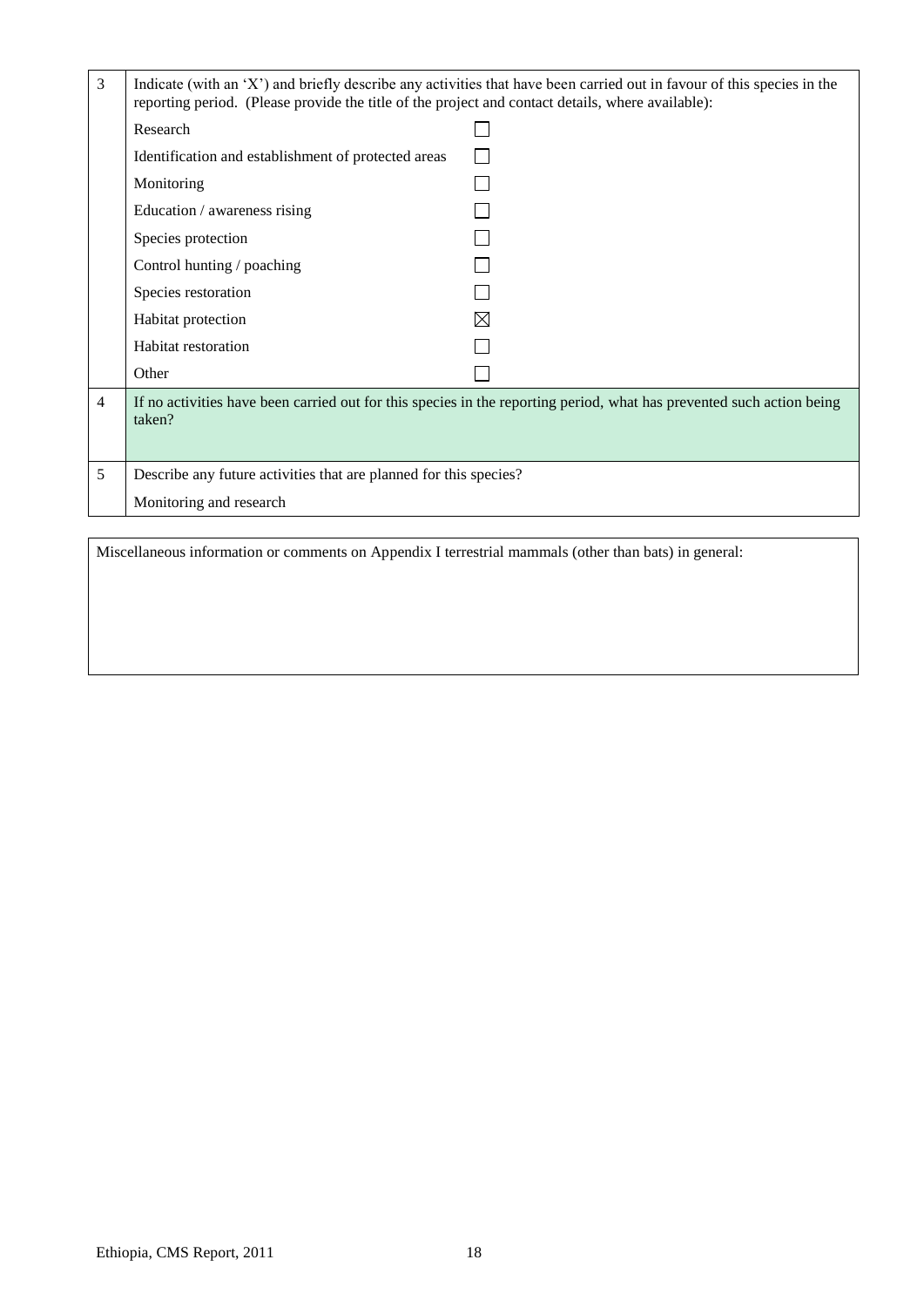## **5. BATS**

### **5.1 General questions on Appendix I bats**

| $\mathbf{1}$   | Is the taking of all Appendix I bats prohibited by the national implementing<br>Yes<br>N <sub>o</sub><br>legislation cited in Table I(a) (General Information)?                                           |
|----------------|-----------------------------------------------------------------------------------------------------------------------------------------------------------------------------------------------------------|
|                | If other legislation is relevant, please provide details:                                                                                                                                                 |
| 1a             | If the taking of Appendix I bats is prohibited by law, have any exceptions<br>$\overline{No}$<br>Yes<br>been granted to the prohibition?                                                                  |
|                | If Yes, please provide details (Include the date on which the exception was<br>notified to the CMS Secretariat pursuant to CMS Article III(7)):                                                           |
| $\overline{2}$ | Identify any obstacles to migration that exist in relation to Appendix I bats:                                                                                                                            |
|                | Vandalism of bat caves                                                                                                                                                                                    |
|                | Other threats to migration (please provide details)                                                                                                                                                       |
| 2a             | What actions are being undertaken to overcome these obstacles?                                                                                                                                            |
|                |                                                                                                                                                                                                           |
| 2 <sub>b</sub> | Please report on the progress / success of the actions taken.                                                                                                                                             |
|                |                                                                                                                                                                                                           |
| 2c             | What assistance, if any, does your country require in order to overcome these obstacles?                                                                                                                  |
|                |                                                                                                                                                                                                           |
| $\mathfrak{Z}$ | What are the major threats to Appendix I bats (transcending mere obstacles to migration)?                                                                                                                 |
|                | Pollution $\Box$<br>Habitat fragmentation and loss $\Box$                                                                                                                                                 |
|                | Other (please specify)                                                                                                                                                                                    |
| 3a             | What actions have been taken to prevent, reduce or control factors that are endangering or are likely to further<br>endanger species of bats beyond actions to prevent disruption to migrating behaviour? |
|                |                                                                                                                                                                                                           |
| 3 <sub>b</sub> | Please report on the progress / success of the actions taken.                                                                                                                                             |
|                |                                                                                                                                                                                                           |
| 3c             | Describe any factors that may limit action being taken in this regard:                                                                                                                                    |
|                |                                                                                                                                                                                                           |
| 3d             | What assistance/measures, if any, does your country require to overcome these factors?                                                                                                                    |
|                |                                                                                                                                                                                                           |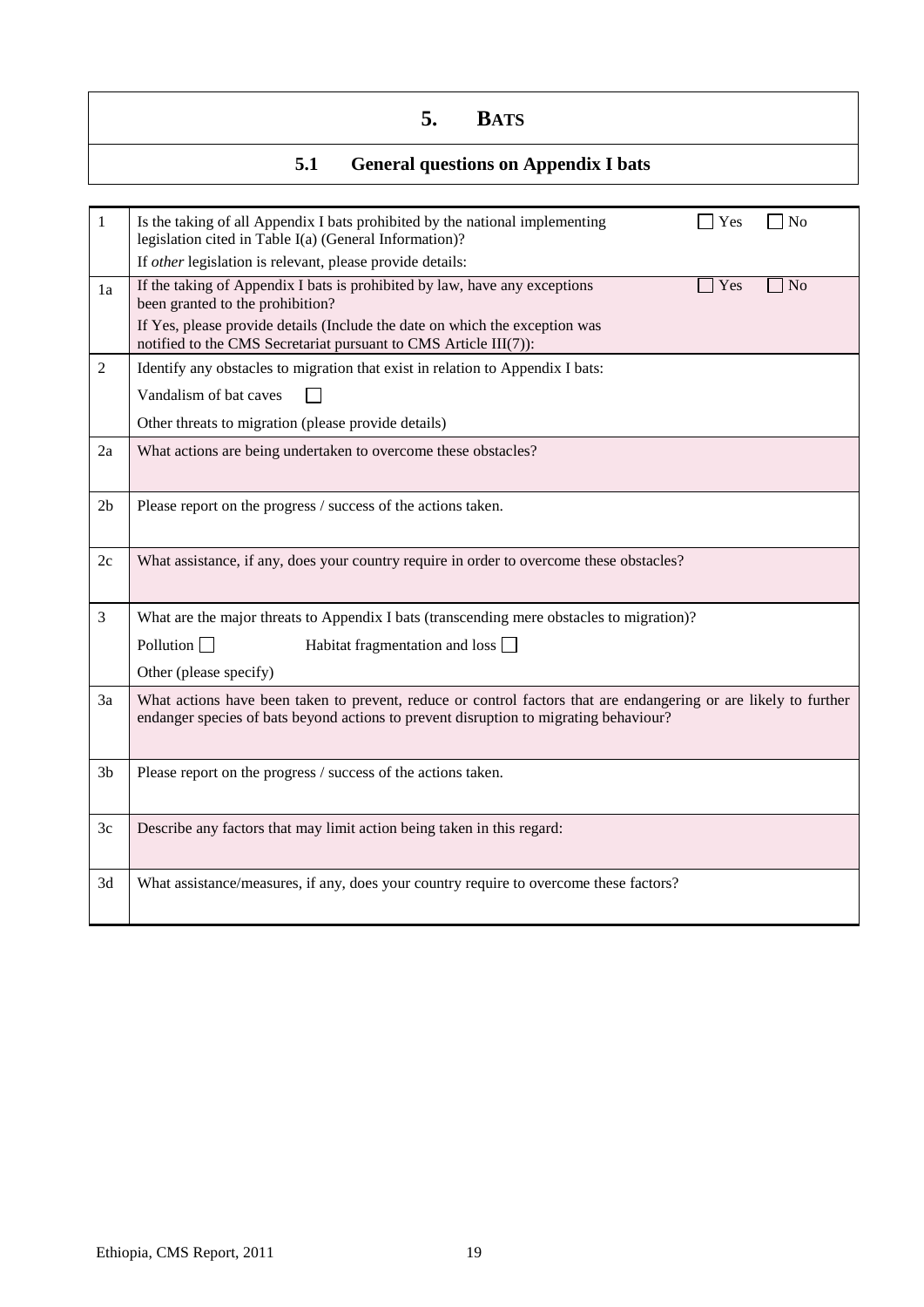#### **5.2 Questions on specific Appendix I bat species**

**In the following section, using the table format below, please fill in each Appendix I bat species for which your country is considered to be a Range State. Please complete each table as appropriate, providing information in summary form. Where appropriate, please cross-reference to information already provided in national reports that have been submitted under other conventions (e.g. Convention on Biological Diversity, Ramsar Convention, CITES). (Attach annexes as necessary.)**

|                | Species name - Common Name(s)                                                                                                                                                                                               |  |  |
|----------------|-----------------------------------------------------------------------------------------------------------------------------------------------------------------------------------------------------------------------------|--|--|
| $\mathbf{1}$   | Please provide published distribution reference:                                                                                                                                                                            |  |  |
| 2a             | Summarise information on population size (if known):                                                                                                                                                                        |  |  |
|                | decreasing<br>stable $\Box$<br>increasing $\Box$<br>not known $\Box$<br>unclear $\Box$                                                                                                                                      |  |  |
| 2c             | Summarise information on trends (if known):                                                                                                                                                                                 |  |  |
|                | stable $\Box$<br>not known $\Box$<br>increasing $\Box$<br>$\alpha$ decreasing $\Box$<br>unclear $\Box$                                                                                                                      |  |  |
| 2c             | Summarise information on distribution (if known):                                                                                                                                                                           |  |  |
|                | stable $\Box$<br>increasing $\Box$<br>decreasing<br>not known $\Box$<br>unclear $\Box$                                                                                                                                      |  |  |
|                |                                                                                                                                                                                                                             |  |  |
| 3              | Indicate (with an 'X') and briefly describe any activities that have been carried out in favour of this species in the<br>reporting period. (Please provide the title of the project and contact details, where available): |  |  |
|                | Research                                                                                                                                                                                                                    |  |  |
|                | Identification and establishment of protected areas                                                                                                                                                                         |  |  |
|                | Monitoring                                                                                                                                                                                                                  |  |  |
|                | Education / awareness rising                                                                                                                                                                                                |  |  |
|                | Species protection                                                                                                                                                                                                          |  |  |
|                | Control hunting / poaching                                                                                                                                                                                                  |  |  |
|                | Species restoration                                                                                                                                                                                                         |  |  |
|                | Habitat protection                                                                                                                                                                                                          |  |  |
|                | Habitat restoration                                                                                                                                                                                                         |  |  |
|                | Other                                                                                                                                                                                                                       |  |  |
| $\overline{4}$ | If no activities have been carried out for this species in the reporting period, what has prevented such action being<br>taken?                                                                                             |  |  |
| 5              | Describe any future activities that are planned for this species:                                                                                                                                                           |  |  |

Miscellaneous information or comments on Appendix I terrestrial mammals (other than bats) in general: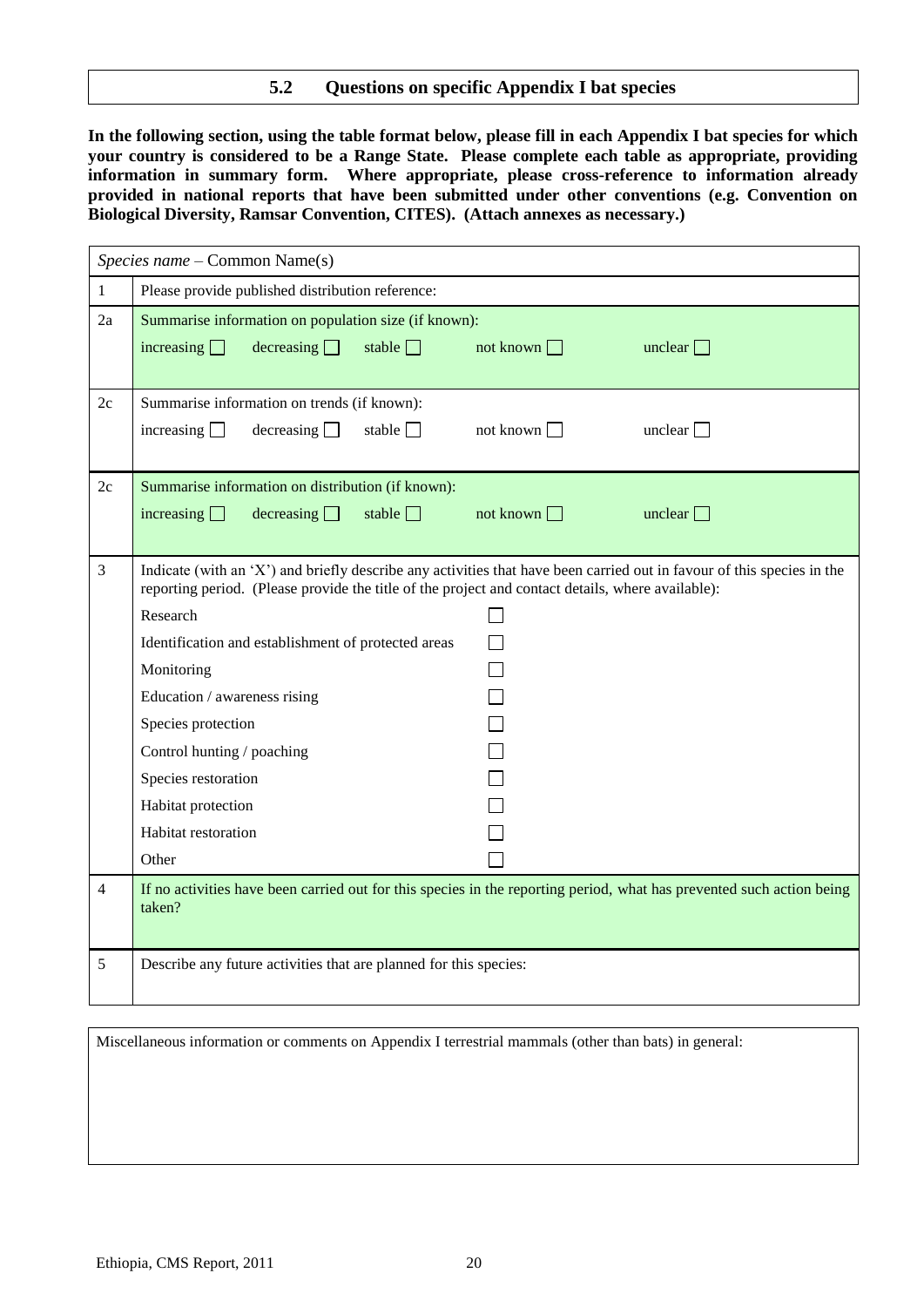### **6. OTHER TAXA**

### **6.1 General questions on Appendix I species belonging to other taxa**

| 1              | Identify the Ministry, agency/department, or organisation responsible for leading actions relating to Appendix I<br>listed species belonging to taxa not included in sections 1-5 above:                                                                                                                            |
|----------------|---------------------------------------------------------------------------------------------------------------------------------------------------------------------------------------------------------------------------------------------------------------------------------------------------------------------|
| 2              | Is the taking of all Appendix I species belonging to taxa not included in<br>$\exists$ Yes<br>$\Box$ No<br>sections 1-5 above, prohibited by the national legislation listed as being<br>implementing legislation in Table I(a) (General Information)?<br>If other legislation is relevant, please provide details: |
| 2a             | If the taking of Appendix I species belonging to taxa not included in<br>Yes<br>N <sub>o</sub><br>sections 1-5 above is prohibited by law, have any exceptions been<br>granted to the prohibition?                                                                                                                  |
|                | If Yes, please provide details (Include the date on which the exception was<br>notified to the CMS Secretariat pursuant to CMS Article III(7)):                                                                                                                                                                     |
| 3              | Identify any obstacles to migration that exist in relation to Appendix I species belonging to taxa not included in<br>sections 1-5 above:                                                                                                                                                                           |
|                | Lack of legislation                                                                                                                                                                                                                                                                                                 |
|                | Other threats to migration (please provide details)                                                                                                                                                                                                                                                                 |
| 3a             | What actions are being undertaken to overcome these obstacles?                                                                                                                                                                                                                                                      |
| 3 <sub>b</sub> | Please report on the progress / success of the actions taken.                                                                                                                                                                                                                                                       |
| 3c             | What assistance, if any, does your country require in order to overcome these obstacles?                                                                                                                                                                                                                            |
| 4              | What are the major threats to Appendix I species belonging to taxa not included in sections 1-5 above<br>(transcending mere obstacles to migration)?                                                                                                                                                                |
|                | Other (please specify)                                                                                                                                                                                                                                                                                              |
| 4a             | What actions have been taken to prevent, reduce or control factors that are endangering or are likely to further<br>endanger species belonging to taxa not included in section 1-5 above beyond actions to prevent disruption to<br>migrating behaviour?                                                            |
| 4b             | Please report on the progress / success of the actions taken.                                                                                                                                                                                                                                                       |
| 4c             | Describe any factors that may limit action being taken in this regard:                                                                                                                                                                                                                                              |
| 4d             | What assistance, if any, does your country require to overcome these factors?                                                                                                                                                                                                                                       |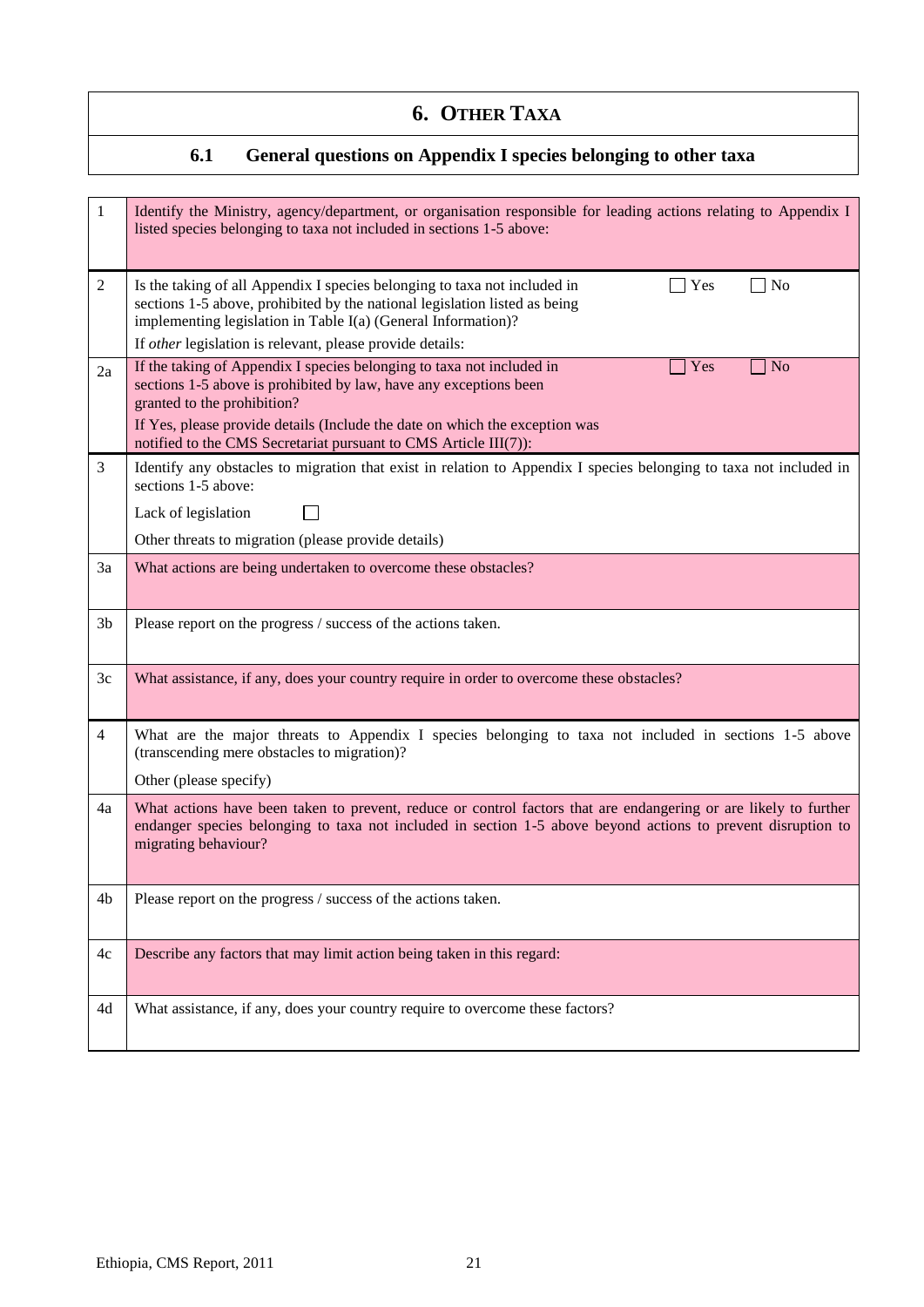#### **6.2 Questions on specific Appendix I species belonging to other taxa**

**In the following section, using the table format below, please fill in each Appendix I species belonging to taxa not included in sections 1-5 above, for which your country is considered to be a Range State. Please complete each table as appropriate, providing information in summary form. Where appropriate, please cross-reference to information already provided in national reports that have been submitted under other conventions (e.g. Convention on Biological Diversity, Ramsar Convention, CITES). (Attach annexes as necessary.)**

|                | Species name – Common Name(s)                                                                                                                                                                                               |                  |                |
|----------------|-----------------------------------------------------------------------------------------------------------------------------------------------------------------------------------------------------------------------------|------------------|----------------|
| $\mathbf{1}$   | Please provide published distribution reference:                                                                                                                                                                            |                  |                |
| 2a             | Summarise information on population size (if known):                                                                                                                                                                        |                  |                |
|                | stable $\Box$<br>increasing $\Box$<br>decreasing                                                                                                                                                                            | not known $\Box$ | unclear $\Box$ |
|                |                                                                                                                                                                                                                             |                  |                |
| 2 <sub>b</sub> | Summarise information on distribution (if known):                                                                                                                                                                           |                  |                |
|                | increasing $\Box$<br>decreasing $\Box$<br>stable $\Box$                                                                                                                                                                     | not known $\Box$ | unclear $\Box$ |
|                |                                                                                                                                                                                                                             |                  |                |
| 3              | Indicate (with an 'X') and briefly describe any activities that have been carried out in favour of this species in the<br>reporting period. (Please provide the title of the project and contact details, where available): |                  |                |
|                | Research                                                                                                                                                                                                                    |                  |                |
|                | Identification and establishment of protected areas                                                                                                                                                                         |                  |                |
|                | Monitoring                                                                                                                                                                                                                  |                  |                |
|                | Education / awareness rising                                                                                                                                                                                                |                  |                |
|                | Species protection                                                                                                                                                                                                          |                  |                |
|                | Control hunting / poaching                                                                                                                                                                                                  |                  |                |
|                | Species restoration                                                                                                                                                                                                         |                  |                |
|                | Habitat protection                                                                                                                                                                                                          |                  |                |
|                | Habitat restoration                                                                                                                                                                                                         |                  |                |
|                | Other                                                                                                                                                                                                                       |                  |                |
| $\overline{4}$ | If no activities have been carried out for this species in the reporting period, what has prevented such action being<br>taken?                                                                                             |                  |                |
| 5              | Describe any future activities that are planned for this species:                                                                                                                                                           |                  |                |

Miscellaneous information or comments on Appendix I bats in general: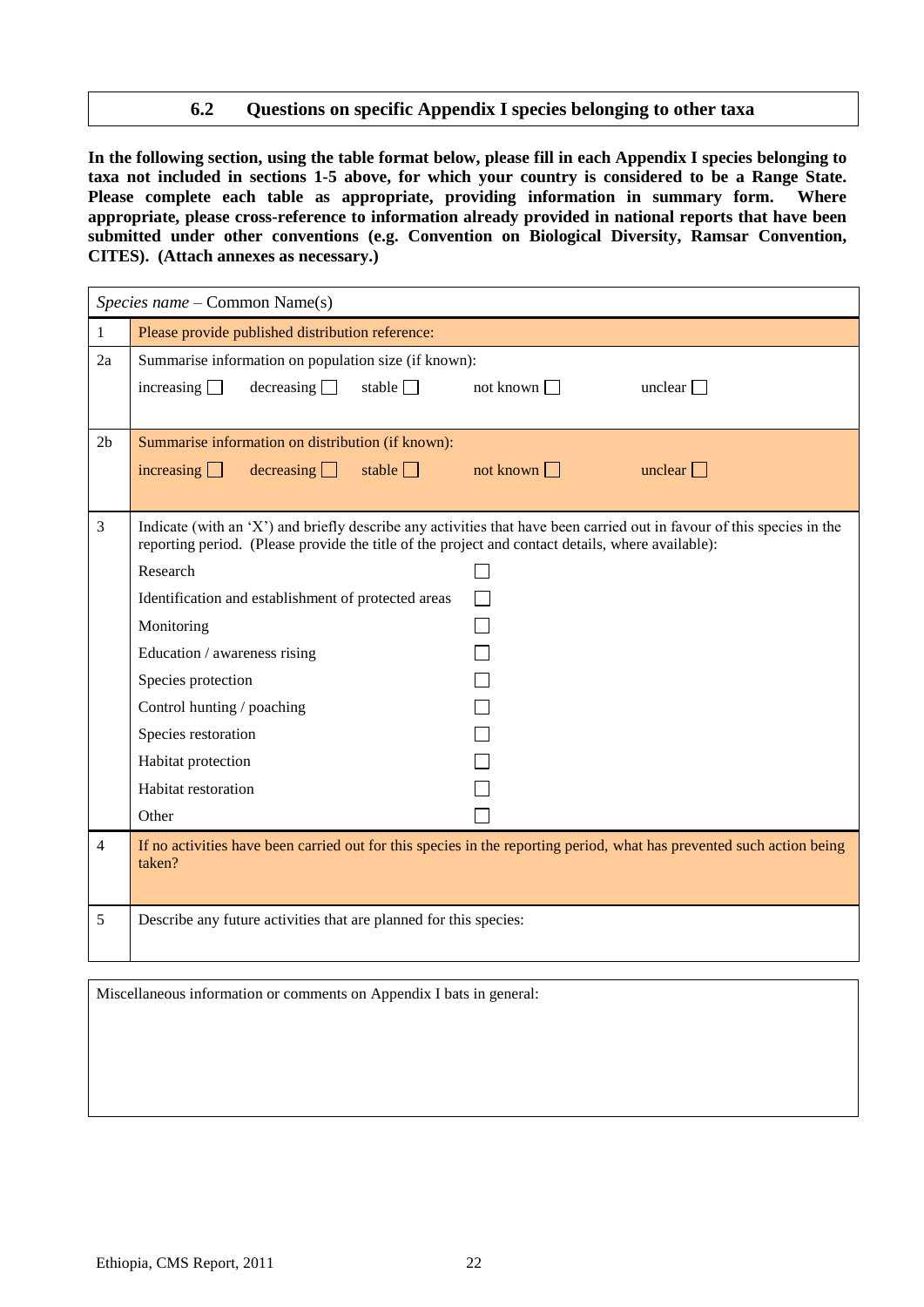## **7 LISTING OF OTHER ENDANGERED MIGRATORY SPECIES IN APPENDIX I**

| 1              | Is your country a Range State for any other endangered migratory species <sup>1</sup><br>Yes<br>l No<br>not currently listed in Appendix I?<br>If Yes, please provide details:                          |
|----------------|---------------------------------------------------------------------------------------------------------------------------------------------------------------------------------------------------------|
|                | N.B.: States in which a species occurs as a vagrant (i.e. not "on its normal migration route") should not be treated<br>as Range States. Please refer to Article 1 of the Convention for clarification. |
| 1a             | Is your country taking any steps to propose listing any of these species?<br>Yes<br>N <sub>0</sub>                                                                                                      |
|                | If Yes, please provide details:                                                                                                                                                                         |
| 1 <sub>b</sub> | What assistance/measures, if any, does your country require to initiate the listing of these species?                                                                                                   |

<sup>1</sup> according to the latest IUCN red data list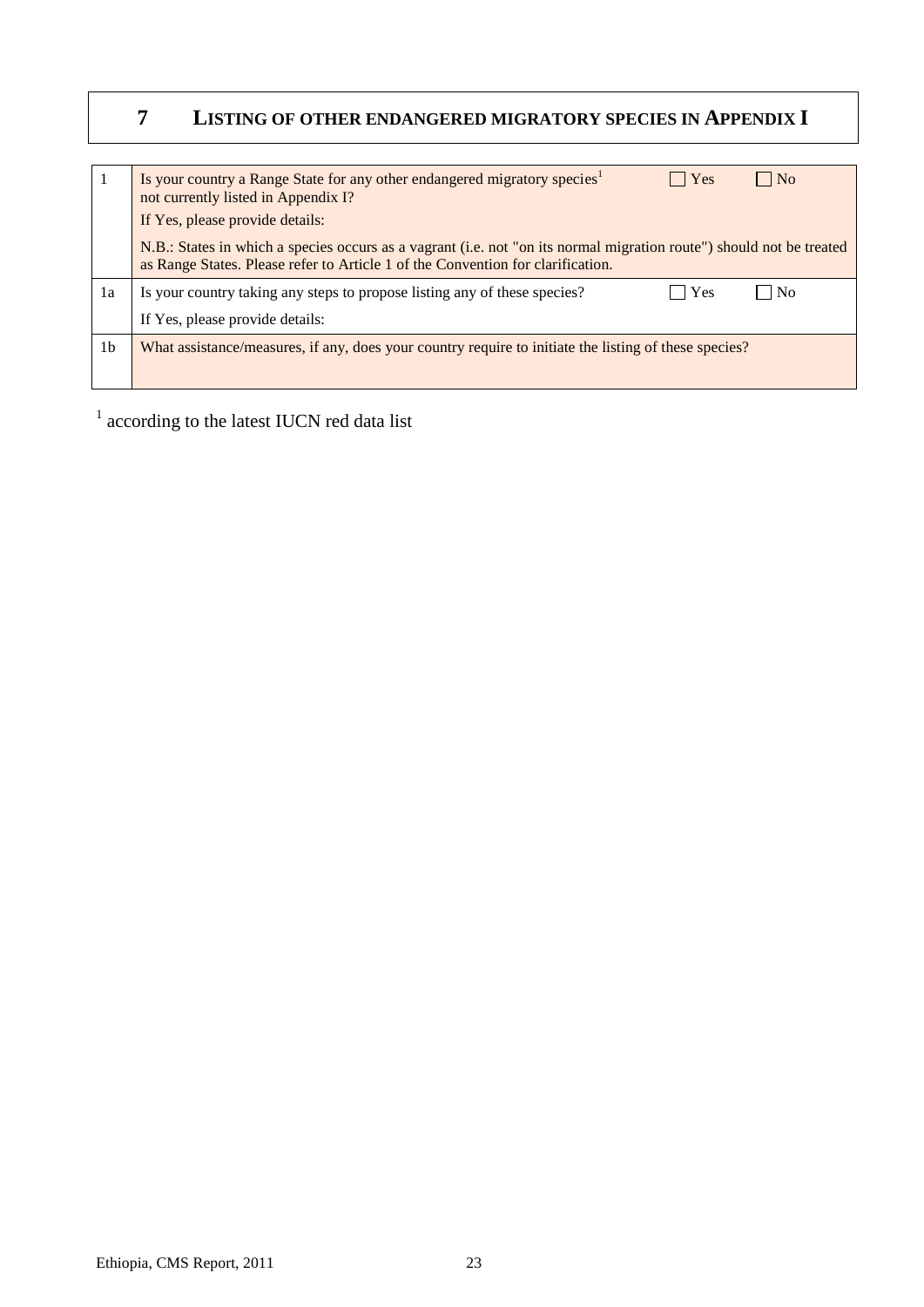# **III. Appendix II Species**

#### **1. INFORMATION ON APPENDIX II SPECIES**

**Information pertaining to the conservation of Appendix II species that are the object of CMS Agreements will have been provided in periodic Party reports to those instruments. It will suffice therefore to reference (below), and preferably append, a copy of the latest report that has been submitted to the Secretariat of each of the Agreement/MoUs to which your country is a Party.**

| <b>WADDEN SEA SEALS (1991)</b>                                   |                 |  |
|------------------------------------------------------------------|-----------------|--|
| Date of last report:                                             | Period covered: |  |
| <b>SIBERIAN CRANE MoU (1993/1999)</b>                            |                 |  |
| Date of last report:                                             | Period covered: |  |
| EUROBATS (1994)                                                  |                 |  |
| Date of last report:                                             | Period covered: |  |
| <b>ASCOBANS (1994)</b>                                           |                 |  |
| Date of last report:                                             | Period covered: |  |
| <b>SLENDER-BILLED CURLEW MoU (1994)</b>                          |                 |  |
| Date of last report:                                             | Period covered: |  |
| <b>MARINE TURTLES - AFRICA MoU (1999)</b>                        |                 |  |
| Date of last report:                                             | Period covered: |  |
| <b>AEWA</b> (1999)                                               |                 |  |
| Date of last report:                                             | Period covered: |  |
| <b>ACCOBAMS</b> (2001)                                           |                 |  |
| Date of last report:                                             | Period covered: |  |
| <b>GREAT BUSTARD MoU (2001)</b>                                  |                 |  |
|                                                                  |                 |  |
| Date of last report:                                             | Period covered: |  |
| <b>MARINE TURTLES - INDIAN OCEAN / SOUTHEAST ASIA MoU (2001)</b> |                 |  |
| Date of last report:                                             | Period covered: |  |
| <b>ALBATROSSES AND PETRELS (2001)</b>                            |                 |  |
| Date of last report:                                             | Period covered: |  |
| <b>BUKHARA DEER MoU (2002)</b>                                   |                 |  |
| Date of last report:                                             | Period covered: |  |
| <b>AQUATIC WARBLER MoU (2003)</b>                                |                 |  |
| Date of last report:                                             | Period covered: |  |
| <b>AFRICAN ELEPHANT MoU (2005)</b>                               |                 |  |
| Date of last report:                                             | Period covered: |  |
| PACIFIC ISLANDS CETACEANS (2006)                                 |                 |  |
| Date of last report:                                             | Period covered: |  |
| <b>MEDITERRANEAN MONK SEAL (2007)</b>                            |                 |  |
| Date of last report:                                             | Period covered: |  |
| <b>DUGONG (2007)</b>                                             |                 |  |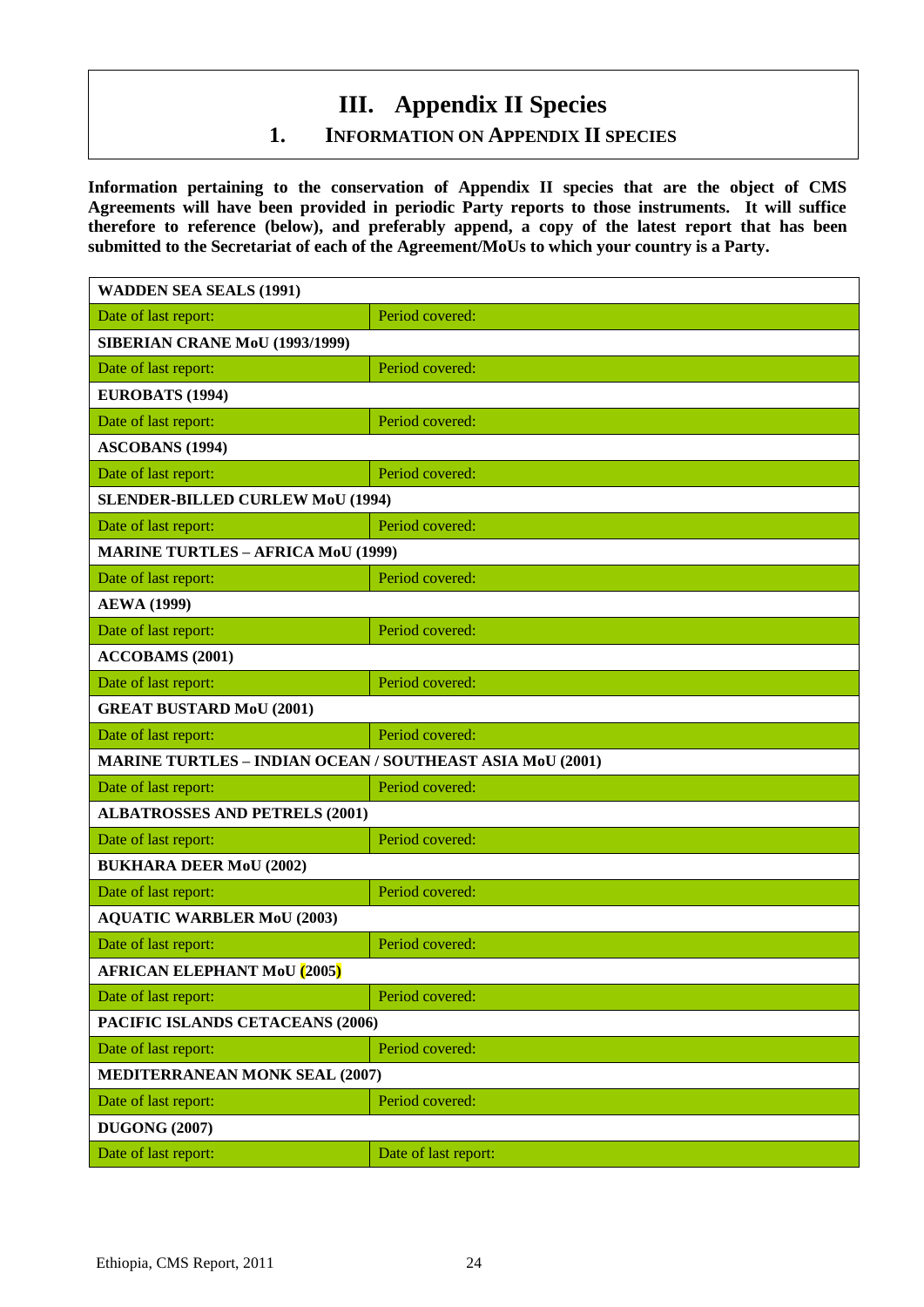| <b>GORILLAS AGREEMENT (2008)</b>           |                 |  |
|--------------------------------------------|-----------------|--|
| Date of last report:                       | Period covered: |  |
| <b>WEST AFRICAN AQUATIC MAMMALS (2008)</b> |                 |  |
| Date of last report:                       | Period covered: |  |
| <b>BIRDS OF PREY (2008)</b>                |                 |  |
| Date of last report:                       | Period covered: |  |
| <b>HIGH ANDEAN FLAMINGOS (2008)</b>        |                 |  |
| Date of last report:                       | Period covered: |  |
| <b>SHARKS (2010)</b>                       |                 |  |
| Date of last report:                       | Period covered: |  |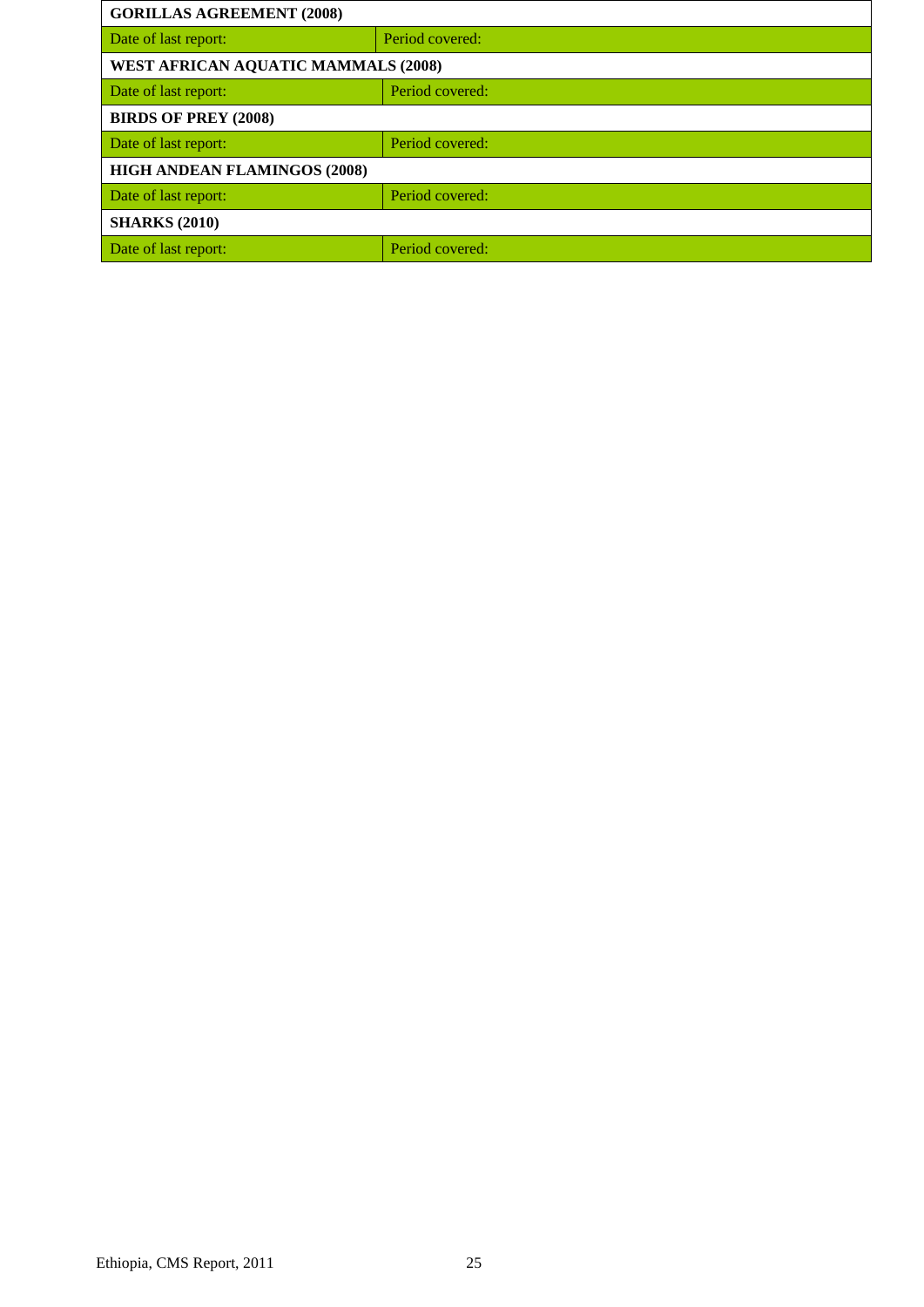### **2. QUESTIONS ON CMS AGREEMENTS**

#### **2.1 Questions on the development of new CMS Agreements relating to birds**

|                             | $\boxtimes$ No<br>In the current reporting period, has your country <b>initiated</b> the development of any<br>Yes<br>new CMS Agreements, including Memoranda of Understanding, to address the<br>conservation needs of Appendix II bird species?<br>If Yes, what is the current state of development? |
|-----------------------------|--------------------------------------------------------------------------------------------------------------------------------------------------------------------------------------------------------------------------------------------------------------------------------------------------------|
| $\mathcal{D}_{\mathcal{L}}$ | In the current reporting period, has your country <b>participated</b> in the development<br>$\boxtimes$ No<br><b>Yes</b><br>of any new CMS Agreements, including Memoranda of Understanding, which address<br>the conservation needs of Appendix II bird species?<br>If Yes, please provide details:   |
| 3                           | If your country has initiated or is participating in the development of a new Agreement or Memorandum of<br>Understanding, what assistance, if any, does your country require in order to initiate or participate in the<br>instrument's development?                                                  |
| 4                           | Is the development of any CMS Agreement for birds, including Memoranda of<br>Yes<br>Understanding, planned by your country in the foreseeable future?<br>If Yes, please provide details:                                                                                                               |

### **2.2 Questions on the development of new CMS Agreements relating to marine mammals**

|                | $\overline{\rm No}$<br>In the current reporting period, has your country <b>initiated</b> the development of any<br>Yes 1<br>new CMS Agreements, including Memoranda of Understanding, to address the<br>conservation needs of Appendix II marine mammal species?<br>If Yes, what is the current state of development? |
|----------------|------------------------------------------------------------------------------------------------------------------------------------------------------------------------------------------------------------------------------------------------------------------------------------------------------------------------|
| 2              | In the current reporting period, has your country <b>participated</b> in the development<br>$\overline{\rm N}$<br><b>Yes</b><br>of any new CMS Agreements, including Memoranda of Understanding, which address<br>the conservation needs of Appendix II marine mammal species?<br>If Yes, please provide details:      |
| 3              | If your country has initiated or is participating in the development of a new Agreement or Memorandum of<br>Understanding, what assistance, if any, does your country require in order to initiate or participate in the<br>instrument's development?                                                                  |
| $\overline{4}$ | Is the development of any CMS Agreement for marine mammals, including<br>$\overline{\phantom{a}}$ No<br>Yes 1<br>Memoranda of Understanding, planned by your country in the foreseeable future?<br>If Yes, please provide details:                                                                                     |

### **2.3 Questions on the development of new CMS Agreements relating to marine turtles**

| $\mathbf{I}$   | In the current reporting period, has your country <b>initiated</b> the development of any<br>Yes     No<br>new CMS Agreements, including Memoranda of Understanding, to address the<br>conservation needs of Appendix II marine turtles?<br>If Yes, what is the current state of development? |
|----------------|-----------------------------------------------------------------------------------------------------------------------------------------------------------------------------------------------------------------------------------------------------------------------------------------------|
| 2              | In the current reporting period, has your country <b>participated</b> in the development<br>Yes<br>1 No<br>of any new CMS Agreements, including Memoranda of Understanding, which address<br>the conservation needs of Appendix II marine turtles?<br>If Yes, please provide details:         |
| 3              | If your country has initiated or is participating in the development of a new Agreement or Memorandum of<br>Understanding, what assistance, if any, does your country require in order to initiate or participate in the<br>instrument's development?                                         |
| $\overline{4}$ | No<br>Is the development of any CMS Agreement for marine turtles, including<br>Yes<br>Memoranda of Understanding, planned by your country in the foreseeable future?<br>If Yes, please provide details:                                                                                       |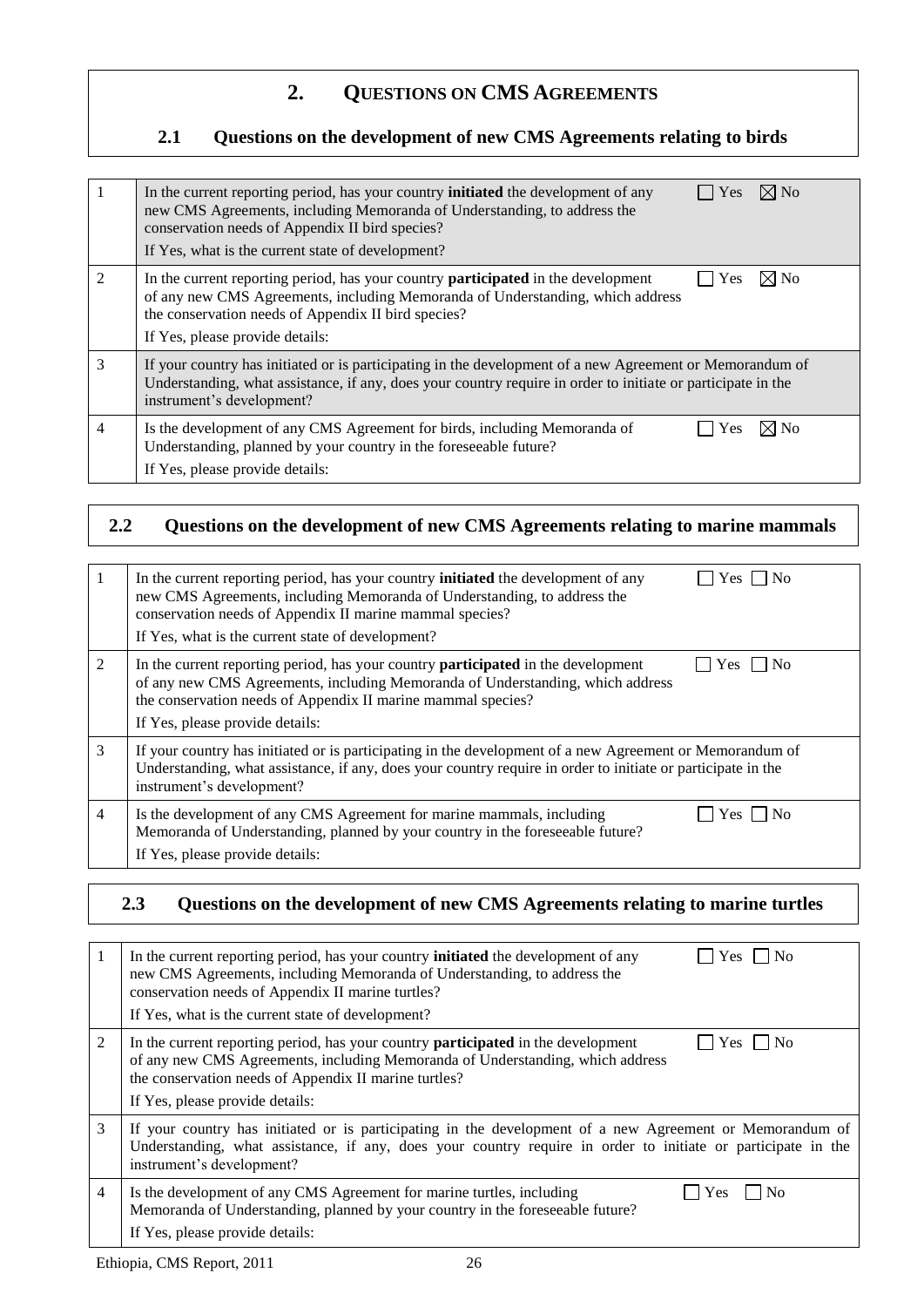#### **2.4 Questions on the development of new CMS Agreements relating to terrestrial mammals (other than bats)**

|                | In the current reporting period, has your country <b>initiated</b> the development of any<br>new CMS Agreements, including Memoranda of Understanding, to address the<br>conservation needs of Appendix II terrestrial mammal species (other than bats)?<br>If Yes, what is the current state of development? | Yes |        |
|----------------|---------------------------------------------------------------------------------------------------------------------------------------------------------------------------------------------------------------------------------------------------------------------------------------------------------------|-----|--------|
| $\overline{2}$ | In the current reporting period, has your country <b>participated</b> in the development<br>of any new CMS Agreements, including Memoranda of Understanding, which address<br>the conservation needs of Appendix II terrestrial mammal species (other than bats)?<br>If Yes, please provide details:          | Yes | ∣Xl No |
| 3              | If your country has initiated or is participating in the development of a new Agreement or Memorandum of<br>Understanding, what assistance, if any, does your country require in order to initiate or participate in the<br>instrument's development?                                                         |     |        |
| $\overline{4}$ | Is the development of any CMS Agreement for terrestrial mammals (other than bats),<br>including Memoranda of Understanding, planned by your country in the foreseeable future?<br>If Yes, please provide details:                                                                                             | Yes |        |

#### **2.5 Questions on the development of new CMS Agreements relating to bats**

| 1              | Yes<br>In the current reporting period, has your country <b>initiated</b> the development of any<br>new CMS Agreements, including Memoranda of Understanding, to address the<br>conservation needs of Appendix II bat species?<br>If Yes, what is the current state of development? | N <sub>0</sub> |
|----------------|-------------------------------------------------------------------------------------------------------------------------------------------------------------------------------------------------------------------------------------------------------------------------------------|----------------|
| $\mathfrak{D}$ | Yes<br>In the current reporting period, has your country <b>participated</b> in the development<br>of any new CMS Agreements, including Memoranda of Understanding, which address<br>the conservation needs of Appendix II bat species?<br>If Yes, please provide details:          |                |
| 3              | If your country has initiated or is participating in the development of a new Agreement or Memorandum of<br>Understanding, what assistance, if any, does your country require in order to initiate or participate in the<br>instrument's development?                               |                |
| 4              | Yes<br>Is the development of any CMS Agreement for bats, including Memoranda of<br>Understanding, planned by your country in the future?<br>If Yes, please provide details:                                                                                                         |                |

#### **2.6 QUESTIONS ON THE DEVELOPMENT OF NEW CMS AGREEMENTS RELATING TO OTHER TAXA**

|                | In the current reporting period, has your country <b>initiated</b> the development of any new<br>Yes<br>Nο<br>CMS Agreements, including Memoranda of Understanding, to address the conservation<br>needs of Appendix II species belonging to taxa not included in sections 1-6 above?<br>If Yes, what is the current state of development? |
|----------------|--------------------------------------------------------------------------------------------------------------------------------------------------------------------------------------------------------------------------------------------------------------------------------------------------------------------------------------------|
| 2              | In the current reporting period, has your country <b>participated</b> in the development<br>Yes<br>Nο<br>of any new CMS Agreements, including Memoranda of Understanding, which address<br>the conservation needs of species belonging to taxa not included in sections 1-6 above?<br>If Yes, please provide details:                      |
| 3              | If your country has initiated or is participating in the development of a new Agreement or Memorandum of<br>Understanding, what assistance, if any, does your country require in order to initiate or participate in the<br>instrument's development?                                                                                      |
| $\overline{4}$ | Is the development of any CMS Agreement for other taxa, including Memoranda of<br>Yes<br>Understanding, planned by your country in the foreseeable future?<br>If Yes, please provide details:                                                                                                                                              |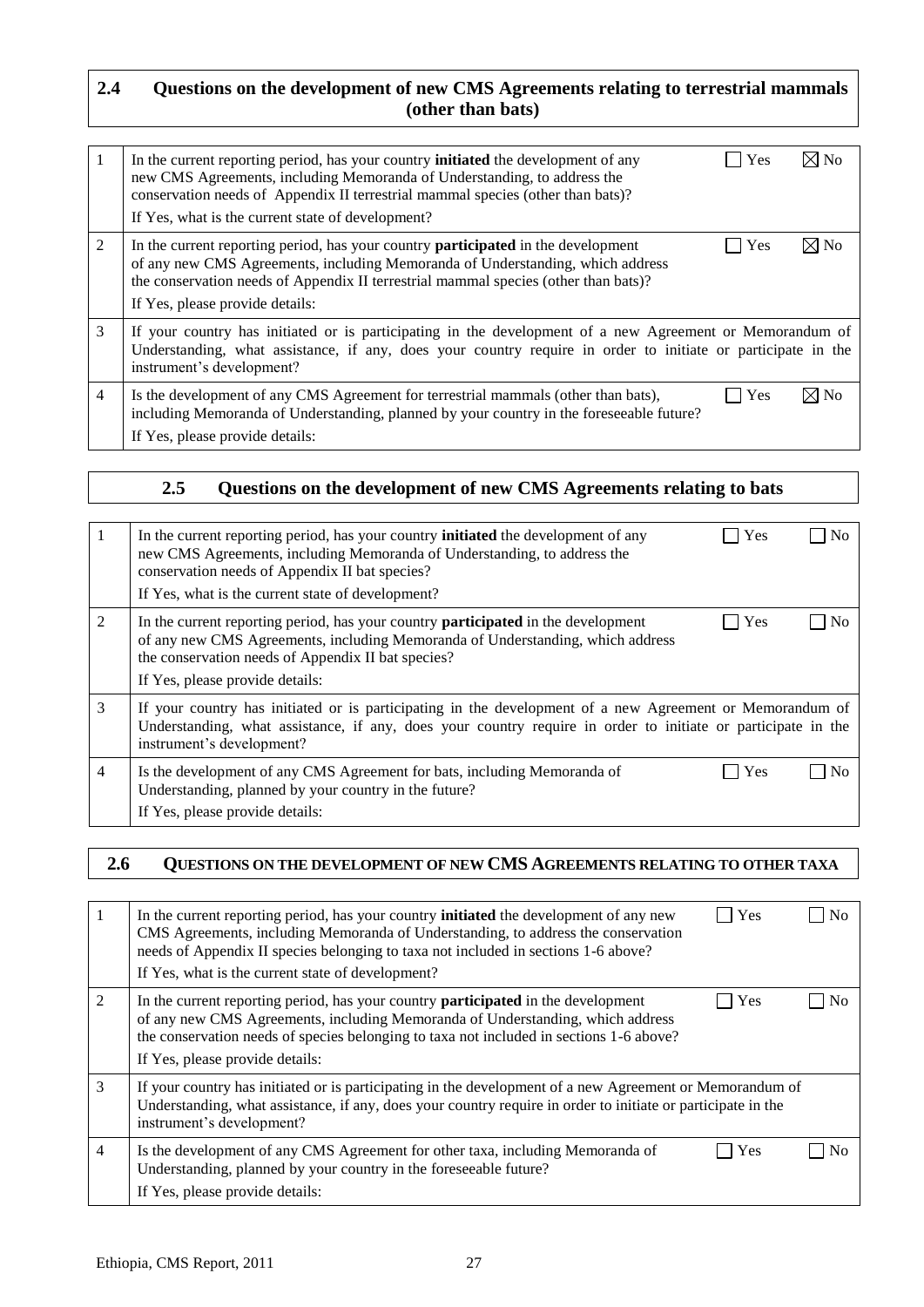#### **3. LISTING OF MIGRATORY SPECIES IN APPENDIX II**

| 1              | Is your country a Range State for any migratory species that has an unfavourable<br>$\vert$ Yes<br>No<br>conservation status, but is not currently listed in Appendix II and could benefit<br>from the conclusion of an Agreement for its conservation?<br>If Yes, please provide details: |
|----------------|--------------------------------------------------------------------------------------------------------------------------------------------------------------------------------------------------------------------------------------------------------------------------------------------|
|                | N.B.: States in which a species occurs as a vagrant (i.e. not "on its normal migration route") should not be treated<br>as Range States. Please refer to Article 1 of the Convention for clarification.                                                                                    |
| 1a             | Is your country taking any steps to propose the listing of this/these species in Appendix II?<br>N <sub>0</sub><br>l Yes                                                                                                                                                                   |
|                | If Yes, please provide details:                                                                                                                                                                                                                                                            |
| 1 <sub>b</sub> | What assistance, if any, does your country require to initiate the listing of this/these species?                                                                                                                                                                                          |
|                |                                                                                                                                                                                                                                                                                            |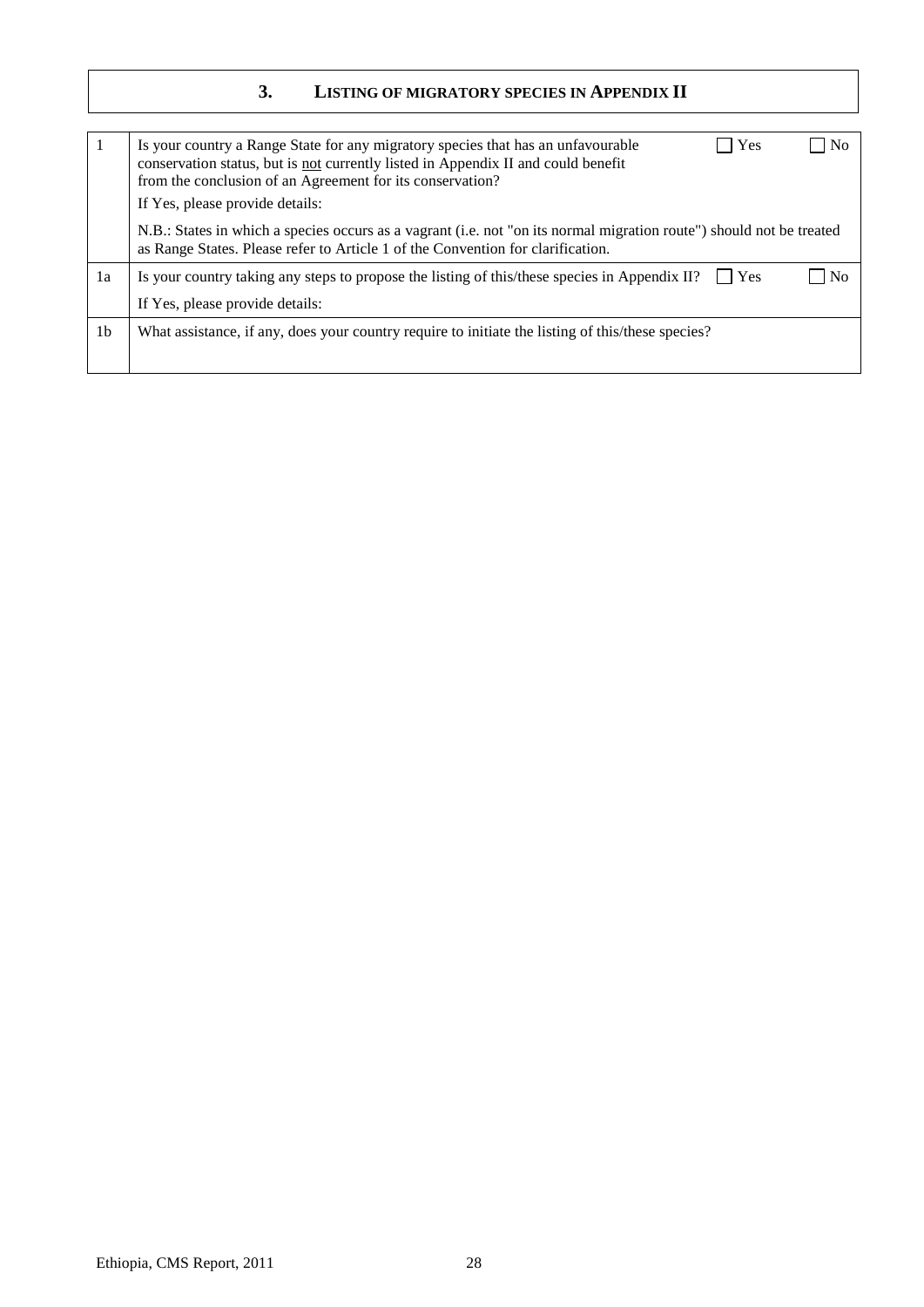# **IV. National and Regional Priorities**

| 1              | $\boxtimes$ Medium<br>What priority does your country assign to the conservation and,<br>$ $ Low<br>$\Box$ High<br>where applicable, sustainable use of migratory species in<br>comparison to other biodiversity-related issues                                                                                                                                                                                                                                                                                                                                                                                                                             |
|----------------|-------------------------------------------------------------------------------------------------------------------------------------------------------------------------------------------------------------------------------------------------------------------------------------------------------------------------------------------------------------------------------------------------------------------------------------------------------------------------------------------------------------------------------------------------------------------------------------------------------------------------------------------------------------|
| $\overline{2}$ | $\boxtimes$ Yes<br>Are migratory species and their habitats addressed by your country's national<br>$\Box$ No<br>biodiversity strategy or action plan?                                                                                                                                                                                                                                                                                                                                                                                                                                                                                                      |
|                | If Yes, please indicate and briefly describe the extent to which it addresses the following issues:<br>$\boxtimes$<br>Conservation, sustainable use and/or restoration of migratory species<br>$\boxtimes$<br>Conservation, sustainable use and/or restoration of the habitats of migratory species, including protected<br>areas<br>⊠<br>Actions to prevent, reduce or control factors that are endangering or are likely to further endanger<br>migratory species (e.g. alien invasive species or by-catch)<br>$\boxtimes$<br>Minimizing or eliminating barriers or obstacles to migration<br>$\boxtimes$<br>Research and monitoring of migratory species |
|                | $\boxtimes$<br>Transboundary co-operation e.g. Ethio-Sudan Cooperation                                                                                                                                                                                                                                                                                                                                                                                                                                                                                                                                                                                      |
| 3              | $\blacksquare$ No<br>Does the conservation of migratory species currently feature in any other national $\boxtimes$ Yes<br>or regional policies/plans (apart from CMS Agreements)<br>If Yes, please provide details: But not specifically                                                                                                                                                                                                                                                                                                                                                                                                                   |
| 3a             | Do these policies/plans cover the following areas (if Yes, please provide details):                                                                                                                                                                                                                                                                                                                                                                                                                                                                                                                                                                         |
|                | Yes<br>No                                                                                                                                                                                                                                                                                                                                                                                                                                                                                                                                                                                                                                                   |
|                | $\boxtimes$<br>Exploitation of natural resources (e.g. fisheries, hunting, etc.)                                                                                                                                                                                                                                                                                                                                                                                                                                                                                                                                                                            |
|                | $\boxtimes$<br>Economic development                                                                                                                                                                                                                                                                                                                                                                                                                                                                                                                                                                                                                         |
|                | $\boxtimes$<br>Land-use planning                                                                                                                                                                                                                                                                                                                                                                                                                                                                                                                                                                                                                            |
|                | $\overline{\phantom{a}}$<br>Pollution control                                                                                                                                                                                                                                                                                                                                                                                                                                                                                                                                                                                                               |
|                | $\boxtimes$<br>Designation and development of protected areas                                                                                                                                                                                                                                                                                                                                                                                                                                                                                                                                                                                               |
|                | $\boxtimes$<br>Development of ecological networks                                                                                                                                                                                                                                                                                                                                                                                                                                                                                                                                                                                                           |
|                | $\boxtimes$<br>Planning of power lines                                                                                                                                                                                                                                                                                                                                                                                                                                                                                                                                                                                                                      |
|                | Planning of fences                                                                                                                                                                                                                                                                                                                                                                                                                                                                                                                                                                                                                                          |
|                | $\boxtimes$<br>Planning of dams                                                                                                                                                                                                                                                                                                                                                                                                                                                                                                                                                                                                                             |
|                | $\exists$ Other                                                                                                                                                                                                                                                                                                                                                                                                                                                                                                                                                                                                                                             |
| 4              | Results – please describe the positive outcomes of any actions taken                                                                                                                                                                                                                                                                                                                                                                                                                                                                                                                                                                                        |
|                | Positive outcomes have been recorded while dealing land use practices in general.                                                                                                                                                                                                                                                                                                                                                                                                                                                                                                                                                                           |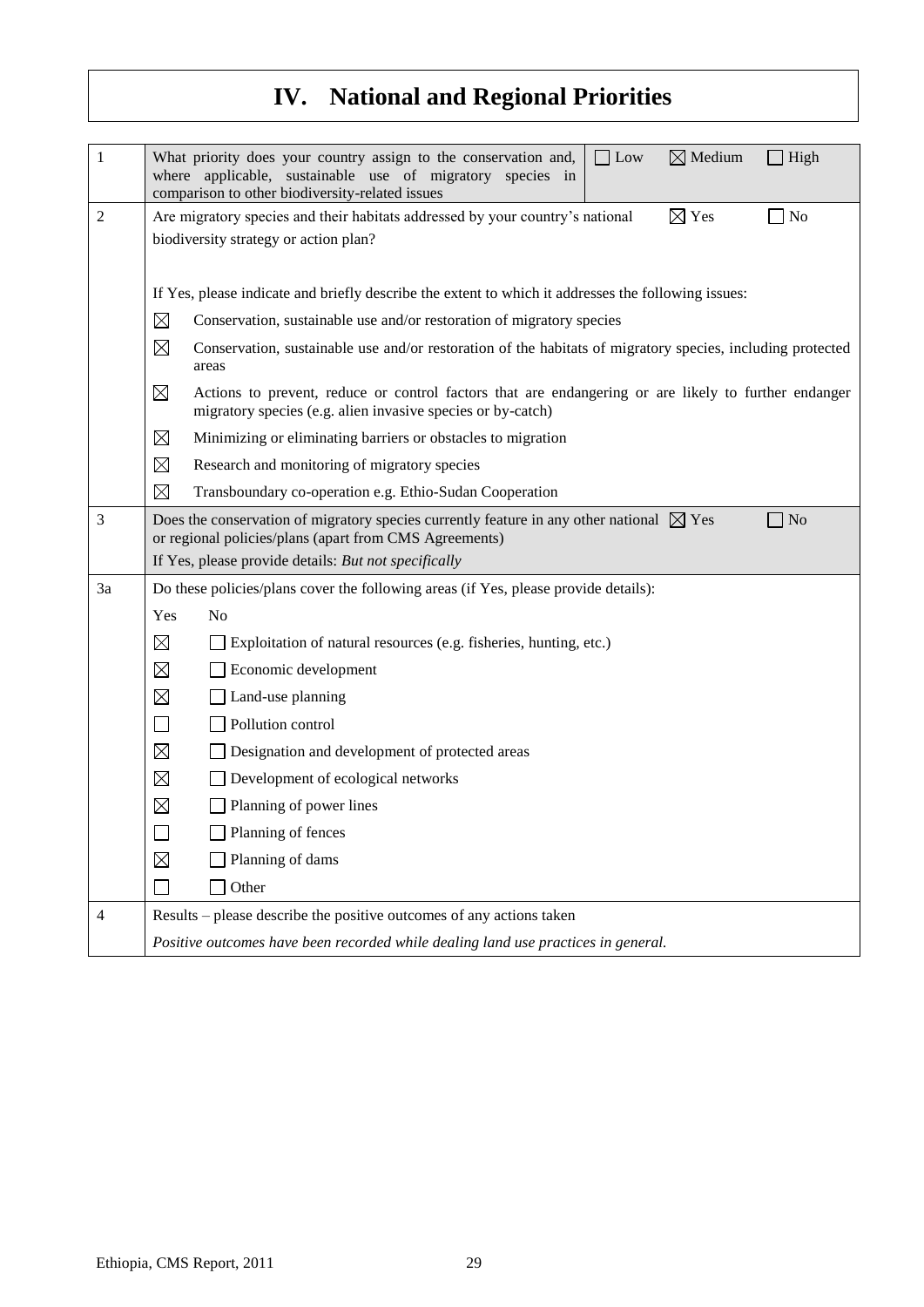# **V. Protected Areas**

|                | $\boxtimes$ Yes<br>Are migratory species taken into account in the selection, establishment and<br>N <sub>o</sub><br>management of protected areas in your country?<br>If Yes, please provide details: <i>Considerable attention has been rendered to effective Management of Abijatta</i> -<br>Shalla Lakes National Park taking the migratory spp. In to account. |
|----------------|---------------------------------------------------------------------------------------------------------------------------------------------------------------------------------------------------------------------------------------------------------------------------------------------------------------------------------------------------------------------|
| 1a             | Please identify the most important national sites for migratory species and their protection status:                                                                                                                                                                                                                                                                |
| 1 <sub>b</sub> | Do these protected areas cover the following areas? (If Yes, please provide details and include the amount of<br>protected areas coverage and the number of protected areas):<br><b>Yes</b><br>No<br>$\boxtimes$<br><b>Terrestrial over 95%</b><br>$\boxtimes$<br>Aquatic less than 5%<br>Marine                                                                    |
| 1c             | Identify the agency, department or organization responsible for leading on this action in your country:                                                                                                                                                                                                                                                             |
| 2              | Results – please describe the positive outcomes of any actions taken<br>Encouraging                                                                                                                                                                                                                                                                                 |

# **VI. Policies on Satellite Telemetry**

|   | $\boxtimes$ No<br>In the current reporting period, has your country undertaken<br>Yes<br>conservation/research projects that use satellite telemetry?<br>$\Box$ on-going $\Box$ completed<br>$\Box$ In preparation                                                                      |
|---|-----------------------------------------------------------------------------------------------------------------------------------------------------------------------------------------------------------------------------------------------------------------------------------------|
|   | N <sub>0</sub><br>Are any future conservation/research projects planned that will use<br>Yes<br>satellite telemetry?<br>If Yes, please provide details (including the expected time frame for these projects):<br>If No, please explain any impediments or requirements in this regard: |
| 3 | Results – please describe the positive outcomes of any actions taken                                                                                                                                                                                                                    |

# **VII. Membership**

|    | $\boxtimes$ No<br>$\vert$ Yes<br>Have actions been taken by your country to encourage non-Parties<br>to join CMS and its related Agreements?                                                  |
|----|-----------------------------------------------------------------------------------------------------------------------------------------------------------------------------------------------|
|    | If Yes, please provide details. (In particular, describe actions taken to recruit the non-Parties that have been<br>identified by the Standing Committee as high priorities for recruitment.) |
| 1a | Identify the agency, department or organization responsible for leading on this action in your country:                                                                                       |
| 2  | Results – please describe the positive outcomes of any actions taken                                                                                                                          |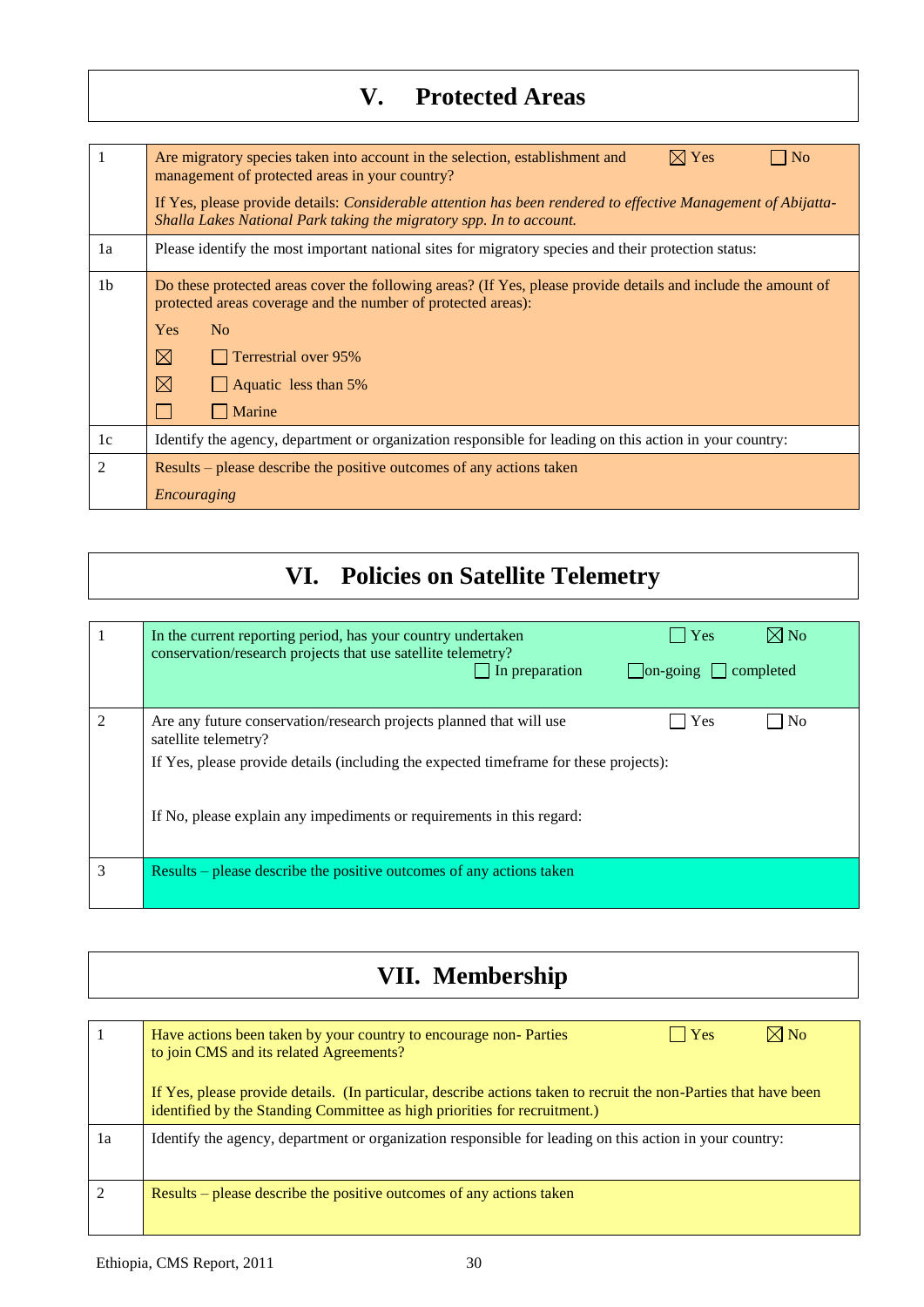# **VIII.Global and National Importance of CMS**

| $\boxtimes$ Yes<br>Have actions been taken by your country to increase national, regional<br>-No<br>and/or global awareness of the relevance of CMS and its global importance<br>in the context of biodiversity conservation?<br>If Yes, please provide details: |
|------------------------------------------------------------------------------------------------------------------------------------------------------------------------------------------------------------------------------------------------------------------|
| Identify the agency, department or organization responsible for leading on this action in your country:                                                                                                                                                          |
| <b>IBC</b> and Concerned Regional Bureaus /Departments                                                                                                                                                                                                           |
| Results – please describe the positive outcomes of any actions taken                                                                                                                                                                                             |
| Encouraging                                                                                                                                                                                                                                                      |

## **IX. Mobilization of Resources**

| 1              | $\boxtimes$ No<br>Has your country made financial resources available for conservation activities having<br>Yes<br>direct benefits for migratory species in your country?<br>If Yes, please provide details (Indicate the migratory species that have benefited from these activities):                                                                   |
|----------------|-----------------------------------------------------------------------------------------------------------------------------------------------------------------------------------------------------------------------------------------------------------------------------------------------------------------------------------------------------------|
| 2              | $\boxtimes$ No<br>Has your country made voluntary contributions to the CMS Trust Fund to support<br>Yes<br>requests from developing countries and countries with economies in transition?<br>If Yes, please provide details:                                                                                                                              |
| 3              | $\boxtimes$ No<br>Has your country made other voluntary financial contributions to support<br>Yes<br>conservation activities having direct benefits for migratory species in other<br>countries (particularly developing countries)?<br>If Yes, please provide details (Indicate the migratory species that have benefited from these activities):        |
|                |                                                                                                                                                                                                                                                                                                                                                           |
| $\overline{4}$ | $\boxtimes$ No<br>Has your country provided technical and/or scientific assistance to<br>Yes<br>developing countries to facilitate initiatives for the benefit of migratory species?                                                                                                                                                                      |
|                | If Yes, please provide details (Indicate the migratory species that have benefited from these activities):                                                                                                                                                                                                                                                |
| 5              | $\nabla$ No<br>$ $ Yes<br>Has your country received financial assistance/support from the CMS Trust<br>Fund, via the CMS Secretariat, for national conservation activities having<br>direct benefits for migratory species in your country?<br>If Yes, please provide details (Indicate the migratory species that have benefited from these activities): |
| 6              | $\boxtimes$ No<br>Has your country received financial assistance/support from sources other<br>Yes<br>than the CMS Secretariat for conservation activities having direct benefit<br>for migratory species in your country?<br>If Yes, please provide details (Indicate the migratory species that have benefited from these activities):                  |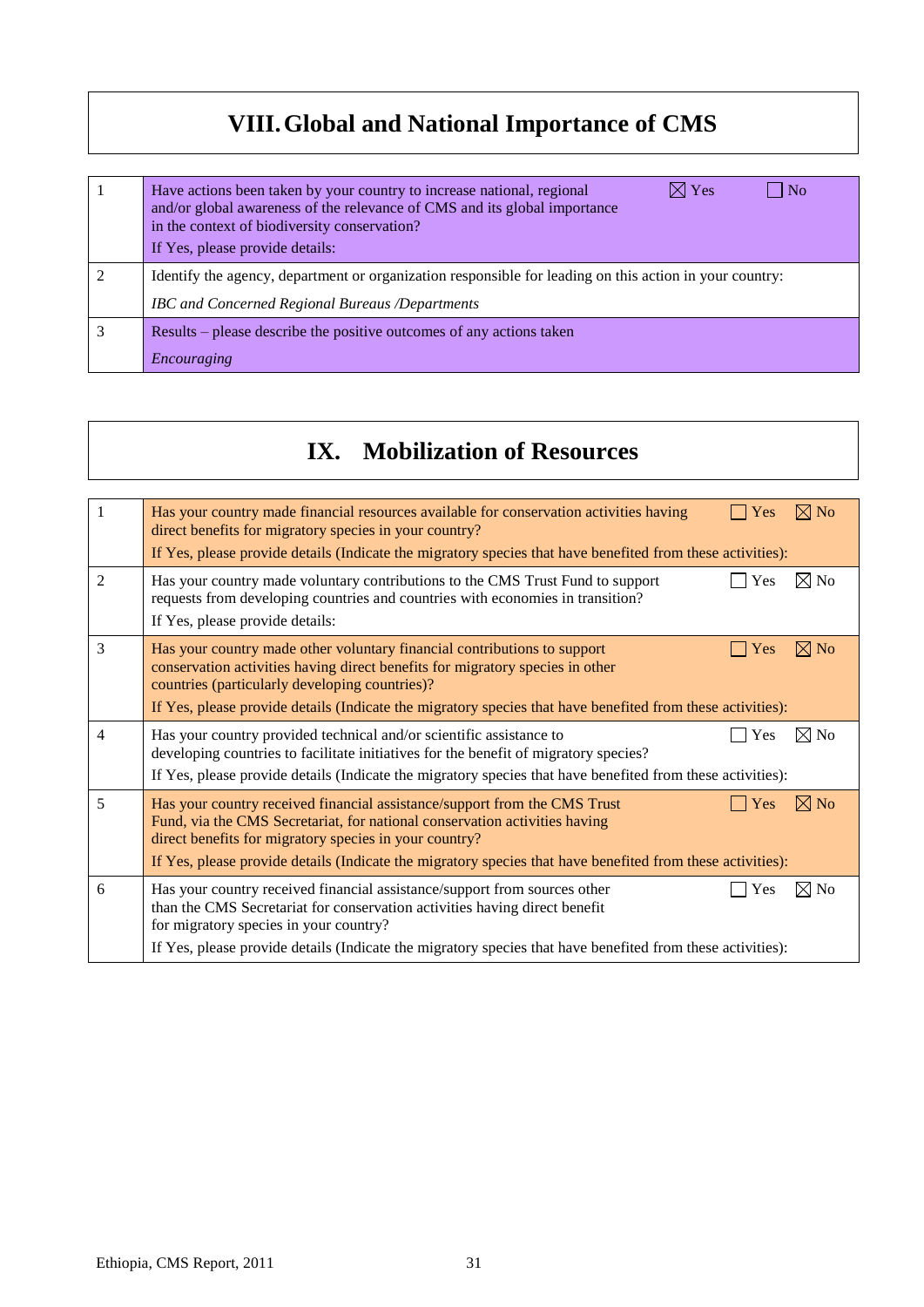## **X. Implementation of COP Resolutions and Recommendations**

**Please provide information about measures undertaken by your country relating to recent Resolutions and Recommendations since the last Report. For your convenience please refer to the list of COP Resolutions and Recommendations listed below.**

**Resolutions –***As a party, it has implementing the endorsed resolutions though as a new party its participation in the process was limited.*

Resolution 6.2 – By-catch, and Recommendation 7.2 – Implementation of Resolution 6.2 on By-catch

- Resolution 6.3 Southern Hemisphere Albatross Conservation
- Resolution 7.2 Impact Assessment and Migratory Species
- Resolution 7.3 Oil Pollution and Migratory Species
- Resolution 7.4 Electrocution of Migratory Birds
- Resolution 7.5 Wind Turbines and Migratory Species
- Resolution 7.9 Cooperation with Other Bodies and Processes
- Resolution 7.15 Future Action on the Antarctic Minke, Bryde's and Pygmy Right Whales under the Convention on Migratory Species
- Resolution 8.1 Sustainable Use
- Resolution 8.2 CMS Strategic Plan 2006-2011
- Resolution 8.5 Implementation of Existing Agreements and Development of Future Agreements
- Resolution 8.7 Contribution of CMS in Achieving the 2010 Biodiversity Target
- Resolution 8.9 Review of GROMS (Global Register on Migratory Species)
- Resolution 8.11 Co-operation with other Conventions
- Resolution 8.13 Climate Change and Migratory Species
- Resolution 8.14 By-Catch
- Resolution 8.22 Adverse Human Induced Impacts on Cetaceans
- Resolution 8.24 National Reports for the Eighth and Ninth Meetings of the Conference of the Parties
- Resolution 8.27 Migratory Species and Highly Pathogenic Avian Influenza
- Resolution 8.29 Concerted Actions for Appendix I Species
- Resolution 9.1 Concerted and Cooperative Actions
- Resolution 9.2 Priorities for CMS Agreements
- Resolution 9.3 CMS Information Priorities
- Resolution 9.5 Outreach and Communication Issues
- Resolution 9.7 Climate Change Impacts on Migratory Species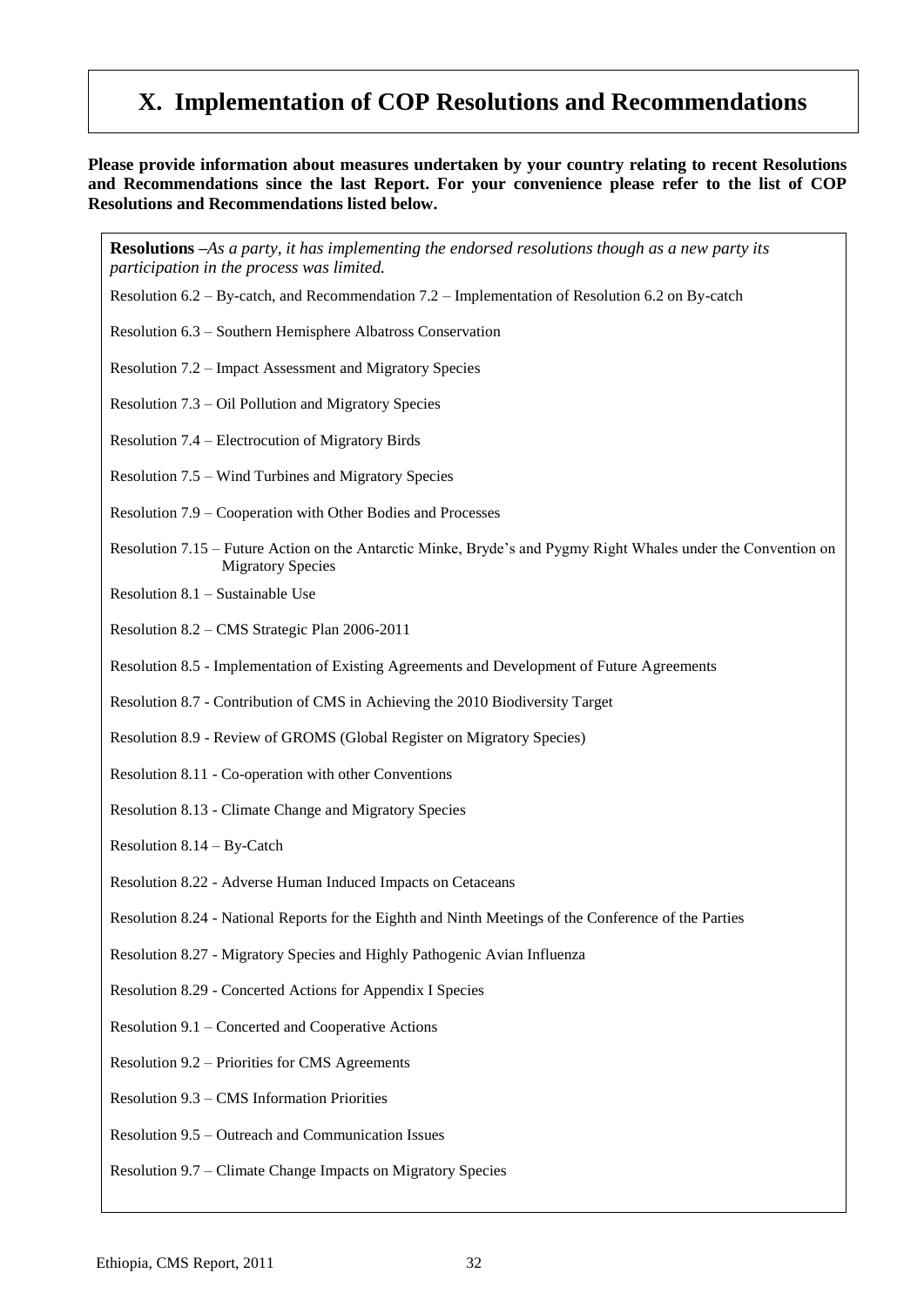Resolution 9.9 – Migratory Marine Species

Resolution 9.12 – Capacity Building Strategy

Resolution 9.18 – By-catch

Resolution 9.19 – Adverse Anthropogenic Marine/Ocean Noise Impacts on Cetaceans and other Biota

Resolution 9.20 – the Saker Falcon

#### **Recommendations**

Recommendation 7.5 – Range State Agreement for Dugong (*Dugong dugon*) Conservation

Recommendation 7.6 – Improving the Conservation Status of the Leatherback Turtle (*Dermochelys coriacea*)

Recommendation 7.7 – America Pacific Flyway Programme

Recommendation 8.12 - Improving the conservation status of raptors and owls in the African Eurasian region

Recommendation 8.16 – Migratory Sharks

Recommendation 8.17 – Marine Turtles

Recommendation 8.23 - Central Eurasian and Aridland Mammals

Recommendation 8.26 - Grassland Bird Species and their Habitats in Southern South America

Recommendation 8.28 - Cooperative Actions for Appendix II Species

Recommendation 9.1 – Central Eurasian Aridland Mammals

Recommendation 9.2 – Sahelo-Saharan Megafauna

Recommendation 9.3 – Tigers and Other Asian Big Cats

Recommendation 9.5 – Cooperative Action for the Elephant (*Loxodonta africana*) in Central Africa

**Other resolutions/recommendations:**

#### **Other remarks:**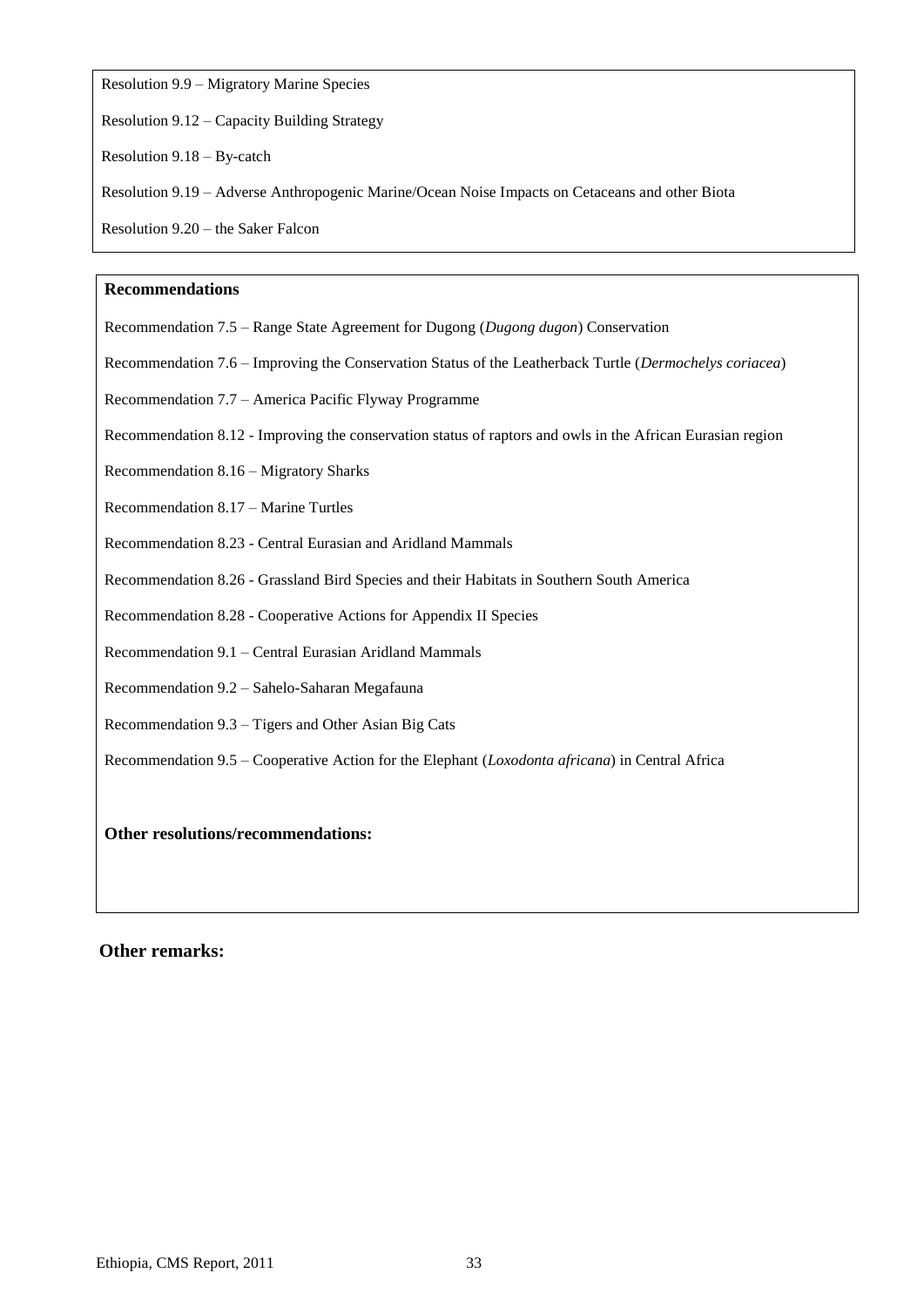## **Annex: Updating Data on Appendix II Species**

**The tables below contain the list of all species listed in Appendix II.**

**New Parties which have acceded since COP9 in 2008 and Parties which did not submit a National Report in 2008 are requested to complete the entire form.**

**Parties that did submit a report in 2008 need only which information has changed (e.g. new published distribution references and details concerning species added to Appendix II at COP8 and COP9).**

| Species                                           | Range<br><b>State</b> | Extinct at<br>National<br>level | N <sub>o</sub><br>information<br>available | Published distribution<br>reference |
|---------------------------------------------------|-----------------------|---------------------------------|--------------------------------------------|-------------------------------------|
|                                                   |                       | <b>CETACEA</b>                  |                                            |                                     |
| Rhinolophus ferrumequinum                         |                       |                                 |                                            |                                     |
| (only European populations)                       |                       |                                 |                                            |                                     |
| Rhinolophus hipposideros                          |                       |                                 |                                            |                                     |
| (only European populations)                       |                       |                                 |                                            |                                     |
| Rhinolophus euryale                               |                       |                                 |                                            |                                     |
| (only European populations)                       |                       |                                 |                                            |                                     |
| Rhinolophus mehelyi                               |                       |                                 |                                            |                                     |
| (only European populations)                       |                       |                                 |                                            |                                     |
| Rhinolophus blasii<br>(only European populations) |                       |                                 |                                            |                                     |
| Myotis bechsteini                                 |                       |                                 |                                            |                                     |
| (only European populations)                       |                       |                                 |                                            |                                     |
| Myotis blythi                                     |                       |                                 |                                            |                                     |
| (only European populations)                       |                       |                                 |                                            |                                     |
| Myotis brandtii                                   |                       |                                 |                                            |                                     |
| (only European populations)                       |                       |                                 |                                            |                                     |
| Myotis capaccinii                                 |                       |                                 |                                            |                                     |
| (only European populations)                       |                       |                                 |                                            |                                     |
| Myotis dasycneme                                  |                       |                                 |                                            |                                     |
| (only European populations)                       |                       |                                 |                                            |                                     |
| Myotis daubentoni                                 |                       |                                 |                                            |                                     |
| (only European populations)                       |                       |                                 |                                            |                                     |
| Myotis emarginatus                                |                       |                                 |                                            |                                     |
| (only European populations)                       |                       |                                 |                                            |                                     |
| Myotis myotis                                     |                       |                                 |                                            |                                     |
| (only European populations)                       |                       |                                 |                                            |                                     |
| Myotis mystacinus                                 |                       |                                 |                                            |                                     |
| (only European populations)                       |                       |                                 |                                            |                                     |
| Myotis nattereri<br>(only European populations)   |                       |                                 |                                            |                                     |
| Pipistrellus kuhli                                |                       |                                 |                                            |                                     |
| (only European populations)                       |                       |                                 |                                            |                                     |
| Pipistrellus nathusii                             |                       |                                 |                                            |                                     |
| (only European populations)                       |                       |                                 |                                            |                                     |
| Pipistrellus pipistrellus                         |                       |                                 |                                            |                                     |
| (only European populations)                       |                       |                                 |                                            |                                     |
| Pipistrellus pygmaeus                             |                       |                                 |                                            |                                     |
| (only European populations)                       |                       |                                 |                                            |                                     |
| Pipistrellus savii                                |                       |                                 |                                            |                                     |
| (only European populations)                       |                       |                                 |                                            |                                     |
| Nyctalus lasiopterus                              | $\Box$                |                                 |                                            |                                     |
| (only European populations)                       |                       |                                 |                                            |                                     |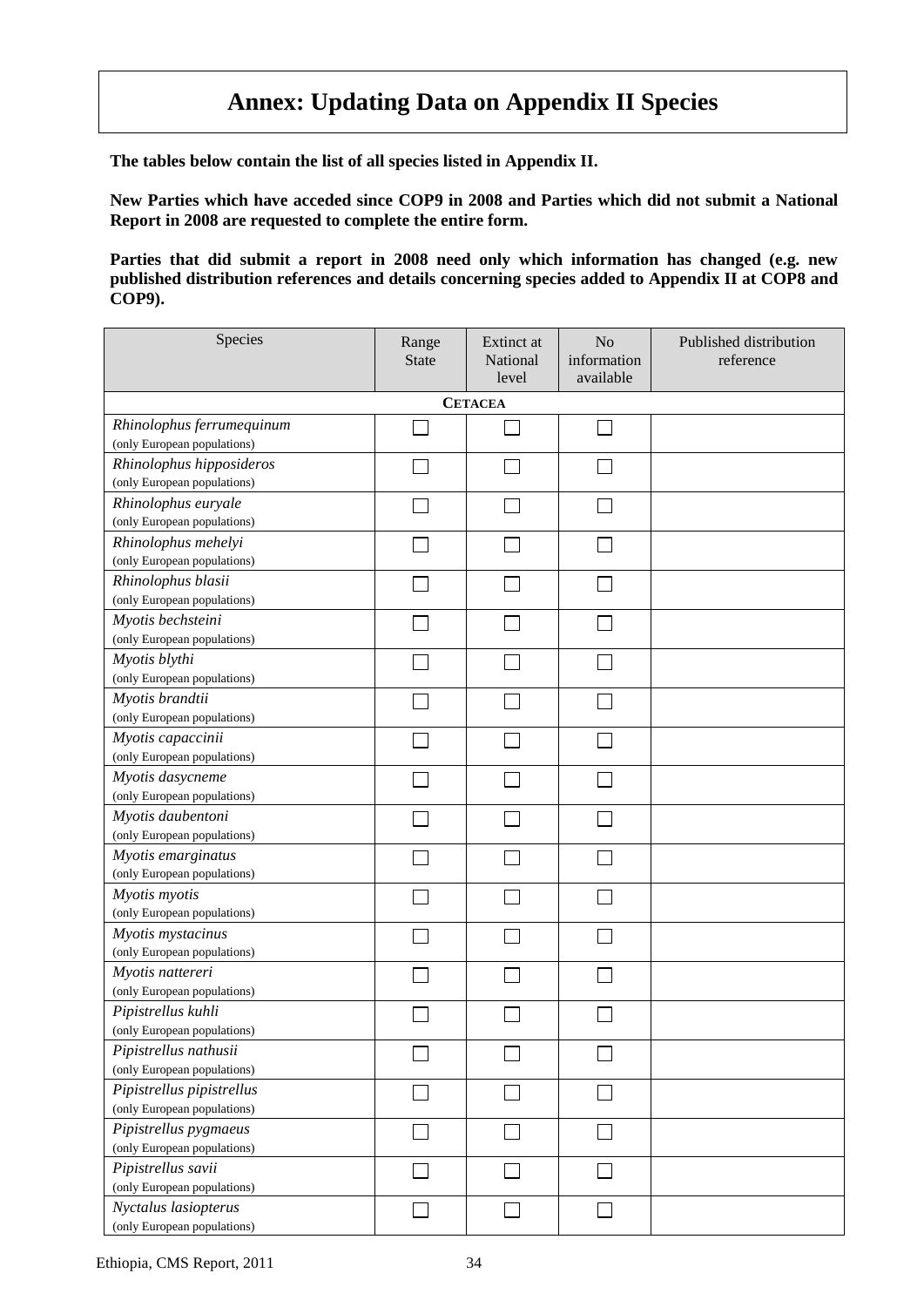| Species                                                 | Range<br><b>State</b> | Extinct at<br>National<br>level | N <sub>o</sub><br>information<br>available | Published distribution<br>reference |
|---------------------------------------------------------|-----------------------|---------------------------------|--------------------------------------------|-------------------------------------|
| Nyctalus leisleri<br>(only European populations)        |                       |                                 |                                            |                                     |
| Nyctalus noctula                                        |                       |                                 |                                            |                                     |
| (only European populations)                             |                       |                                 |                                            |                                     |
| Eptesicus nilssonii                                     |                       |                                 |                                            |                                     |
| (only European populations)                             |                       |                                 |                                            |                                     |
| Eptesicus serotinus                                     |                       |                                 |                                            |                                     |
| (only European populations)                             |                       |                                 |                                            |                                     |
| Vespertilio murinus<br>(only European populations)      |                       |                                 |                                            |                                     |
| Barbastella barbastellus                                |                       |                                 |                                            |                                     |
| (only European populations)                             |                       |                                 |                                            |                                     |
| Plecotus auritus                                        |                       |                                 |                                            |                                     |
| (only European populations)                             |                       |                                 |                                            |                                     |
| Plecotus austriacus                                     |                       |                                 |                                            |                                     |
| (only European populations)                             |                       |                                 |                                            |                                     |
| Miniopterus schreibersii<br>(only European populations) |                       |                                 |                                            |                                     |
| Miniopterus schreibersii                                |                       |                                 | $\boxtimes$                                |                                     |
| (African populations)                                   |                       |                                 |                                            |                                     |
| Tadarida teniotis                                       |                       |                                 | $\boxtimes$                                |                                     |
| Eidolon helvum                                          |                       |                                 | $\boxtimes$                                |                                     |
| Otomops martiensseni                                    |                       |                                 | $\boxtimes$                                |                                     |
| Otomops madagascariensis                                |                       |                                 | $\boxtimes$                                |                                     |
|                                                         |                       | <b>CETACEA</b>                  |                                            |                                     |
| Physeter macrocephalus                                  |                       |                                 | $\boxtimes$                                |                                     |
| Platanista gangetica gangetica                          |                       |                                 | $\boxtimes$                                |                                     |
| Pontoporia blainvillei                                  |                       |                                 | $\boxtimes$                                |                                     |
| Inia geoffrensis                                        |                       |                                 | $\boxtimes$                                |                                     |
| Delphinapterus leucas                                   |                       |                                 | $\boxtimes$                                |                                     |
| Monodon monoceros                                       |                       |                                 | $\boxtimes$                                |                                     |
| Phocoena phocoena<br>(North and Baltic Sea populations) |                       |                                 |                                            |                                     |
| Phocoena phocoena                                       |                       |                                 |                                            |                                     |
| (western North Atlantic population)                     |                       |                                 |                                            |                                     |
| Phocoena phocoena<br>(Black Sea population)             |                       |                                 |                                            |                                     |
| Phocoena phocoena<br>(NW African popuolation)           |                       |                                 |                                            |                                     |
| Neophocaena phocaenoides                                |                       |                                 |                                            |                                     |
| Phocoenoides dalli                                      |                       |                                 |                                            |                                     |
| Phocoena spinipinnis                                    |                       |                                 |                                            |                                     |
| Phocoena dioptrica                                      |                       |                                 |                                            |                                     |
| Sousa chinensis                                         |                       |                                 | $\boxtimes$                                |                                     |
| Sousa teuszii                                           |                       |                                 | $\boxtimes$                                |                                     |
| Sotalia fluviatilis                                     |                       |                                 | $\boxtimes$                                |                                     |
| Sotalia guiansensis                                     |                       |                                 | $\boxtimes$                                |                                     |
|                                                         |                       |                                 |                                            |                                     |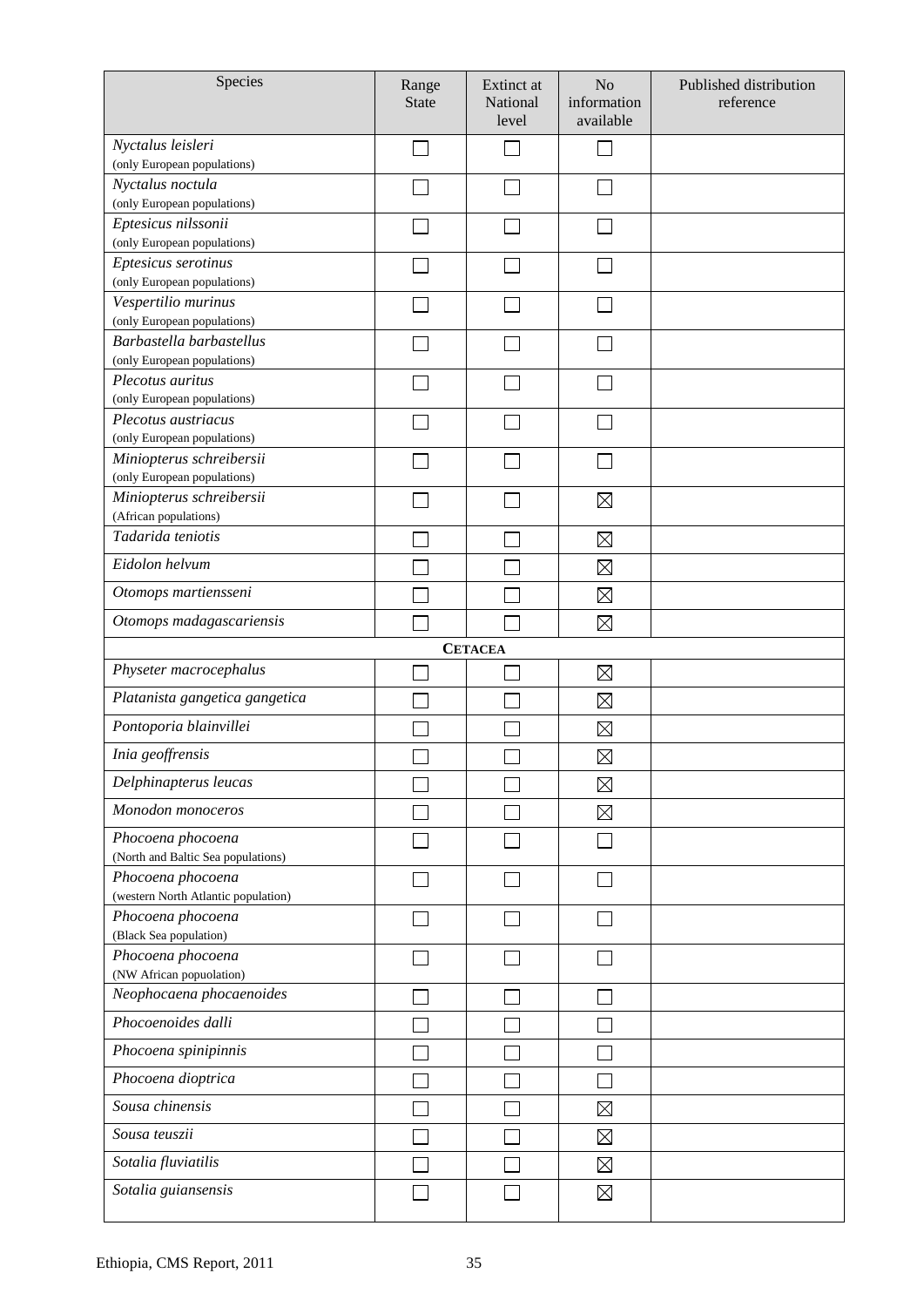| Species                                                               | Range<br><b>State</b> | Extinct at<br><b>National</b><br>level | N <sub>o</sub><br>information<br>available | Published distribution<br>reference |
|-----------------------------------------------------------------------|-----------------------|----------------------------------------|--------------------------------------------|-------------------------------------|
| Lagenorhynchus albirostris<br>(only North and Baltic Sea populations) |                       |                                        |                                            |                                     |
| Lagenorhynchus acutus<br>(only North and Baltic Sea populations)      |                       |                                        |                                            |                                     |
| Lagenorhynchus australis                                              |                       |                                        |                                            |                                     |
| Lagenorhynchus obscurus                                               |                       |                                        |                                            |                                     |
| Grampus griseus<br>(only North and Baltic Sea populations)            |                       |                                        |                                            |                                     |
| Grampus griseus<br>(only Mediterranean populations)                   |                       |                                        |                                            |                                     |
| Tursiops aduncus<br>(Arafura/Timor Sea populations)                   |                       |                                        |                                            |                                     |
| Tursiops truncatus<br>(North and Baltic Sea populations)              |                       |                                        |                                            |                                     |
| Tursiops truncatus<br>(Mediterranean population)                      |                       |                                        |                                            |                                     |
| Tursiops truncatus<br>(Black Sea population)                          |                       |                                        |                                            |                                     |
| Stenella attenuata<br>(eastern tropical Pacific population)           |                       |                                        |                                            |                                     |
| Stenella attenuata<br>(Southeast Asian populations)                   |                       |                                        |                                            |                                     |
| Stenella clymene<br>(West African population)                         |                       |                                        |                                            |                                     |
| Stenella longirostris<br>(eastern tropical Pacific populations)       |                       |                                        |                                            |                                     |
| Stenella longirostris<br>(Southeast Asian populations)                |                       |                                        |                                            |                                     |
| Stenella coeruleoalba<br>(eastern tropical Pacific population)        |                       |                                        |                                            |                                     |
| Stenella coeruleoalba<br>(western Mediterranean population)           |                       |                                        |                                            |                                     |
| Delphinus delphis<br>(North and Baltic Sea populations)               |                       |                                        |                                            |                                     |
| Delphinus delphis<br>(western Mediterranean population)               |                       |                                        |                                            |                                     |
| Delphinus delphis<br>(Black Sea population)                           |                       |                                        |                                            |                                     |
| Delphinus delphis<br>(eastern tropical Pacific population)            |                       |                                        |                                            |                                     |
| Lagenodelphis hosei<br>(Southeast Asian populations)                  |                       |                                        |                                            |                                     |
| Orcaella brevirostris                                                 |                       |                                        |                                            |                                     |
| Orcaella heinsohni                                                    |                       |                                        |                                            |                                     |
| Cephalorhynchus commersonii<br>(South American population)            |                       |                                        |                                            |                                     |
| Cephalorhynchus eutropia                                              |                       |                                        |                                            |                                     |
| Cephalorhynchus heavisidii                                            |                       |                                        |                                            |                                     |
| Orcinus orca                                                          |                       |                                        |                                            |                                     |
| Globicephala melas<br>(only North and Baltic Sea populations)         |                       |                                        |                                            |                                     |
| Berardius bairdii                                                     |                       |                                        |                                            |                                     |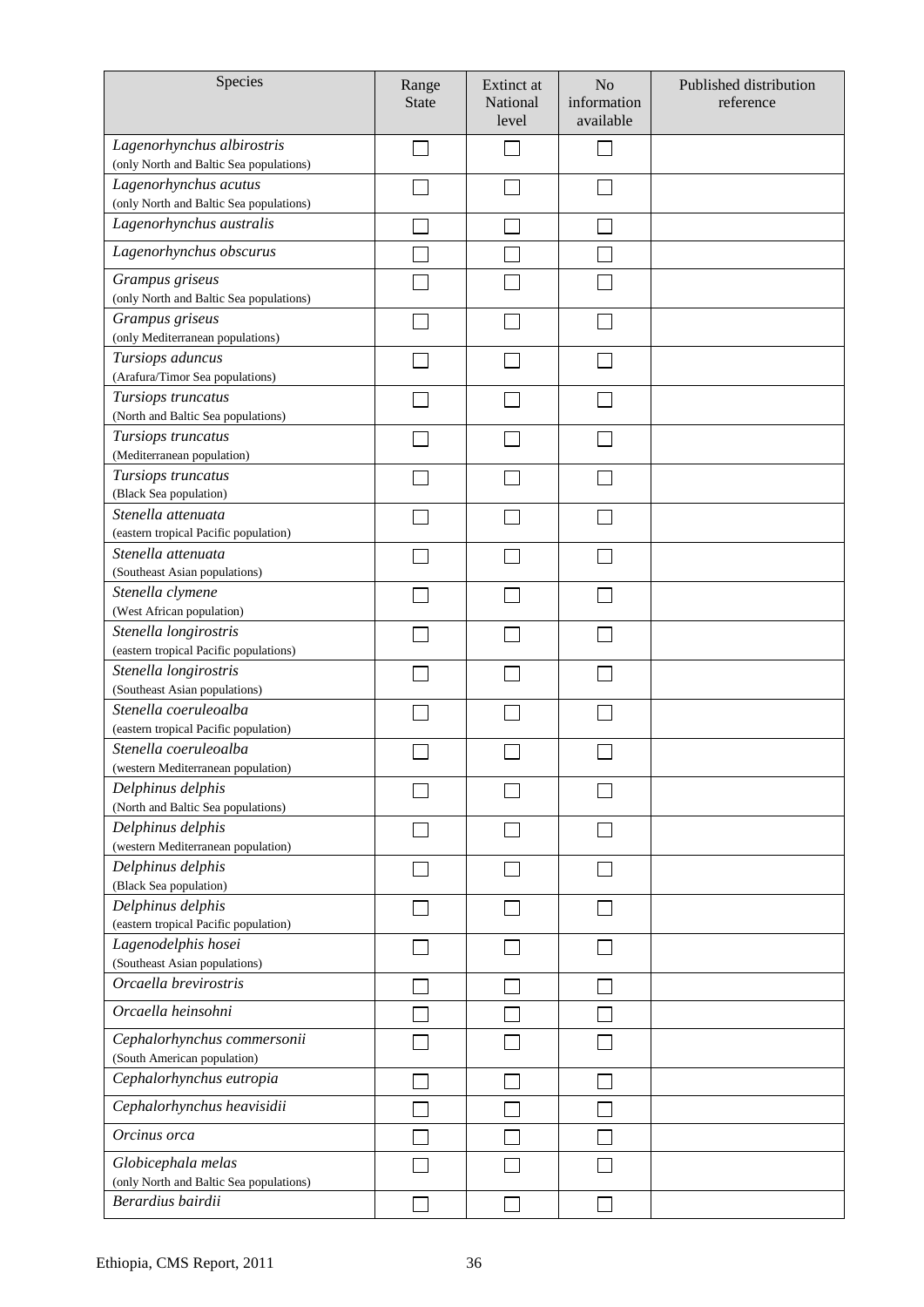| Hyperoodon ampullatus<br>Balaenoptera bonaerensis<br>Balaenoptera edeni<br>Balaenoptera borealis<br>Balaenoptera mourai<br>Balaenoptera physalus<br>Caperea marginata<br><b>CARNIVORA</b><br>Arctocephalus australis<br>Otaria flavescens<br>Phoca vitulina<br>(only Baltic and Wadden Sea populations)<br>Halichoerus grypus<br>(only Baltic Sea populations)<br>Monachus monachus<br>Lycaon pictus<br>$\boxtimes$<br><b>PROBOSCIDEA</b><br>Loxodonta africana<br>Loxodonta cyclotis<br><b>SIRENIA</b><br>Trichechus manatus<br>(populations between Honduras and Panama)<br>Trichechus senegalensis<br>Trichechus inunguis<br>Dugong dugon<br><b>PERISSODACTYLA</b><br>Equus hemionus<br>(includes Equus hemionu and, Equus onage)<br>Equus kiang<br><b>ARTIODACTYLA</b><br>Vicugna vicugna<br>Cervus elaphus yarkendensis<br>Oryx dammah<br>Gazella gazella<br>(only Asian populations)<br>Gazella erlangeri<br>Gazella subgutturosa<br>Procapra gutturosa<br>Ammotragus lervia<br>Saiga tatarica<br>Saiga borealis<br><b>GAVIIFORMES</b><br>Gavia stellata<br>(Western Palearctic populations)<br>Gavia arctica arctica | Species                 | Range<br><b>State</b> | <b>Extinct</b> at<br>National<br>level | N <sub>o</sub><br>information<br>available | Published distribution<br>reference |
|-----------------------------------------------------------------------------------------------------------------------------------------------------------------------------------------------------------------------------------------------------------------------------------------------------------------------------------------------------------------------------------------------------------------------------------------------------------------------------------------------------------------------------------------------------------------------------------------------------------------------------------------------------------------------------------------------------------------------------------------------------------------------------------------------------------------------------------------------------------------------------------------------------------------------------------------------------------------------------------------------------------------------------------------------------------------------------------------------------------------------------|-------------------------|-----------------------|----------------------------------------|--------------------------------------------|-------------------------------------|
|                                                                                                                                                                                                                                                                                                                                                                                                                                                                                                                                                                                                                                                                                                                                                                                                                                                                                                                                                                                                                                                                                                                             |                         |                       |                                        |                                            |                                     |
|                                                                                                                                                                                                                                                                                                                                                                                                                                                                                                                                                                                                                                                                                                                                                                                                                                                                                                                                                                                                                                                                                                                             |                         |                       |                                        |                                            |                                     |
|                                                                                                                                                                                                                                                                                                                                                                                                                                                                                                                                                                                                                                                                                                                                                                                                                                                                                                                                                                                                                                                                                                                             |                         |                       |                                        |                                            |                                     |
|                                                                                                                                                                                                                                                                                                                                                                                                                                                                                                                                                                                                                                                                                                                                                                                                                                                                                                                                                                                                                                                                                                                             |                         |                       |                                        |                                            |                                     |
|                                                                                                                                                                                                                                                                                                                                                                                                                                                                                                                                                                                                                                                                                                                                                                                                                                                                                                                                                                                                                                                                                                                             |                         |                       |                                        |                                            |                                     |
|                                                                                                                                                                                                                                                                                                                                                                                                                                                                                                                                                                                                                                                                                                                                                                                                                                                                                                                                                                                                                                                                                                                             |                         |                       |                                        |                                            |                                     |
|                                                                                                                                                                                                                                                                                                                                                                                                                                                                                                                                                                                                                                                                                                                                                                                                                                                                                                                                                                                                                                                                                                                             |                         |                       |                                        |                                            |                                     |
|                                                                                                                                                                                                                                                                                                                                                                                                                                                                                                                                                                                                                                                                                                                                                                                                                                                                                                                                                                                                                                                                                                                             |                         |                       |                                        |                                            |                                     |
|                                                                                                                                                                                                                                                                                                                                                                                                                                                                                                                                                                                                                                                                                                                                                                                                                                                                                                                                                                                                                                                                                                                             |                         |                       |                                        |                                            |                                     |
|                                                                                                                                                                                                                                                                                                                                                                                                                                                                                                                                                                                                                                                                                                                                                                                                                                                                                                                                                                                                                                                                                                                             |                         |                       |                                        |                                            |                                     |
|                                                                                                                                                                                                                                                                                                                                                                                                                                                                                                                                                                                                                                                                                                                                                                                                                                                                                                                                                                                                                                                                                                                             |                         |                       |                                        |                                            |                                     |
|                                                                                                                                                                                                                                                                                                                                                                                                                                                                                                                                                                                                                                                                                                                                                                                                                                                                                                                                                                                                                                                                                                                             |                         |                       |                                        |                                            |                                     |
|                                                                                                                                                                                                                                                                                                                                                                                                                                                                                                                                                                                                                                                                                                                                                                                                                                                                                                                                                                                                                                                                                                                             |                         |                       |                                        |                                            |                                     |
|                                                                                                                                                                                                                                                                                                                                                                                                                                                                                                                                                                                                                                                                                                                                                                                                                                                                                                                                                                                                                                                                                                                             |                         |                       |                                        |                                            |                                     |
|                                                                                                                                                                                                                                                                                                                                                                                                                                                                                                                                                                                                                                                                                                                                                                                                                                                                                                                                                                                                                                                                                                                             |                         |                       |                                        |                                            |                                     |
|                                                                                                                                                                                                                                                                                                                                                                                                                                                                                                                                                                                                                                                                                                                                                                                                                                                                                                                                                                                                                                                                                                                             |                         |                       |                                        |                                            |                                     |
|                                                                                                                                                                                                                                                                                                                                                                                                                                                                                                                                                                                                                                                                                                                                                                                                                                                                                                                                                                                                                                                                                                                             |                         |                       |                                        |                                            |                                     |
|                                                                                                                                                                                                                                                                                                                                                                                                                                                                                                                                                                                                                                                                                                                                                                                                                                                                                                                                                                                                                                                                                                                             |                         |                       |                                        |                                            |                                     |
|                                                                                                                                                                                                                                                                                                                                                                                                                                                                                                                                                                                                                                                                                                                                                                                                                                                                                                                                                                                                                                                                                                                             |                         |                       |                                        |                                            |                                     |
|                                                                                                                                                                                                                                                                                                                                                                                                                                                                                                                                                                                                                                                                                                                                                                                                                                                                                                                                                                                                                                                                                                                             |                         |                       |                                        |                                            |                                     |
|                                                                                                                                                                                                                                                                                                                                                                                                                                                                                                                                                                                                                                                                                                                                                                                                                                                                                                                                                                                                                                                                                                                             |                         |                       |                                        |                                            |                                     |
|                                                                                                                                                                                                                                                                                                                                                                                                                                                                                                                                                                                                                                                                                                                                                                                                                                                                                                                                                                                                                                                                                                                             |                         |                       |                                        |                                            |                                     |
|                                                                                                                                                                                                                                                                                                                                                                                                                                                                                                                                                                                                                                                                                                                                                                                                                                                                                                                                                                                                                                                                                                                             |                         |                       |                                        |                                            |                                     |
|                                                                                                                                                                                                                                                                                                                                                                                                                                                                                                                                                                                                                                                                                                                                                                                                                                                                                                                                                                                                                                                                                                                             |                         |                       |                                        |                                            |                                     |
|                                                                                                                                                                                                                                                                                                                                                                                                                                                                                                                                                                                                                                                                                                                                                                                                                                                                                                                                                                                                                                                                                                                             |                         |                       |                                        |                                            |                                     |
|                                                                                                                                                                                                                                                                                                                                                                                                                                                                                                                                                                                                                                                                                                                                                                                                                                                                                                                                                                                                                                                                                                                             |                         |                       |                                        |                                            |                                     |
|                                                                                                                                                                                                                                                                                                                                                                                                                                                                                                                                                                                                                                                                                                                                                                                                                                                                                                                                                                                                                                                                                                                             |                         |                       |                                        |                                            |                                     |
|                                                                                                                                                                                                                                                                                                                                                                                                                                                                                                                                                                                                                                                                                                                                                                                                                                                                                                                                                                                                                                                                                                                             |                         |                       |                                        |                                            |                                     |
|                                                                                                                                                                                                                                                                                                                                                                                                                                                                                                                                                                                                                                                                                                                                                                                                                                                                                                                                                                                                                                                                                                                             |                         |                       |                                        |                                            |                                     |
|                                                                                                                                                                                                                                                                                                                                                                                                                                                                                                                                                                                                                                                                                                                                                                                                                                                                                                                                                                                                                                                                                                                             |                         |                       |                                        |                                            |                                     |
|                                                                                                                                                                                                                                                                                                                                                                                                                                                                                                                                                                                                                                                                                                                                                                                                                                                                                                                                                                                                                                                                                                                             |                         |                       |                                        |                                            |                                     |
|                                                                                                                                                                                                                                                                                                                                                                                                                                                                                                                                                                                                                                                                                                                                                                                                                                                                                                                                                                                                                                                                                                                             |                         |                       |                                        |                                            |                                     |
|                                                                                                                                                                                                                                                                                                                                                                                                                                                                                                                                                                                                                                                                                                                                                                                                                                                                                                                                                                                                                                                                                                                             |                         |                       |                                        |                                            |                                     |
|                                                                                                                                                                                                                                                                                                                                                                                                                                                                                                                                                                                                                                                                                                                                                                                                                                                                                                                                                                                                                                                                                                                             |                         |                       |                                        |                                            |                                     |
|                                                                                                                                                                                                                                                                                                                                                                                                                                                                                                                                                                                                                                                                                                                                                                                                                                                                                                                                                                                                                                                                                                                             |                         |                       |                                        |                                            |                                     |
|                                                                                                                                                                                                                                                                                                                                                                                                                                                                                                                                                                                                                                                                                                                                                                                                                                                                                                                                                                                                                                                                                                                             |                         |                       |                                        |                                            |                                     |
|                                                                                                                                                                                                                                                                                                                                                                                                                                                                                                                                                                                                                                                                                                                                                                                                                                                                                                                                                                                                                                                                                                                             |                         |                       |                                        |                                            |                                     |
|                                                                                                                                                                                                                                                                                                                                                                                                                                                                                                                                                                                                                                                                                                                                                                                                                                                                                                                                                                                                                                                                                                                             |                         |                       |                                        |                                            |                                     |
|                                                                                                                                                                                                                                                                                                                                                                                                                                                                                                                                                                                                                                                                                                                                                                                                                                                                                                                                                                                                                                                                                                                             |                         |                       |                                        |                                            |                                     |
|                                                                                                                                                                                                                                                                                                                                                                                                                                                                                                                                                                                                                                                                                                                                                                                                                                                                                                                                                                                                                                                                                                                             |                         |                       |                                        |                                            |                                     |
|                                                                                                                                                                                                                                                                                                                                                                                                                                                                                                                                                                                                                                                                                                                                                                                                                                                                                                                                                                                                                                                                                                                             |                         |                       |                                        |                                            |                                     |
|                                                                                                                                                                                                                                                                                                                                                                                                                                                                                                                                                                                                                                                                                                                                                                                                                                                                                                                                                                                                                                                                                                                             |                         |                       |                                        |                                            |                                     |
|                                                                                                                                                                                                                                                                                                                                                                                                                                                                                                                                                                                                                                                                                                                                                                                                                                                                                                                                                                                                                                                                                                                             | Gavia arctica suschkini |                       |                                        |                                            |                                     |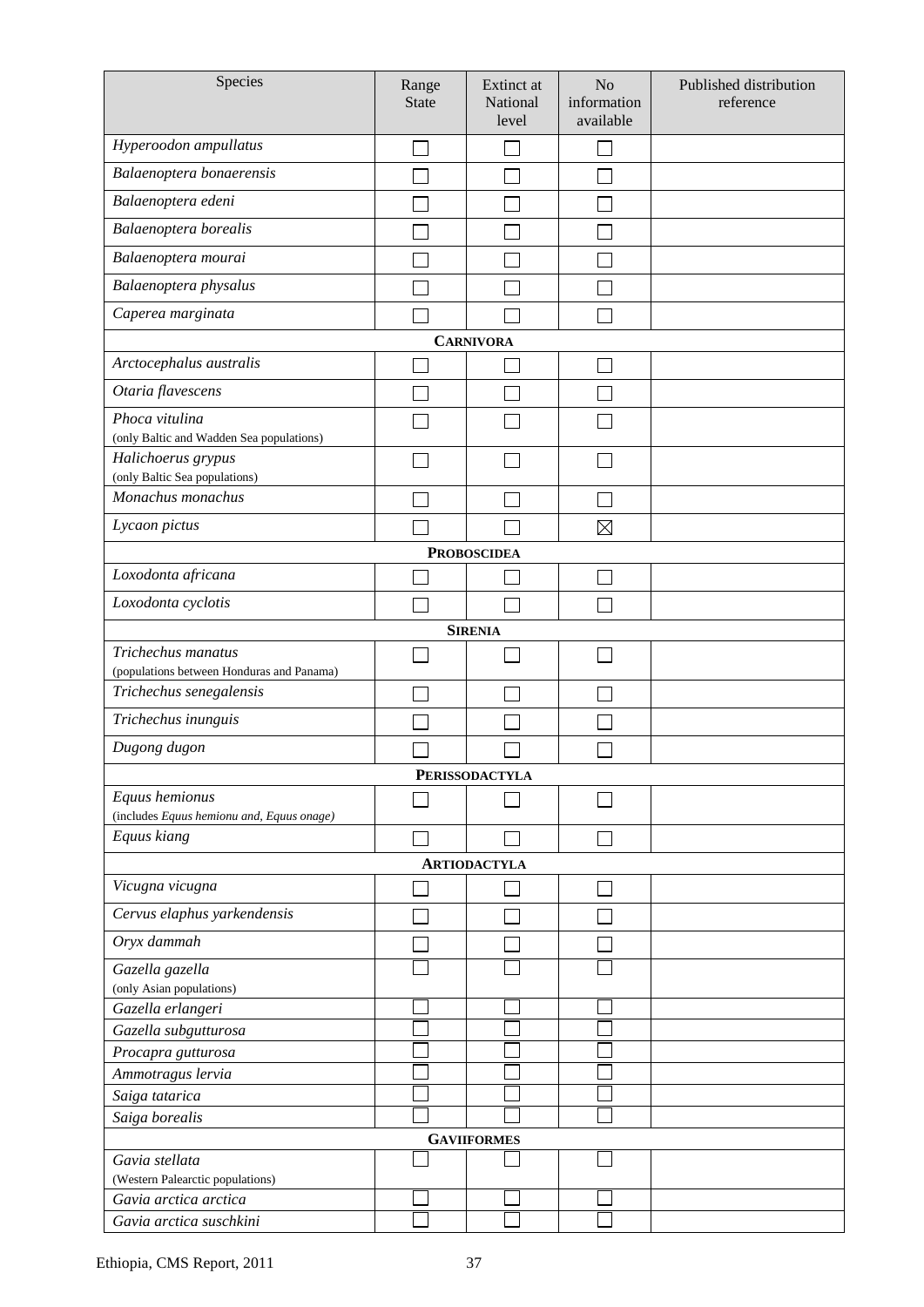| Species                                                | Range<br><b>State</b> | <b>Extinct</b> at<br>National | N <sub>o</sub><br>information | Published distribution<br>reference |
|--------------------------------------------------------|-----------------------|-------------------------------|-------------------------------|-------------------------------------|
|                                                        |                       | level                         | available                     |                                     |
| Gavia immer immer                                      |                       |                               |                               |                                     |
| (Northwest European population)                        |                       |                               |                               |                                     |
| Gavia adamsii                                          |                       |                               |                               |                                     |
| (Western Palearctic population)                        |                       |                               |                               |                                     |
|                                                        |                       | <b>PODICIPEDIFORMES</b>       |                               |                                     |
| Podiceps grisegena grisegena                           |                       |                               |                               |                                     |
| Podiceps auritus                                       |                       |                               |                               |                                     |
| (Western Palearctic populations)                       |                       |                               |                               |                                     |
| Phalacrocorax nigrogularis                             |                       | <b>PELECANIFORMES</b>         |                               |                                     |
|                                                        |                       |                               |                               |                                     |
| Phalacrocorax pygmeus<br>Pelecanus onocrotalus         |                       |                               |                               |                                     |
| (Western Palearctic populations)                       |                       |                               |                               |                                     |
| Pelecanus crispus                                      |                       |                               |                               |                                     |
|                                                        |                       | <b>CICONIIFORMES</b>          |                               |                                     |
| Botaurus stellaris stellaris                           |                       |                               |                               |                                     |
| (Western Palearctic populations)                       |                       |                               |                               |                                     |
| Ixobrychus minutus minutus                             |                       |                               |                               |                                     |
| (Western Palearctic populations)                       |                       |                               |                               |                                     |
| Ixobrychus sturmii                                     |                       |                               |                               |                                     |
| Ardeola rufiventris                                    |                       |                               |                               |                                     |
| Ardeola idae                                           |                       |                               |                               |                                     |
| Egretta vinaceigula                                    |                       |                               |                               |                                     |
| Casmerodius albus albus                                |                       |                               |                               |                                     |
| (Western Palearctic populations)                       |                       |                               |                               |                                     |
| Ardea purpurea purpurea                                |                       |                               |                               |                                     |
| (populations breeding in the Western Palearctic)       |                       |                               |                               |                                     |
| Mycteria ibis                                          |                       |                               |                               |                                     |
| Ciconia nigra                                          |                       |                               |                               |                                     |
| Ciconia episcopus microscelis                          |                       |                               |                               |                                     |
| Ciconia ciconia                                        |                       |                               |                               |                                     |
| Plegadis falcinellus                                   |                       |                               |                               |                                     |
| Geronticus eremita                                     |                       |                               |                               |                                     |
| Threskiornis aethiopicus aethiopicus                   |                       |                               |                               |                                     |
| Platalea alba                                          |                       |                               |                               |                                     |
| (excluding Malagasy population)<br>Platalea leucorodia |                       |                               |                               |                                     |
|                                                        |                       | <b>PHOENICOPTERIFORMES</b>    |                               |                                     |
| Phoenicopterus ruber                                   |                       |                               |                               |                                     |
| Phoenicopterus minor                                   |                       |                               |                               |                                     |
|                                                        |                       | <b>ANSERIFORMES</b>           |                               |                                     |
| Dendrocygna bicolor                                    |                       |                               |                               |                                     |
| Dendrocygna viduata                                    |                       |                               |                               |                                     |
| Thalassornis leuconotus                                |                       |                               |                               |                                     |
| Oxyura leucocephala                                    |                       |                               |                               |                                     |
| Cygnus olor                                            |                       |                               |                               |                                     |
| Cygnus cygnus                                          |                       |                               |                               |                                     |
| Cygnus columbianus                                     |                       |                               |                               |                                     |
| Anser brachyrhynchus                                   |                       |                               |                               |                                     |
| Anser fabalis                                          |                       |                               |                               |                                     |
| Anser albifrons                                        |                       |                               |                               |                                     |
| Anser erythropus                                       |                       |                               |                               |                                     |
|                                                        |                       |                               |                               |                                     |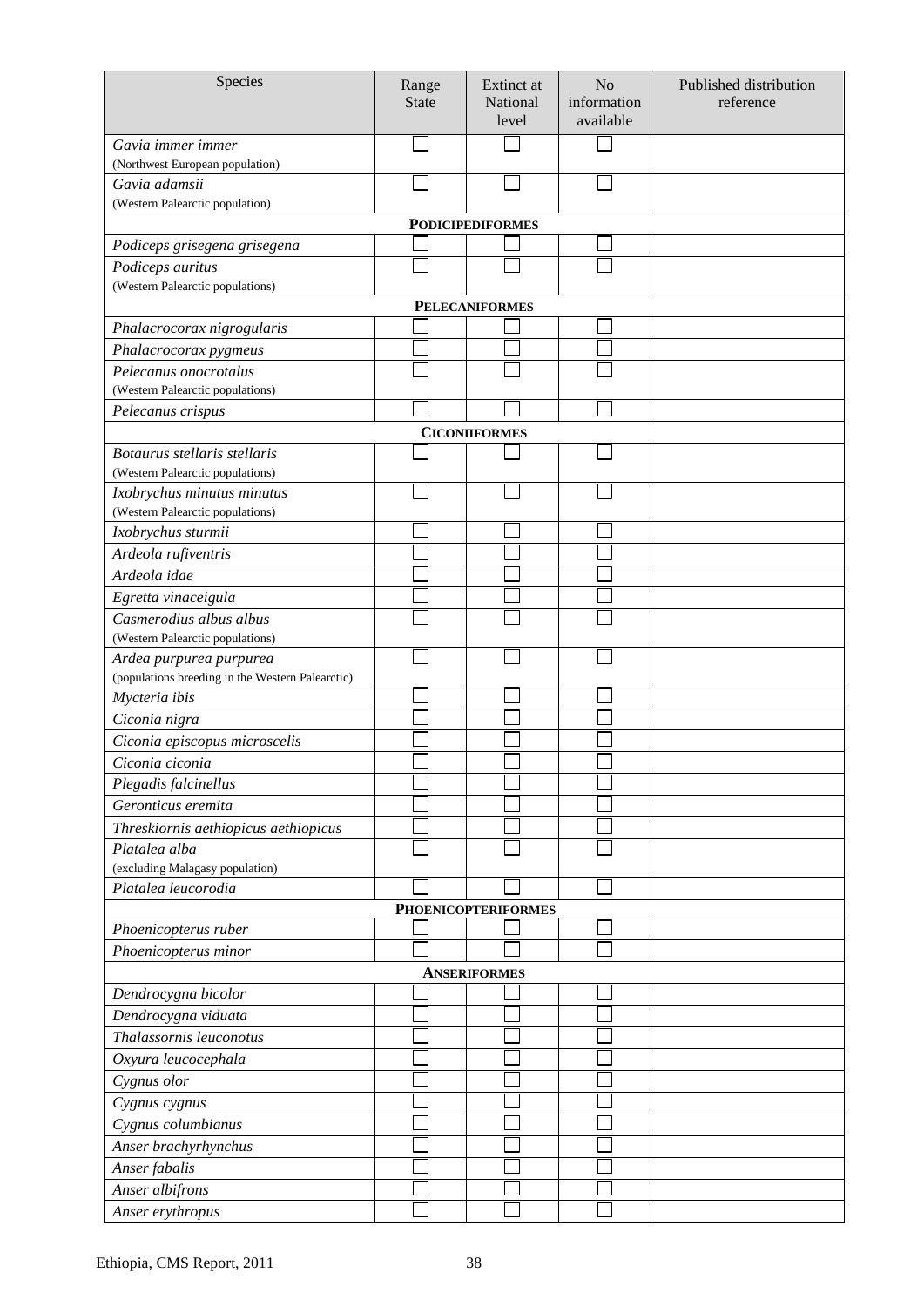| Species                     | Range<br><b>State</b> | Extinct at<br>National<br>level | N <sub>o</sub><br>information<br>available | Published distribution<br>reference |  |  |  |
|-----------------------------|-----------------------|---------------------------------|--------------------------------------------|-------------------------------------|--|--|--|
| Anser anser                 |                       |                                 |                                            |                                     |  |  |  |
| Branta leucopsis            |                       |                                 |                                            |                                     |  |  |  |
| Branta bernicla             |                       |                                 |                                            |                                     |  |  |  |
| Branta ruficollis           |                       |                                 |                                            |                                     |  |  |  |
| Alopochen aegyptiacus       |                       |                                 |                                            |                                     |  |  |  |
| Tadorna ferruginea          |                       |                                 |                                            |                                     |  |  |  |
| Tadorna cana                |                       |                                 |                                            |                                     |  |  |  |
| Tadorna tadorna             |                       |                                 |                                            |                                     |  |  |  |
| Plectropterus gambensis     |                       |                                 |                                            |                                     |  |  |  |
| Sarkidiornis melanotos      |                       |                                 |                                            |                                     |  |  |  |
| Nettapus auritus            |                       |                                 |                                            |                                     |  |  |  |
| Anas penelope               |                       |                                 |                                            |                                     |  |  |  |
| Anas strepera               |                       |                                 |                                            |                                     |  |  |  |
| Anas crecca                 |                       |                                 |                                            |                                     |  |  |  |
| Anas capensis               |                       |                                 |                                            |                                     |  |  |  |
| Anas platyrhynchos          |                       |                                 |                                            |                                     |  |  |  |
| Anas undulata               |                       |                                 |                                            |                                     |  |  |  |
| Anas acuta                  |                       |                                 |                                            |                                     |  |  |  |
| Anas erythrorhyncha         |                       |                                 |                                            |                                     |  |  |  |
| Anas hottentota             |                       |                                 |                                            |                                     |  |  |  |
| Anas querquedula            |                       |                                 |                                            |                                     |  |  |  |
| Anas clypeata               |                       |                                 |                                            |                                     |  |  |  |
| Marmaronetta angustirostris |                       |                                 |                                            |                                     |  |  |  |
| Netta rufina                |                       |                                 |                                            |                                     |  |  |  |
| Netta erythrophthalma       |                       |                                 |                                            |                                     |  |  |  |
| Aythya ferina               |                       |                                 |                                            |                                     |  |  |  |
| Aythya nyroca               |                       |                                 |                                            |                                     |  |  |  |
| Aythya fuligula             |                       |                                 |                                            |                                     |  |  |  |
| Aythya marila               |                       |                                 |                                            |                                     |  |  |  |
| Somateria mollissima        |                       |                                 |                                            |                                     |  |  |  |
| Somateria spectabilis       |                       |                                 |                                            |                                     |  |  |  |
| Polysticta stelleri         |                       |                                 |                                            |                                     |  |  |  |
| Clangula hyemalis           |                       |                                 |                                            |                                     |  |  |  |
| Melanitta nigra             |                       |                                 |                                            |                                     |  |  |  |
| Melanitta fusca             |                       |                                 |                                            |                                     |  |  |  |
| Bucephala clangula          |                       |                                 |                                            |                                     |  |  |  |
| Mergellus albellus          |                       |                                 |                                            |                                     |  |  |  |
| Mergus serrator             |                       |                                 |                                            |                                     |  |  |  |
| Mergus merganser            |                       |                                 |                                            |                                     |  |  |  |
|                             |                       | <b>FALCONIFORMES</b>            |                                            |                                     |  |  |  |
| Pandion haliaetus           |                       |                                 |                                            |                                     |  |  |  |
|                             | <b>GALLIFORMES</b>    |                                 |                                            |                                     |  |  |  |
| Coturnix coturnix coturnix  |                       |                                 |                                            |                                     |  |  |  |
| <b>SPHENISCIFORMES</b>      |                       |                                 |                                            |                                     |  |  |  |
| Spheniscus demersus         |                       |                                 |                                            |                                     |  |  |  |
|                             |                       | <b>PROCELLARIIFORMES</b>        |                                            |                                     |  |  |  |
| Diomedea exulans            |                       |                                 |                                            |                                     |  |  |  |
| Diomedea epomophora         |                       |                                 |                                            |                                     |  |  |  |
| Diomedea irrorata           |                       |                                 |                                            |                                     |  |  |  |
|                             |                       |                                 |                                            |                                     |  |  |  |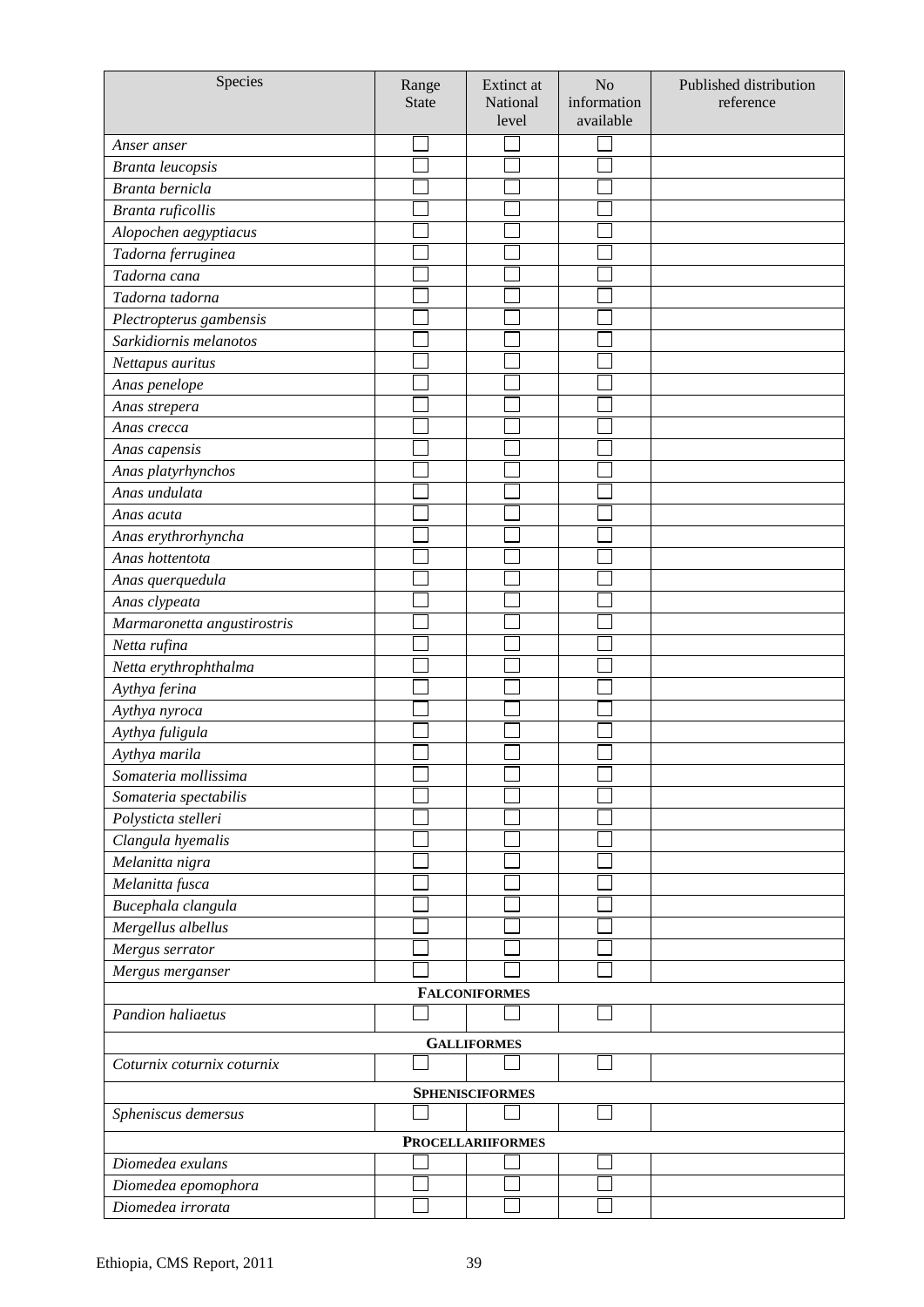| Species                                                             | Range<br><b>State</b> | Extinct at<br>National<br>level | N <sub>o</sub><br>information<br>available | Published distribution<br>reference |
|---------------------------------------------------------------------|-----------------------|---------------------------------|--------------------------------------------|-------------------------------------|
| Diomedea nigripes                                                   |                       |                                 |                                            |                                     |
| Diomedea immutabilis                                                |                       |                                 |                                            |                                     |
| Diomedea melanophris                                                |                       |                                 |                                            |                                     |
| Diomedea bulleri                                                    |                       |                                 |                                            |                                     |
| Diomedea cauta                                                      |                       |                                 |                                            |                                     |
| Diomedea chlororhynchos                                             |                       |                                 |                                            |                                     |
| Diomedea chrysostoma                                                |                       |                                 |                                            |                                     |
| Phoebetria fusca                                                    |                       |                                 |                                            |                                     |
| Phoebetria palpebrata                                               |                       |                                 |                                            |                                     |
|                                                                     |                       |                                 |                                            |                                     |
| Macronectes giganteus<br>Macronectes halli                          |                       |                                 |                                            |                                     |
|                                                                     |                       |                                 |                                            |                                     |
| Procellaria cinerea                                                 |                       |                                 |                                            |                                     |
| Procellaria aequinoctialis                                          |                       |                                 |                                            |                                     |
| Procellaria aequinoctialis conspicillata                            |                       |                                 |                                            |                                     |
| Procellaria parkinsoni                                              |                       |                                 |                                            |                                     |
| Procellaria westlandica                                             |                       |                                 |                                            |                                     |
|                                                                     |                       | <b>GRUIFORMES</b>               |                                            |                                     |
| Porzana porzana<br>(populations breeding in the Western Palearctic) |                       |                                 |                                            |                                     |
| Porzana parva parva                                                 |                       |                                 |                                            |                                     |
| Porzana pusilla intermedia                                          |                       |                                 |                                            |                                     |
| Fulica atra atra                                                    |                       |                                 |                                            |                                     |
| (Mediterranean and Black Sea populations)                           |                       |                                 |                                            |                                     |
| Aenigmatolimnas marginalis                                          |                       |                                 |                                            |                                     |
| Sarothrura boehmi                                                   |                       |                                 |                                            |                                     |
| Sarothrura ayresi                                                   |                       |                                 |                                            |                                     |
| Crex crex                                                           |                       |                                 |                                            |                                     |
| Grus leucogeranus                                                   |                       |                                 |                                            |                                     |
| Grus virgo (Syn. Anthropoides virgo)                                |                       |                                 |                                            |                                     |
| Grus paradisea                                                      |                       |                                 |                                            |                                     |
| Grus carunculatus                                                   |                       |                                 |                                            |                                     |
| Grus grus                                                           |                       |                                 |                                            |                                     |
| Chlamydotis undulata                                                |                       |                                 |                                            |                                     |
| (only Asian populations)                                            |                       |                                 |                                            |                                     |
| Otis tarda                                                          |                       |                                 |                                            |                                     |
|                                                                     |                       | <b>CHARADRIIFORMES</b>          |                                            |                                     |
| Himantopus himantopus                                               |                       |                                 |                                            |                                     |
| Recurvirostra avosetta                                              |                       |                                 |                                            |                                     |
| Dromas ardeola                                                      |                       |                                 |                                            |                                     |
| <b>Burhinus</b> oedicnemus                                          |                       |                                 |                                            |                                     |
| Glareola pratincola                                                 |                       |                                 |                                            |                                     |
| Glareola nordmanni                                                  |                       |                                 |                                            |                                     |
| Glareola nuchalis                                                   |                       |                                 |                                            |                                     |
| Pluvialis apricaria                                                 |                       |                                 |                                            |                                     |
| Pluvialis squatarola                                                |                       |                                 |                                            |                                     |
| Charadrius hiaticula                                                |                       |                                 |                                            |                                     |
| Charadrius dubius                                                   |                       |                                 |                                            |                                     |
| Charadrius pecuarius                                                |                       |                                 |                                            |                                     |
| Charadrius tricollaris                                              |                       |                                 |                                            |                                     |
| Charadrius forbesi                                                  |                       |                                 |                                            |                                     |
| Charadrius pallidus                                                 |                       |                                 |                                            |                                     |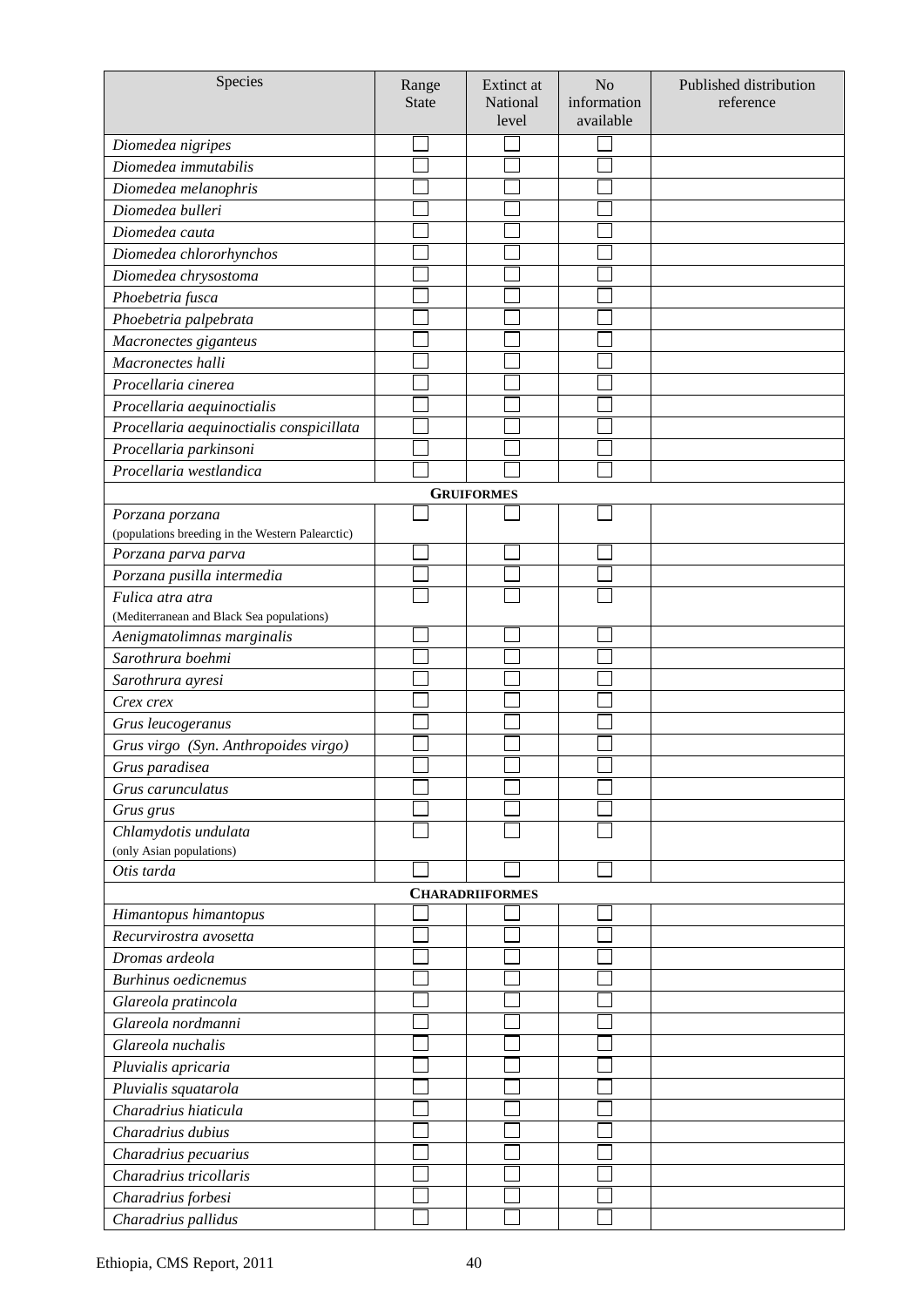| Species                                | Range<br><b>State</b> | Extinct at<br>National<br>level | N <sub>o</sub><br>information<br>available | Published distribution<br>reference |
|----------------------------------------|-----------------------|---------------------------------|--------------------------------------------|-------------------------------------|
| Charadrius alexandrinus                |                       |                                 |                                            |                                     |
| Charadrius marginatus                  |                       |                                 |                                            |                                     |
| Charadrius mongulus                    |                       |                                 |                                            |                                     |
| Charadrius leschenaultii               |                       |                                 |                                            |                                     |
| Charadrius asiaticus                   |                       |                                 |                                            |                                     |
| Eudromias morinellus                   |                       |                                 |                                            |                                     |
| Vanellus vanellus                      |                       |                                 |                                            |                                     |
| Vanellus spinosus                      |                       |                                 |                                            |                                     |
| Vanellus albiceps                      |                       |                                 |                                            |                                     |
| Vanellus senegallus                    |                       |                                 |                                            |                                     |
| Vanellus lugubris                      |                       |                                 |                                            |                                     |
| Vanellus melanopterus                  |                       |                                 |                                            |                                     |
| Vanellus coronatus                     |                       |                                 |                                            |                                     |
| Vanellus superciliosus                 |                       |                                 |                                            |                                     |
| Vanellus gregarius (Syn Chettusia      |                       |                                 |                                            |                                     |
| gregaria)                              |                       |                                 |                                            |                                     |
| Vanellus leucurus                      |                       |                                 |                                            |                                     |
| Gallinago media                        |                       |                                 |                                            |                                     |
| Gallinago gallinago                    |                       |                                 |                                            |                                     |
| Lymnocryptes minimus                   |                       |                                 |                                            |                                     |
| Limosa limosa                          |                       |                                 |                                            |                                     |
| Limosa lapponica                       |                       |                                 |                                            |                                     |
| Numenius phaeopus                      |                       |                                 |                                            |                                     |
| Numenius tenuirostris                  |                       |                                 |                                            |                                     |
| Numenius arquata                       |                       |                                 |                                            |                                     |
| Tringa erythropus                      |                       |                                 |                                            |                                     |
| Tringa totanus                         |                       |                                 |                                            |                                     |
| Tringa stagnatilis                     |                       |                                 |                                            |                                     |
| Tringa nebularia                       |                       |                                 |                                            |                                     |
| Tringa ochropus                        |                       |                                 |                                            |                                     |
| Tringa glareola                        |                       |                                 |                                            |                                     |
| Tringa cinerea                         |                       |                                 |                                            |                                     |
| Tringa hypoleucos                      |                       |                                 |                                            |                                     |
| Arenaria interpres                     |                       |                                 |                                            |                                     |
| Calidris tenuirostris                  |                       |                                 |                                            |                                     |
| Calidris canutus                       |                       |                                 |                                            |                                     |
| Calidris alba                          |                       |                                 |                                            |                                     |
| Calidris minuta                        |                       |                                 |                                            |                                     |
| Calidris temminckii                    |                       |                                 |                                            |                                     |
| Calidris maritima                      |                       |                                 |                                            |                                     |
| Calidris alpina                        |                       |                                 |                                            |                                     |
| Calidris ferruginea                    |                       |                                 |                                            |                                     |
| Limicola falcinellus                   |                       |                                 |                                            |                                     |
| Philomachus pugnax                     |                       |                                 |                                            |                                     |
| Phalaropus lobatus                     |                       |                                 |                                            |                                     |
| Phalaropus fulicaria                   |                       |                                 |                                            |                                     |
| Larus hemprichii                       |                       |                                 |                                            |                                     |
| Larus leucophthalmus                   |                       |                                 |                                            |                                     |
| Larus ichthyaetus                      |                       |                                 |                                            |                                     |
| (West Eurasian and African population) |                       |                                 |                                            |                                     |
| Larus melanocephalus                   |                       |                                 |                                            |                                     |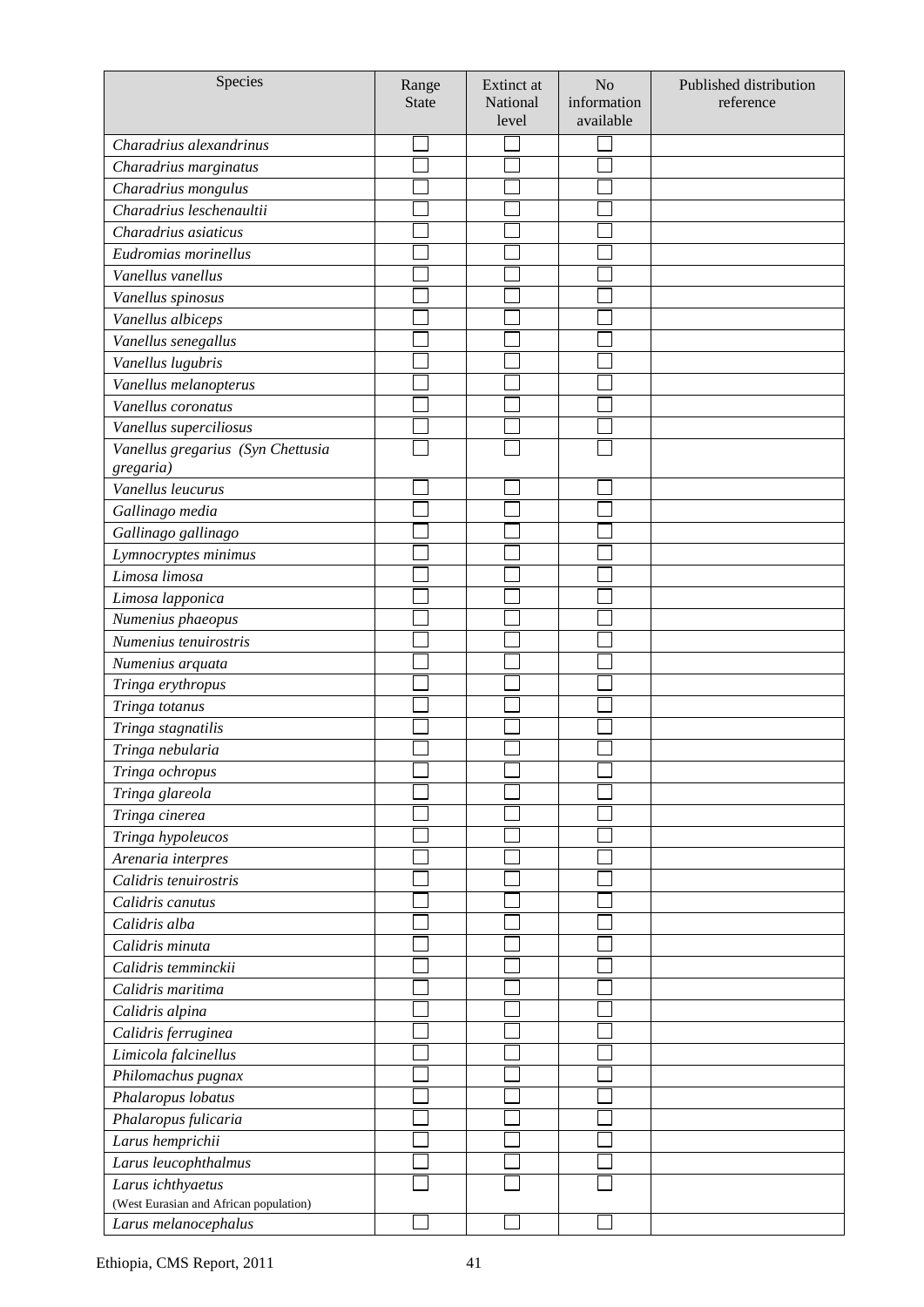| Species                                                         | Range        | Extinct at            | N <sub>o</sub> | Published distribution |
|-----------------------------------------------------------------|--------------|-----------------------|----------------|------------------------|
|                                                                 | <b>State</b> | National              | information    | reference              |
|                                                                 |              | level                 | available      |                        |
| Larus genei                                                     |              |                       |                |                        |
| Larus audouinii                                                 |              |                       |                |                        |
| Larus armenicus                                                 |              |                       |                |                        |
| Sterna nilotica nilotica                                        |              |                       |                |                        |
| (West Eurasian and African populations)                         |              |                       |                |                        |
| Sterna caspia                                                   |              |                       |                |                        |
| (West Eurasian and African populations)                         |              |                       |                |                        |
| Sterna maxima albidorsalis                                      |              |                       |                |                        |
| Sterna bergii                                                   |              |                       |                |                        |
| (African and Southwest Asian populations)                       |              |                       |                |                        |
| Sterna bengalensis<br>(African and Southwest Asian populations) |              |                       |                |                        |
| Sterna sandvicensis sandvicensis                                |              |                       |                |                        |
| Sterna dougallii                                                |              |                       |                |                        |
| (Atlantic population)                                           |              |                       |                |                        |
| Sterna hirundo hirundo                                          |              |                       |                |                        |
| (populations breeding in the Western Palearctic)                |              |                       |                |                        |
| Sterna paradisaea                                               |              |                       |                |                        |
| (Atlantic populations)                                          |              |                       |                |                        |
| Sterna albifrons                                                |              |                       |                |                        |
| Sterna saundersi                                                |              |                       |                |                        |
| Sterna balaenarum                                               |              |                       |                |                        |
| Sterna repressa                                                 |              |                       |                |                        |
| Chlidonias niger niger                                          |              |                       |                |                        |
| Chlidonias leucopterus                                          |              |                       |                |                        |
| (West Eurasian and African population)                          |              |                       |                |                        |
| Rynchops flavirostris                                           |              |                       |                |                        |
|                                                                 |              | <b>COLUMBIFORMES</b>  |                |                        |
| Streptopelia turtur turtur                                      |              |                       |                |                        |
|                                                                 |              | <b>CORACIIFORMES</b>  |                |                        |
| Merops apiaster                                                 |              |                       |                |                        |
| Coracias garrulus                                               |              |                       |                |                        |
|                                                                 |              | <b>PSITTACIFORMES</b> |                |                        |
| Amazona tucumana                                                |              |                       |                |                        |
|                                                                 |              | <b>PASSERIFORMES</b>  |                |                        |
| Acrocephalus paludicola                                         |              |                       |                |                        |
| Hirundo atrocaerulea                                            |              |                       |                |                        |
| Alectrurus risora                                               |              |                       |                |                        |
| Alectrurus tricolor                                             |              |                       |                |                        |
| Pseudocolopteryx dinellianus                                    |              |                       |                |                        |
| Polystictus pectoralis pectoralis                               |              |                       |                |                        |
| Sporophila ruficollis                                           |              |                       |                |                        |
| Sporophila zelichi                                              |              |                       |                |                        |
| Sporophila cinnamomea                                           |              |                       |                |                        |
|                                                                 |              |                       |                |                        |
| Sporophila hypochroma<br>Sporophila palustris                   |              |                       |                |                        |
|                                                                 |              |                       |                |                        |
| Agelaius flavus                                                 |              |                       |                |                        |
|                                                                 |              | <b>TESTUDINATA</b>    |                |                        |
| Chelonia depressa                                               |              |                       |                |                        |
| Chelonia mydas                                                  |              |                       |                |                        |
| Caretta caretta                                                 |              |                       |                |                        |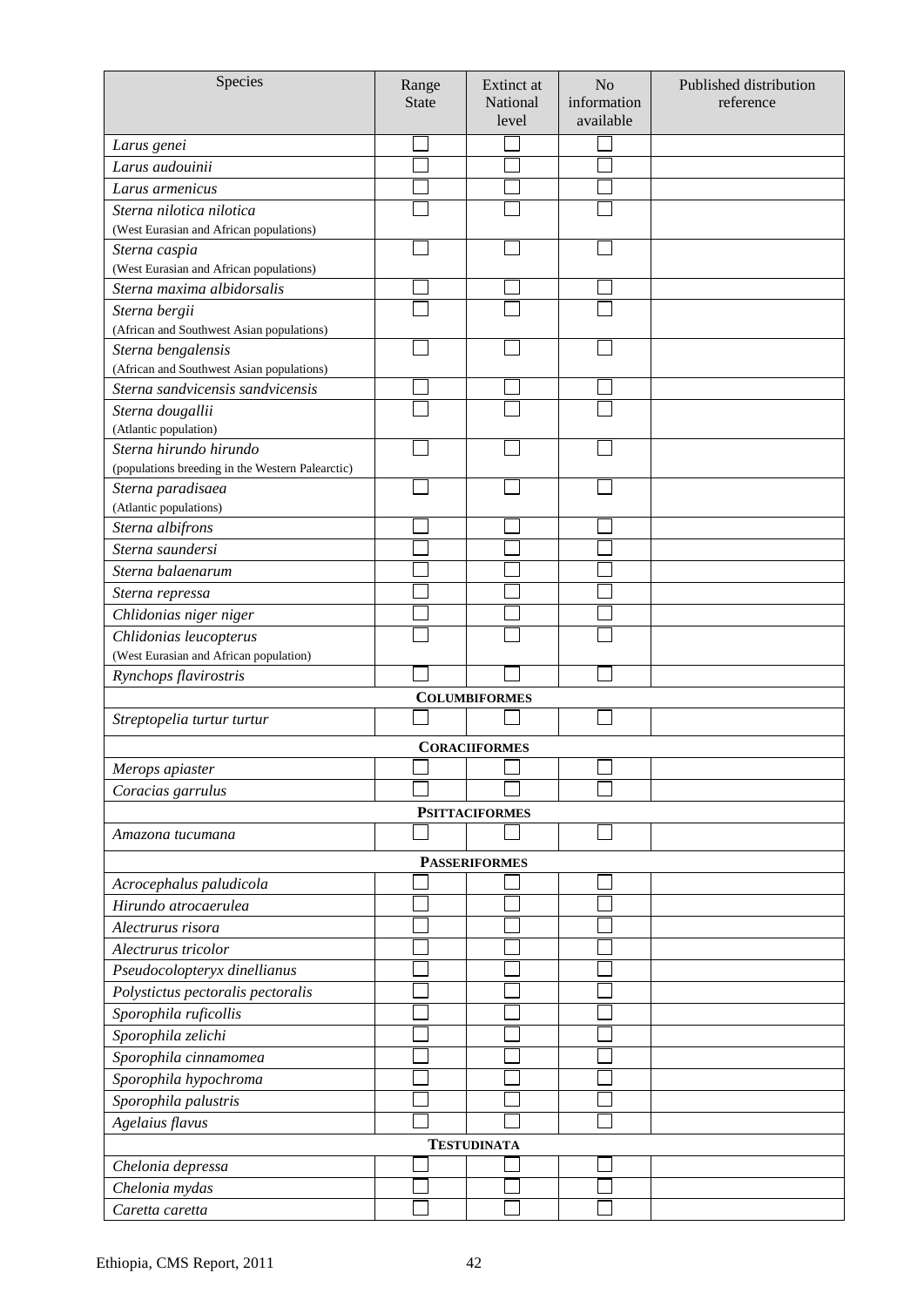| Species                           | Range<br><b>State</b> | Extinct at<br>National<br>level | N <sub>o</sub><br>information<br>available | Published distribution<br>reference |
|-----------------------------------|-----------------------|---------------------------------|--------------------------------------------|-------------------------------------|
|                                   |                       |                                 |                                            |                                     |
| Eretmochelys imbricata            |                       |                                 |                                            |                                     |
| Lepidochelys kempii               |                       |                                 |                                            |                                     |
| Lepidochelys olivacea             |                       |                                 |                                            |                                     |
| Dermochelys coriacea              |                       |                                 |                                            |                                     |
| Podocnemis expansa                |                       | <b>CROCODYLIA</b>               |                                            |                                     |
| Crocodylus porosus                |                       |                                 |                                            |                                     |
|                                   |                       | <b>ACIPENSERIFORMES</b>         |                                            |                                     |
| Huso huso                         |                       |                                 |                                            |                                     |
| Huso dauricus                     |                       |                                 |                                            |                                     |
| Acipenser baerii baicalensis      |                       |                                 |                                            |                                     |
| Acipenser fulvescens              |                       |                                 |                                            |                                     |
| Acipenser gueldenstaedtii         |                       |                                 |                                            |                                     |
| Acipenser medirostris             |                       |                                 |                                            |                                     |
| Acipenser mikadoi                 |                       |                                 |                                            |                                     |
| Acipenser naccarii                |                       |                                 |                                            |                                     |
| Acipenser nudiventris             |                       |                                 |                                            |                                     |
| Acipenser persicus                |                       |                                 |                                            |                                     |
| Acipenser ruthenus                |                       |                                 |                                            |                                     |
| (Danube population)               |                       |                                 |                                            |                                     |
| Acipenser schrenckii              |                       |                                 |                                            |                                     |
| Acipenser sinensis                |                       |                                 |                                            |                                     |
| Acipenser stellatus               |                       |                                 |                                            |                                     |
| Acipenser sturio                  |                       |                                 |                                            |                                     |
| Pseudoscaphirhynchus kaufmanni    |                       |                                 |                                            |                                     |
| Pseudoscaphirhynchus hermanni     |                       |                                 |                                            |                                     |
| Pseudoscaphirhynchus fedtschenkoi |                       |                                 |                                            |                                     |
| Psephurus gladius                 |                       |                                 |                                            |                                     |
|                                   |                       | <b>ORECTOLOBIFORMES</b>         |                                            |                                     |
| Rhincodon typus                   |                       |                                 |                                            |                                     |
|                                   |                       | <b>LAMNIFORMES</b>              |                                            |                                     |
| Carcharodon carcharias            |                       |                                 |                                            |                                     |
| Isurus oxyrinchus                 |                       |                                 |                                            |                                     |
| Isurus paucus                     |                       |                                 |                                            |                                     |
| Lamna nasus                       |                       |                                 |                                            |                                     |
|                                   |                       | <b>SQUALIFORMES</b>             |                                            |                                     |
| Squalus acanthias                 |                       |                                 |                                            |                                     |
| (Northern Hemisphere populations) |                       |                                 |                                            |                                     |
|                                   |                       | <b>LEPIDOPTERA</b>              |                                            |                                     |
| Danaus plexippus                  |                       |                                 |                                            |                                     |
|                                   |                       |                                 |                                            |                                     |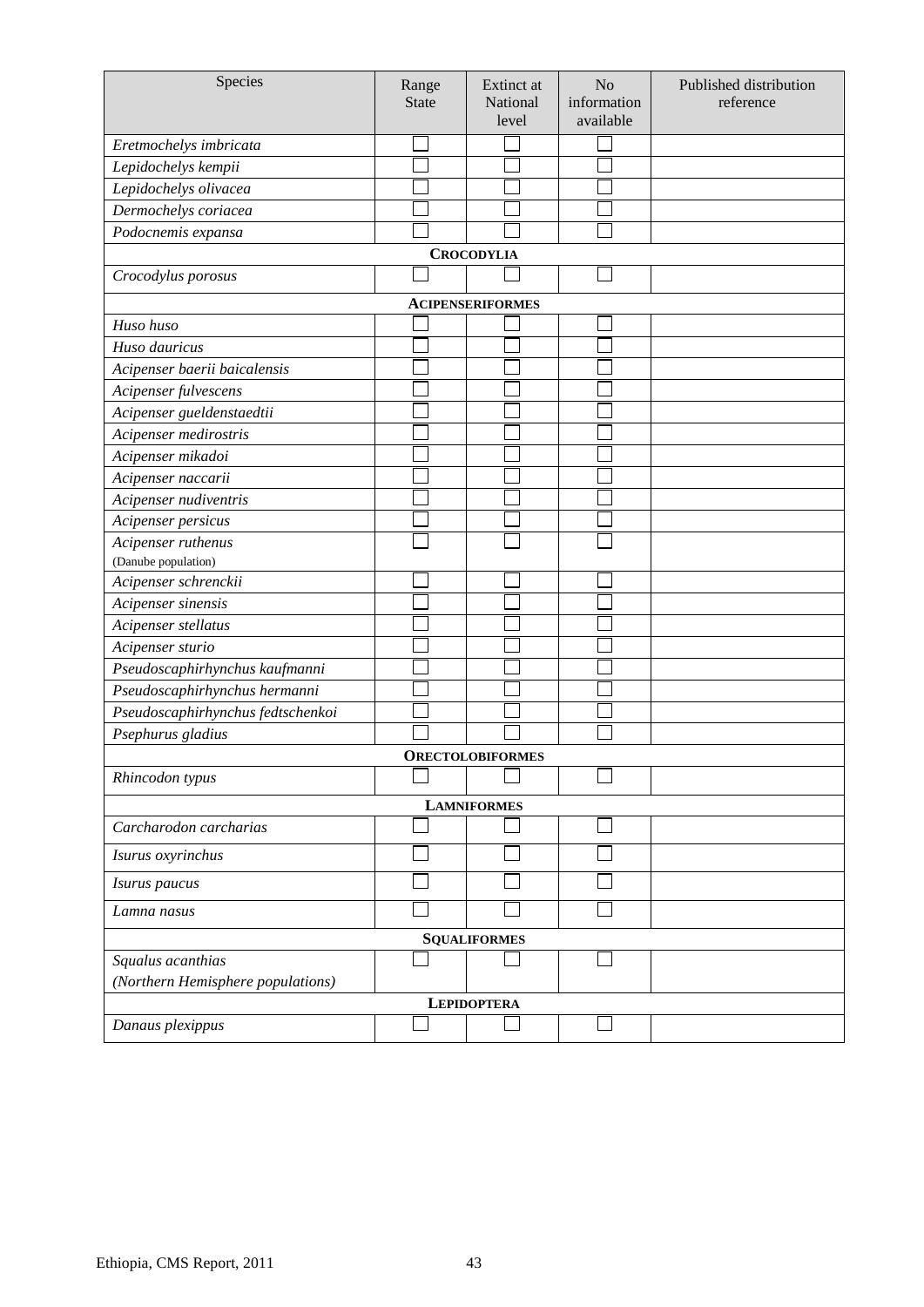**All species of each of the Families below are listed in Appendix II. If your country is a Range State for any of the species in these Families, please enter the species name in the first column, under the relevant Family heading. Please indicate (with a 'X') whether your country is a Range State or the species is extinct and, where appropriate, please provide published distribution references. (Space is provided for ten species in each Family. If additional lines are required, please attach the information as an annex).**

| Species                                        | <b>Range State</b>                              | Extinct   | Published distribution reference |  |  |  |  |
|------------------------------------------------|-------------------------------------------------|-----------|----------------------------------|--|--|--|--|
| <b>Order FALCONIFORMES, Family Cathartidae</b> |                                                 |           |                                  |  |  |  |  |
|                                                | Range State                                     | Extinct   |                                  |  |  |  |  |
|                                                | Range State                                     | Extinct   |                                  |  |  |  |  |
|                                                | Range State                                     | Extinct   |                                  |  |  |  |  |
|                                                | Range State                                     | Extinct   |                                  |  |  |  |  |
|                                                | Range State                                     | Extinct   |                                  |  |  |  |  |
|                                                | Range State                                     | Extinct   |                                  |  |  |  |  |
|                                                | Range State                                     | Extinct   |                                  |  |  |  |  |
|                                                | Range State                                     | Extinct   |                                  |  |  |  |  |
|                                                | Range State                                     | Extinct   |                                  |  |  |  |  |
|                                                | Range State                                     | Extinct   |                                  |  |  |  |  |
|                                                | <b>Order FALCONIFORMES, Family Accipitridae</b> |           |                                  |  |  |  |  |
|                                                | RangeState                                      | Extinct   |                                  |  |  |  |  |
|                                                | Range State                                     | Extinct   |                                  |  |  |  |  |
|                                                | Range State                                     | Extinct   |                                  |  |  |  |  |
|                                                | Range State                                     | Extinct   |                                  |  |  |  |  |
|                                                | Range State                                     | Extinct   |                                  |  |  |  |  |
|                                                | Range State                                     | Extinct   |                                  |  |  |  |  |
|                                                | Range State                                     | Extinct   |                                  |  |  |  |  |
|                                                | Range State                                     | Extinct   |                                  |  |  |  |  |
|                                                | Range State                                     | Extinct   |                                  |  |  |  |  |
|                                                | Range State                                     | Extinct   |                                  |  |  |  |  |
|                                                | <b>Order FALCONIFORMES, Family Falconidae</b>   |           |                                  |  |  |  |  |
|                                                | Range State                                     | Extinct   |                                  |  |  |  |  |
|                                                | Range State                                     | Extinct   |                                  |  |  |  |  |
|                                                | Range State                                     | Extinct   |                                  |  |  |  |  |
|                                                | Range State                                     | Extinct   |                                  |  |  |  |  |
|                                                | Range State                                     | Extinct   |                                  |  |  |  |  |
|                                                | Range State                                     | Extinct   |                                  |  |  |  |  |
|                                                | Range State                                     | Extinct   |                                  |  |  |  |  |
|                                                | Range State                                     | Extinct   |                                  |  |  |  |  |
|                                                | Range State                                     | Extinct   |                                  |  |  |  |  |
|                                                | Range State                                     | Extinct   |                                  |  |  |  |  |
|                                                | <b>Order PASSERIFORMES, Family Muscicapidae</b> |           |                                  |  |  |  |  |
|                                                | Range State                                     | Extinct _ |                                  |  |  |  |  |